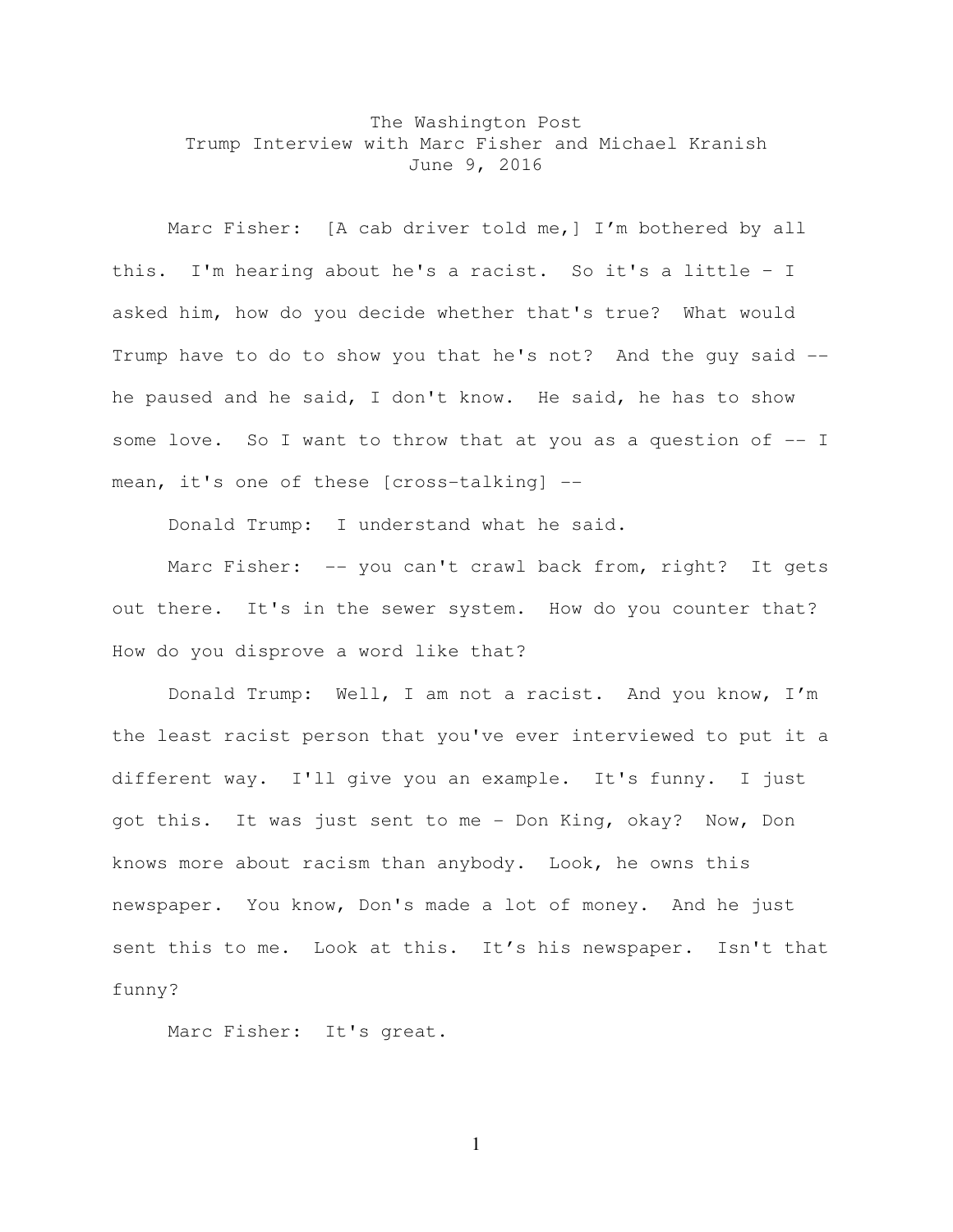Donald Trump: And Don King endorsed me. You guys, I don't know if you want to take that back with you.

Marc Fisher: Yeah, sure.

Donald Trump: This could be a story. This just came out. He just delivered it to my office. But that one page is - that's the rest of the newspaper. But look at the one page at the back with Bernie Sanders.

Marc Fisher: Yeah.

Donald Trump: Isn't that funny?

Marc Fisher: It's great.

Donald Trump: He endorsed Trump for president, Bernie Sanders. There's Don King. Now, Don King knows racism probably better than anybody. He's not endorsing a racist, okay. You want to use it? You can have the story. It just came out. I just got it ten minutes ago. I don't know, whatever.

Marc Fisher: But are you concerned? People will have this impression. How do you fight against it?

Donald Trump: I'm not concerned. And actually, I'm not concerned because I don't think people believe it. And you know, it's just something that -- who was this taxi cab, was he African-American or was he --?

Marc Fisher: No. I think he was a Pakistani. Donald Trump: I see. I don't believe that people believe it. And it's something that has never been -- you know, only at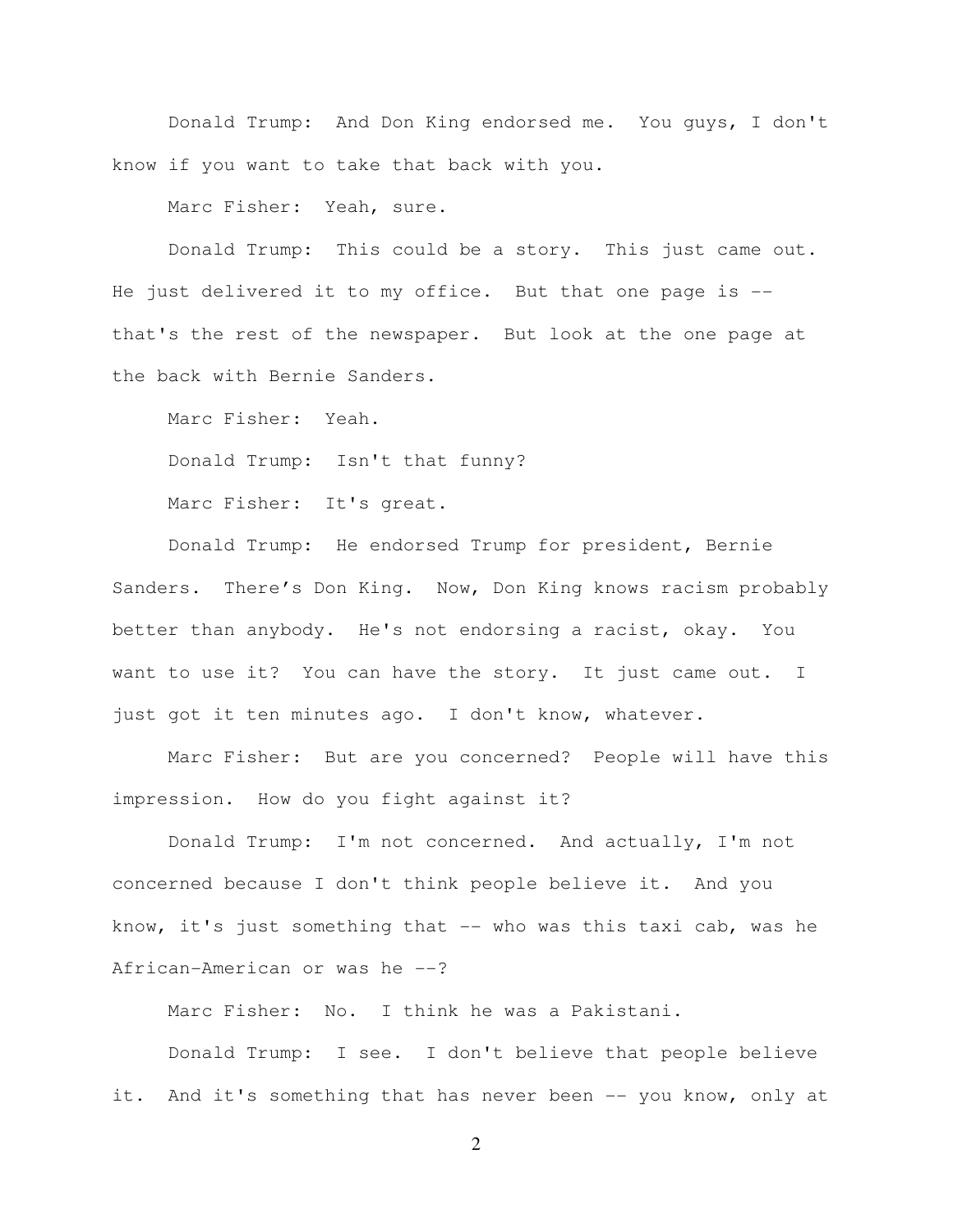a political campaign would people say things like that. But Bill Clinton was called a racist by Obama, okay? And I don't believe he's a racist. But he's called and I'm telling you that. I mean but he was called a racist by Obama and very loudly and very strongly. And to this day, Clinton, he is haunted by that. He hated that. And I do, too. But I don't think people believe Clinton is a racist. I don't think they believe that I'm a racist. Remember that episode? It's very serious.

Hi. How are you doing?

Ivanka Trump: Hi. How is it going?

Donald Trump: This is Ivanka and Don. The Washington

Post. [Cross-talking]

Ivanka Trump: Ivanka. Nice to see you. [Cross-talking] Donald Trump: How are you doing? The kids okay? Ivanka Trump: Everything is good. Yeah. Don Trump: Obviously, this will come out or not? Donald Trump: I just got the endorsement of Don King. Ivanka Trump: Oh, wow.

Donald Trump: Interesting. He sent me two of these things. Don King for president and Bernie Sanders -- it's sort of funny. Look.

Ivanka Trump: Oh my gosh.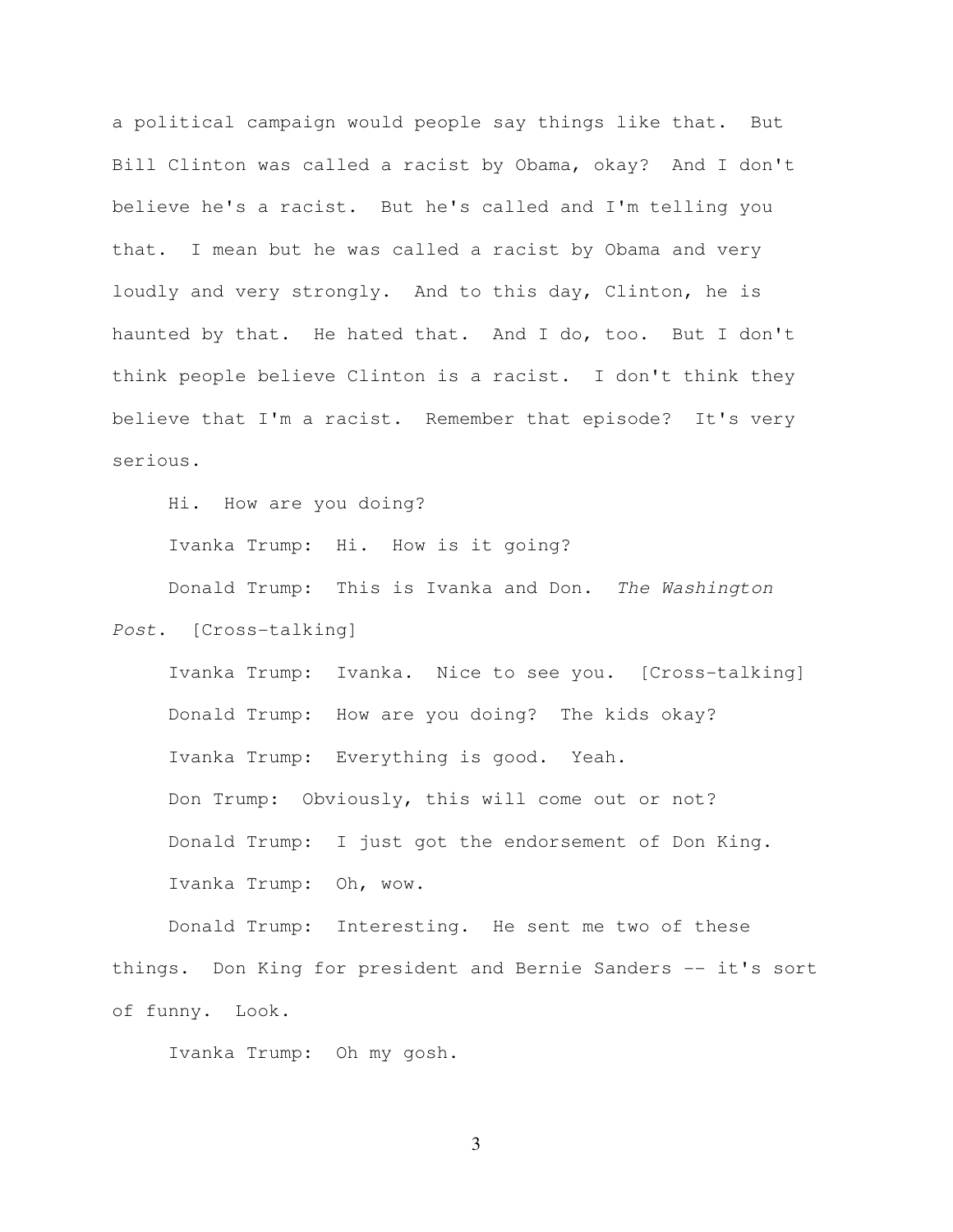Donald Trump: His newspaper. He owns a newspaper, so Mohammad Ali.

Marc Fisher: A dream team, uh-huh. Donald Trump: Huh? Marc Fisher: Dream team. Donald Trump: He calls it the dream team. Ivanka Trump: Amazing. Donald Trump: Only Don King, Big Don. So anyway, I'll be here for a little while, honey. Then I'll see you.

Ivanka Trump: Awesome. We'll come back. Don Trump: Yeah. We'll come back. Ivanka Trump: See you later.

Donald Trump: One thing I get a lot of credit for is my children. They're good children. And they've been smart. They went to great schools. Always got top of the line marks, grades. And they're good kids. Many people have come to me and say, could you see my children and talk to them? And I tell them, no drugs, no alcohol, no cigarettes. I tell them this living standard. But because it's put people at such a disadvantage -- such an unbelievable disadvantage. But you just saw my two kids come in so they'll come back later.

Marc Fisher: I don't know if you saw the piece that we did on your sons where they talked to one of our reporters. And they talked about being brought up by you. And they both made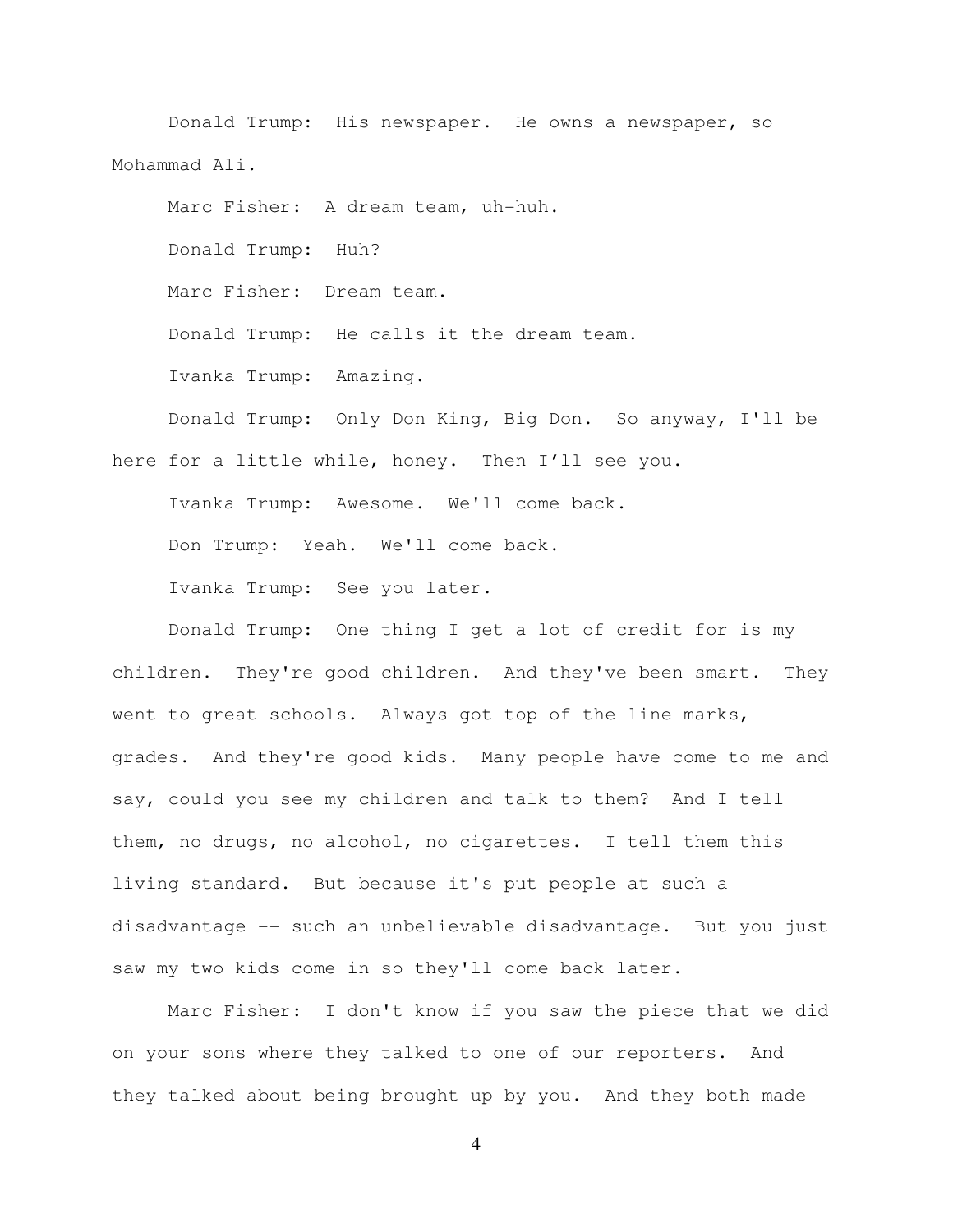the same observation which was that in the early years, you were busy with your business, you were a little distant. And then later, you had become much closer particularly as they became of age to spend time with you in the office and doing work.

Donald Trump: That's true. The business I already have that [sounds like]. I mean I love my children but I got to know my children much better after they graduated from college in a sense because they came to work here.

Marc Fisher: And was it like that with your father as well? Was he that way?

Donald Trump: No. I had a great father. My father and I were like very close. We had a very, very close relationship. He was like me in the sense that he was business oriented. His life was business and he loved business. But I don't think of it that way. I don't think of a divide like that. I didn't see him. I know I had that article that was written. I heard it was a nice article. I'm going to see it, I'll be reading it. Honestly, if I would -- look, this came out. This is The New York Times Magazine, the cover. If I read everyone three-fourth a day, if I read everyone in the [indiscernible] but if I read everyone, I wouldn't have time. But I don't think of the divide of, you know, boom, 21, you graduate from college and you go to work. Because I just had a very good relationship with my parents, like extraordinary actually.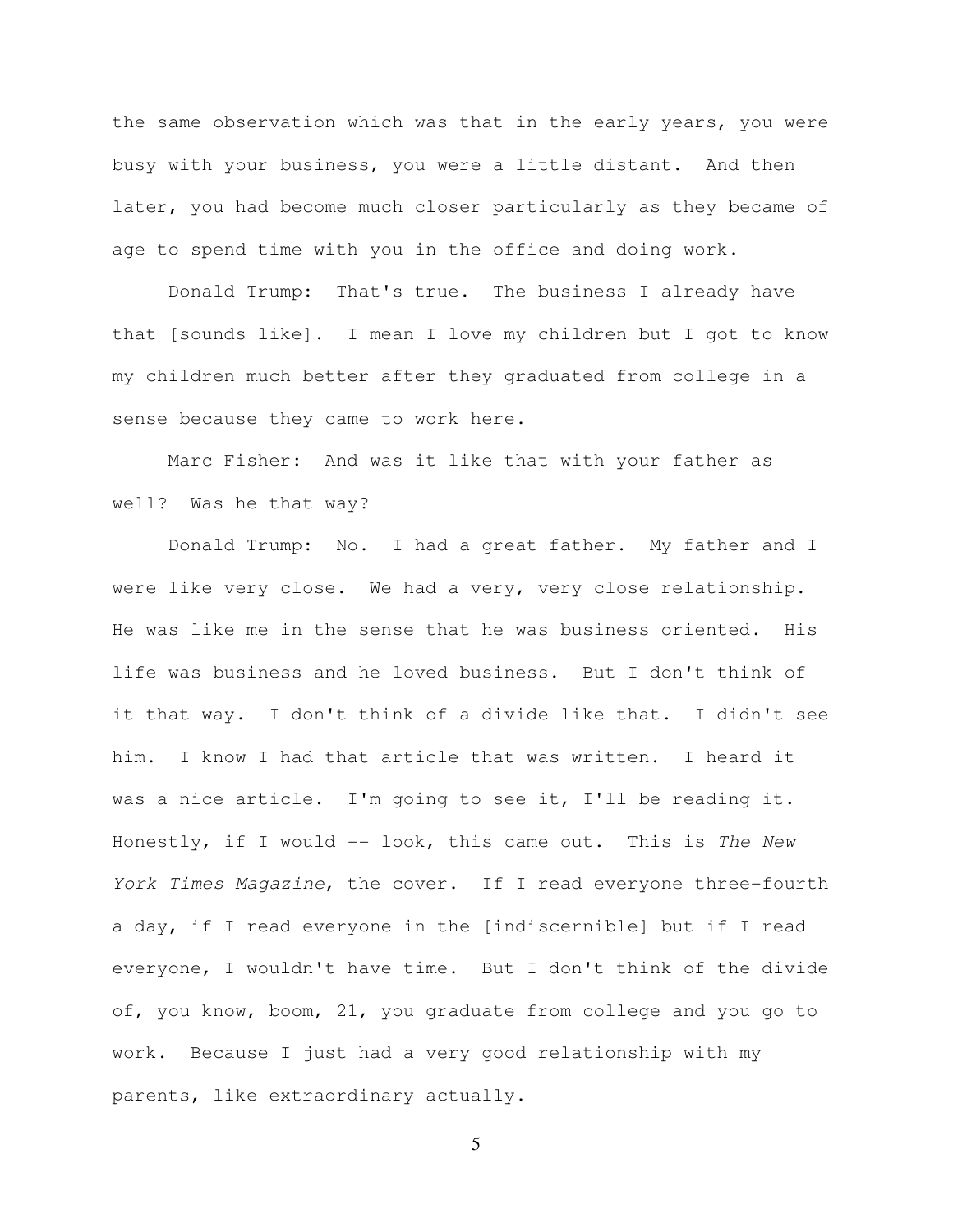Marc Fisher: Would you describe them as warm or as distant?

Donald Trump: Okay. My mother was very warm and a very loving mother. My father was equally loving but a little more business-like. And my mother had a great sense of pageantry. She had a great sense of glamour. She's beautiful as a woman. She was very beautiful but she had a great sense of pageantry and glamour. My father wasn't into that as much. So maybe I've gotten a combination of them. But he wasn't into those. But they were both great. I had great parents. I had great parents.

Marc Fisher: So we'll arrange around [indiscernible]. Michael Kranish: A couple of father questions. Marc Fisher: Yeah.

Donald Trump: Okay.

Michael Kranish: So because we're doing the book, it's just very small. So I'm trying to get a few quick questions. I know time will be limited. We got so many things we need to ask you. So I was trying to check a few things. Your father, was his region originally -- what was his religion?

Donald Trump: Protestant.

Michael Kranish: Protestant. Was he Lutheran or what was it exactly?

Donald Trump: He was Presbyterian.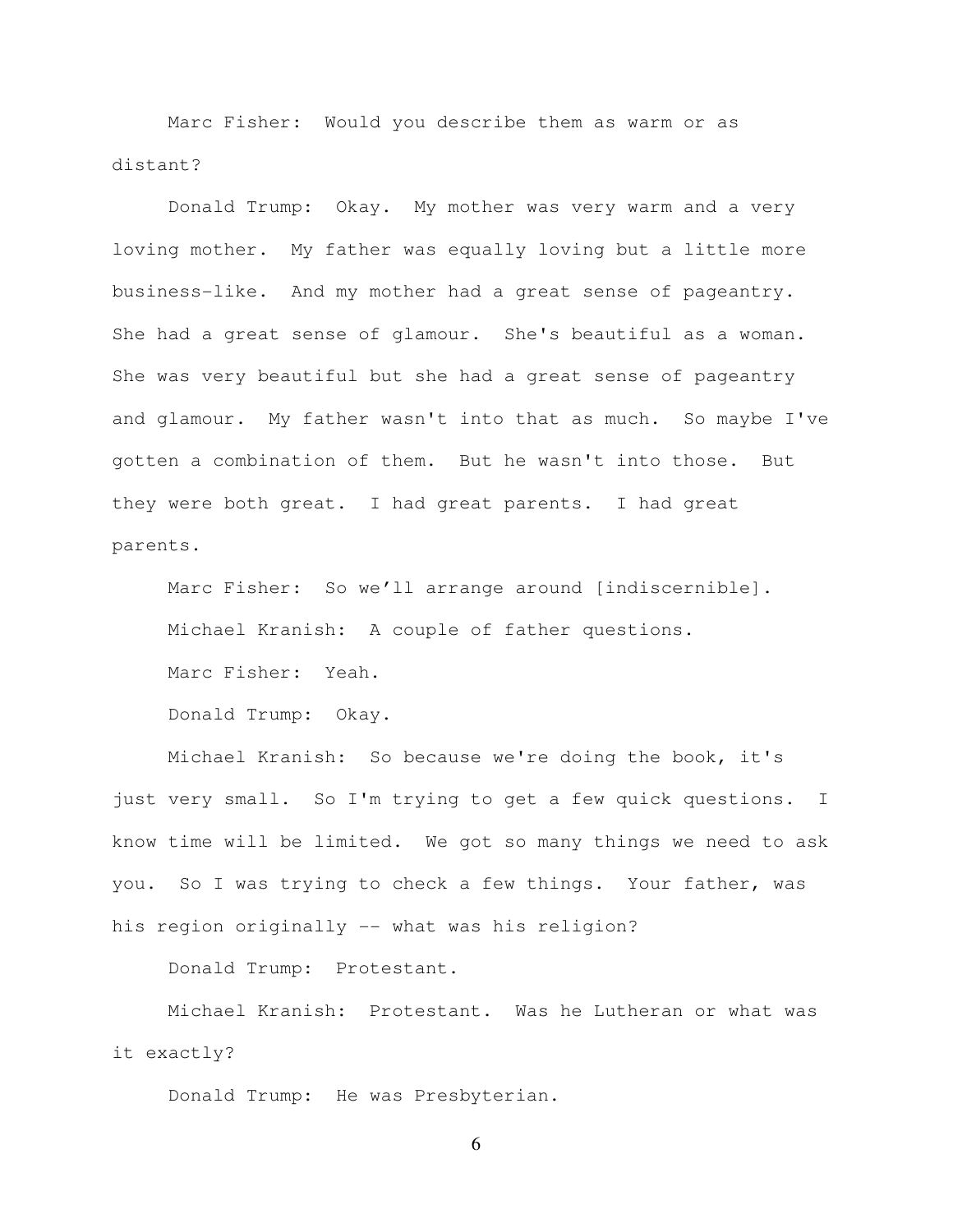Michael Kranish: I know he was later.

Donald Trump: Yeah, later he was Presbyterian. I think possibly Lutheran.

Michael Kranish: Possibly Lutheran. Protestant for sure? Donald Trump: Yes.

Michael Kranish: Okay. Where did they take their honeymoon?

Donald Trump: In Niagara Falls.

Michael Kranish: Niagara Falls? Okay. Because I've read in the south, in Atlantic City, I have not read Niagara Falls. Donald Trump: No. They went to Niagara Falls.

Michael Kranish: That's why I checked because what we've read elsewhere is the south. So, Niagara Falls, okay.

Donald Trump: They had a very good marriage. They were married for a long time, 60 something. But --

Marc Fisher: Were they tough disciplinarians? Did they believe in spanking? How did they handle it?

Donald Trump: Yeah. My mother was an unbelievable mother but she was strong. Warm, as I said before, but very strong. No, they never believed in spanking but they believed in threatening spanking. Does that make sense to you?

Marc Fisher: Yeah.

Donald Trump: She would talk it but she wouldn't do it. And my father was less involved from that standpoint early on.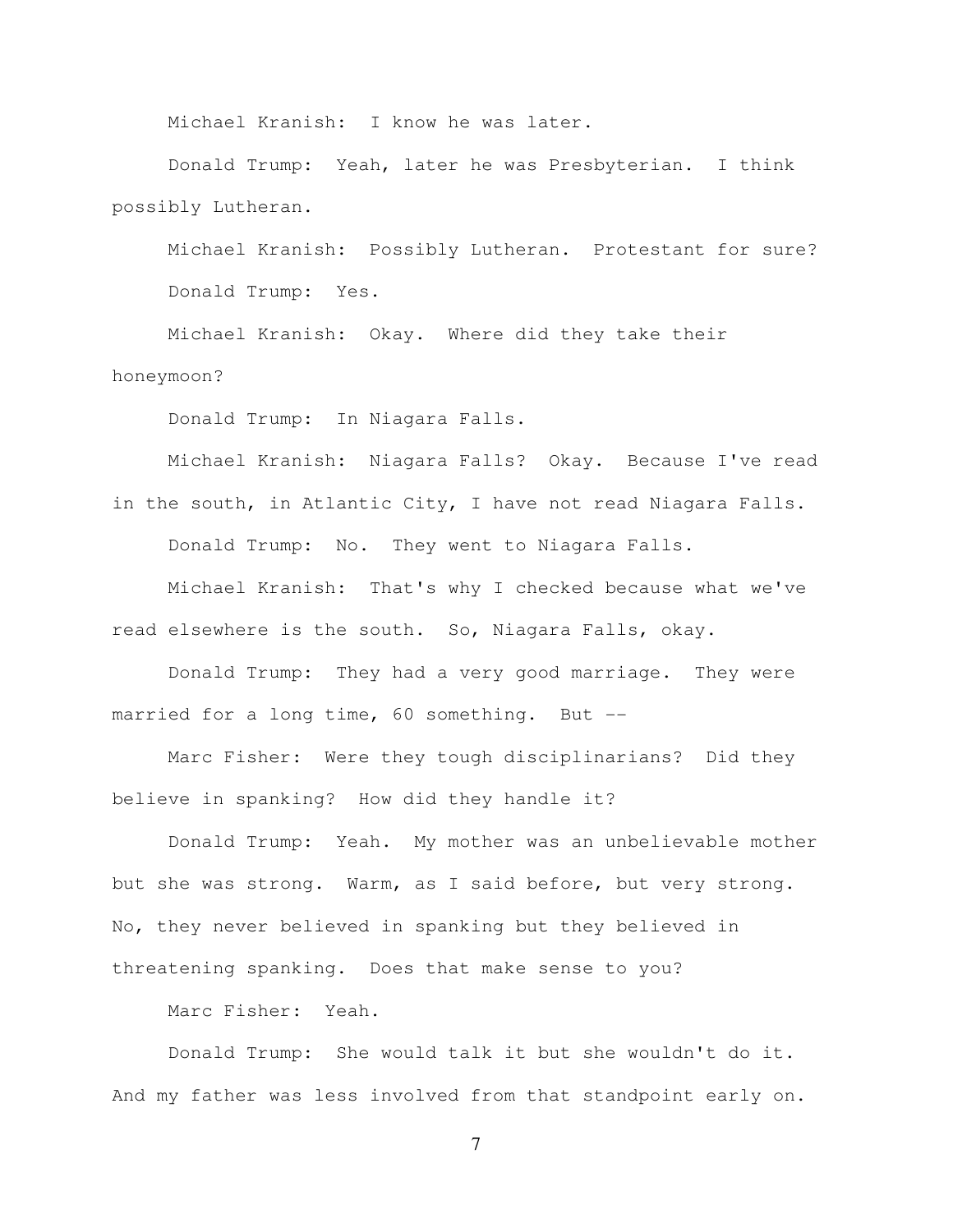It was really more my mother. But he was strong. But yeah, I think in a certain way, my mother was tougher on the children in terms of discipline than my father at the early stage which is interesting.

Michael Kranish: I saw a video in which your father gave a talk after receiving the Horatio Alger Award.

Donald Trump: Right.

Michael Kranish: Remember that day?

Donald Trump: I was there.

Michael Kranish: You were there, I know, because he referred to you in being there. And in that talk, first of all, it was true for him. His father died young. Did that impact your father? Did that impact the family that your grandfather had died so young?

Donald Trump: Well, we never really knew him because my father was very young when he died. He died of pneumonia. And he went to Alaska. And he was hunting for gold. It was very interesting. And he died at a young age. And rather than doing gold, he actually  $-$  I don't know, this was glamorous about him, I guess, maybe not. Not hotels -- not like what we're building in Washington, right?

Michael Kranish: Right.

Donald Trump: By the way, I'm more than a year ahead of schedule. It will open in September. We'll have the grand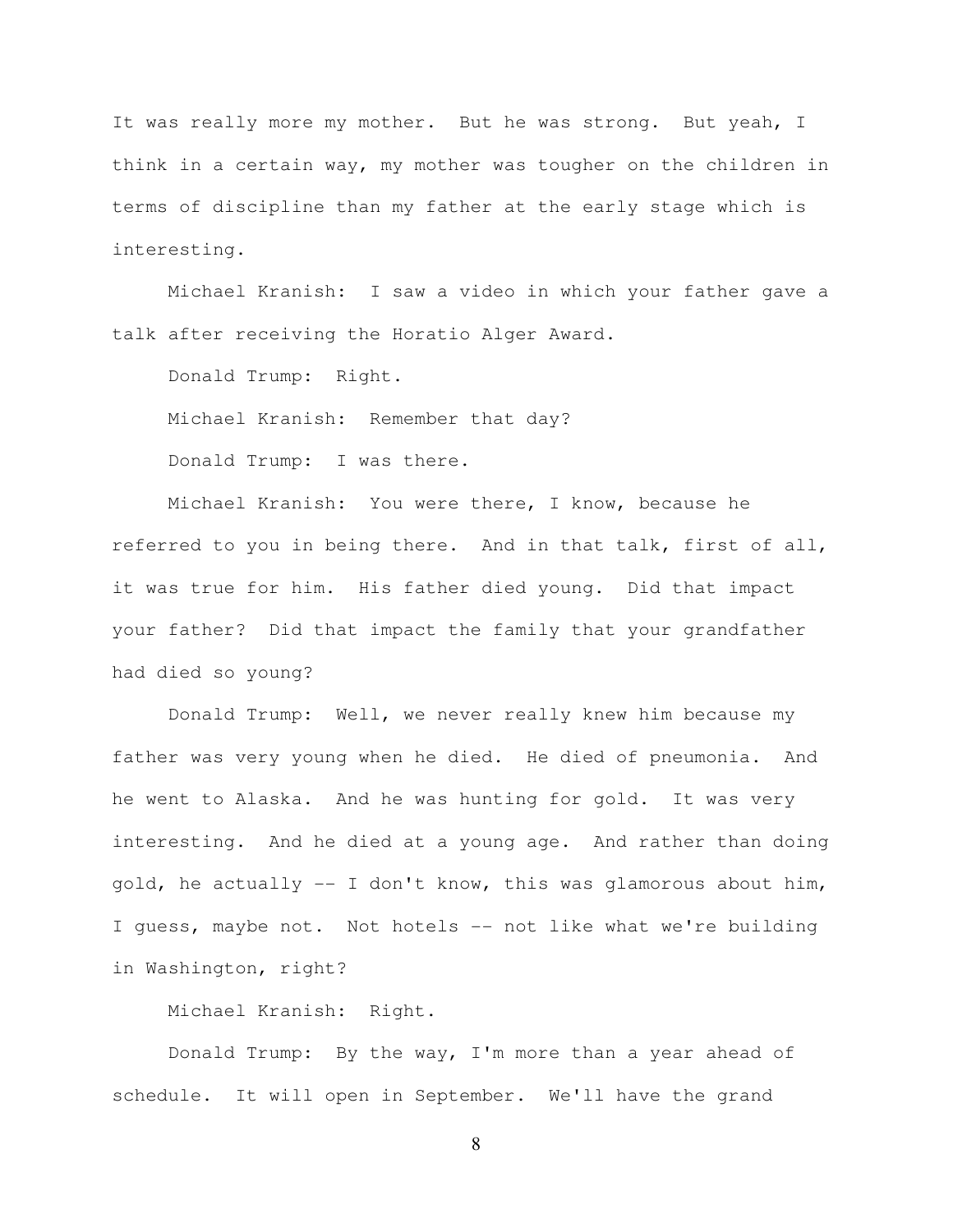opening in October something. And that hotel is going to be amazing. The Old Post Office, [indiscernible] about the Old Post Office.

Michael Kranish: Right. I once worked across the street, as a matter of fact.

Donald Trump: Oh, really? It's great. I'd say the building is great. You see how nice that's [sounds like] looking?

Michael Kranish: Your father was saying in that speech while accepting the award that talked about people who don't have passion amount to nothing.

Donald Trump: That's true.

Michael Kranish: When you were growing up, were you told that and did you have a concern that you might not meet your father's expectations, in other words, that you might be a nothing?

Donald Trump: No. My father never talked about success and he never talked about passion. And he wasn't a speaker. For instance, if he saw me speaking in front of 25,000 to 30,000 people all the time, he would be sort of like -- he wasn't something -- I remember so well the Horatio Alger Award where he wrote out something very specifically and he practiced it. And it was really a nice day in Brooklyn. It was in Brooklyn. I think a college in Brooklyn. But my father didn't talk it, but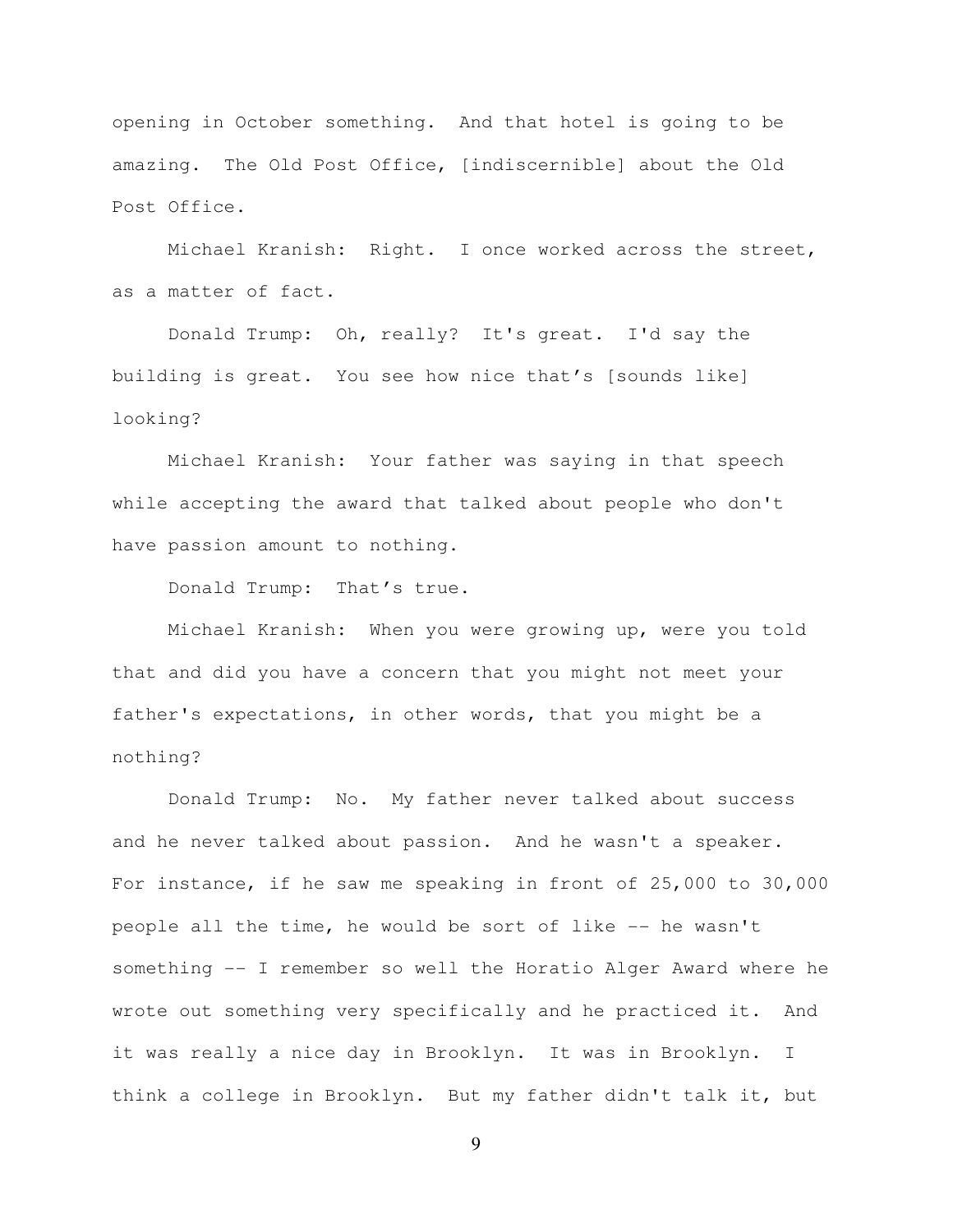I learned from example. In other words, my father loved -- he was a worker. He's a hard worker. But he was a very content person. He was very happy and content. He had a wonderful wife. He had a good family. But he was a very content person. So he wouldn't say work, work, work. But I would see that he enjoyed what he did. And I learned that way not so much by his words but by his actions. So does that make sense to you?

Michael Kranish: Uh-huh. So there was a day in 1976, he was down at Prince George's County, Maryland looking at a housing project. Do you know what I'm talking about?

Donald Trump: Prince George's, yeah. Michael Kranish: He was arrested. Donald Trump: He was? Michael Kranish: You didn't know this? Donald Trump: No.

Michael Kranish: He was arrested. The bond was \$1,000. There was a Washington Post reporter who works at The Post who wrote the story in '76. So I can show you that.

Donald Trump: My father was arrested? Michael Kranish: Your father was arrested. Donald Trump: For what?

Michael Kranish: It was a housing code violation matter. It was a \$1,000 bond. He called someone in New York, I didn't know if it was you, that's the reason I was asking the question.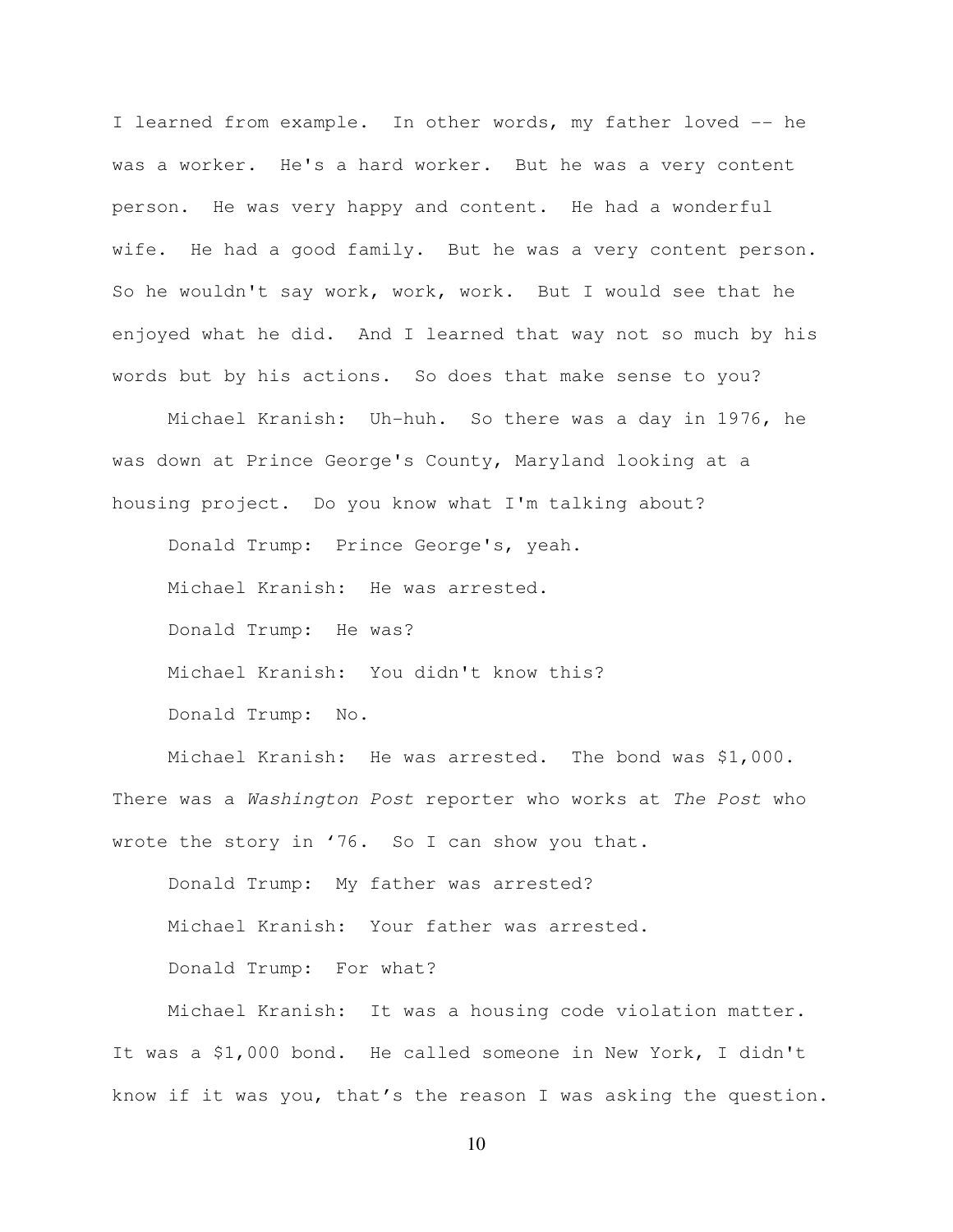If you don't remember this, obviously, it wasn't you. But he called someone at the company in '76. You were working there at the time to arrange for the \$1,000.

Donald Trump: I never knew he was -- I never heard that at all.

Michael Kranish: In Prince George's County, there was a housing development there. You know what I'm talking about?

Donald Trump: Yeah, yeah, sure.

Michael Kranish: And you worked there as a kid, I read. Donald Trump: Yeah, I did. Well, it's a rough area. Michael Kranish: Yeah.

Donald Trump: This was not like it is today in terms of what I do. You know, he had some pretty tough jobs. Prince George's County was rough.

Michael Kranish: What did you do in that development?

Donald Trump: Prince George's County was much different that it is right now which is rough. Well, I started out as -- I started out in '70 -- in 1970. Yeah, so I would have been there. Well, you said 1970 --

Michael Kranish: In '76 he was arrested. What did you do? What did you do at that housing development? This was lowincome housing.

Donald Trump: Well, I knew it very -- yeah, it was lowincome housing. I knew it very well. And I would go there with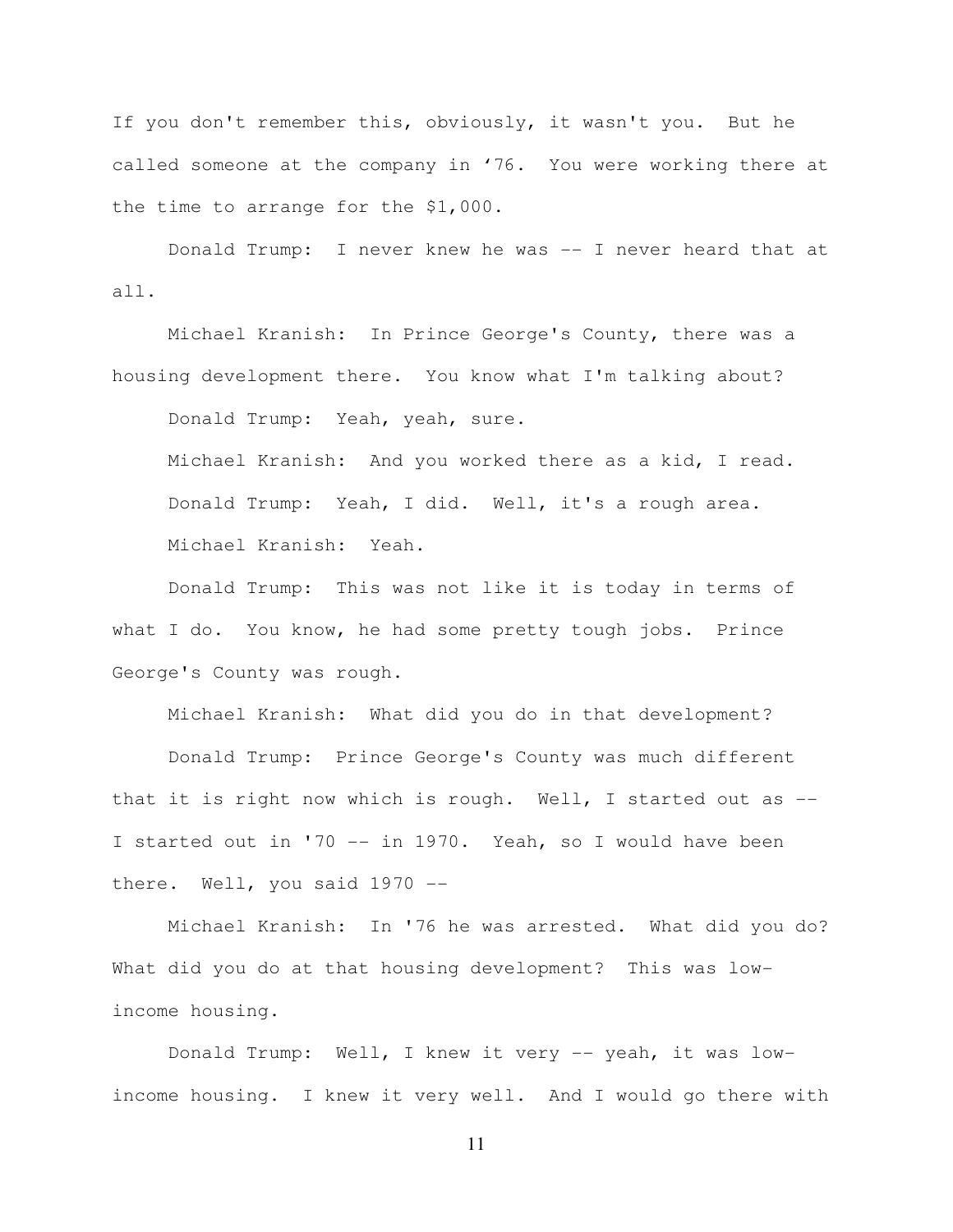my father sometimes. And he bought it. It was bought at a distress sale which we like doing like Swifton Village in Cincinnati and other places which we really liked doing. But I never heard the story.

Yeah, I was generally just -- I'd go there. I'd go there sometimes by myself and I say, "Pop, this is a rough piece of property here." That was dangerous. That was a dangerous territory. And we did fine with it. And we had it for quite a few years. We sold it ultimately, but that was a rough area.

Marc Fisher: And were you collecting rent or --Donald Trump: Yeah, collecting rent.

Michael Kranish: Just like you did at Trump Village sort of?

Donald Trump: Trump Village and Swifton Village in Cincinnati. Yeah.

Marc Fisher: One New York Military question.

Donald Trump: You know when you collect rent -- and you may have heard this but you never stand in front of the door. And you always knock this way because you get bad things coming through that door like bad things.

Michael Kranish: What was the worst thing that happened to you?

Donald Trump: Well, it didn't happen to me. But I'd be collecting rent and sometimes I'd be with rent collectors, you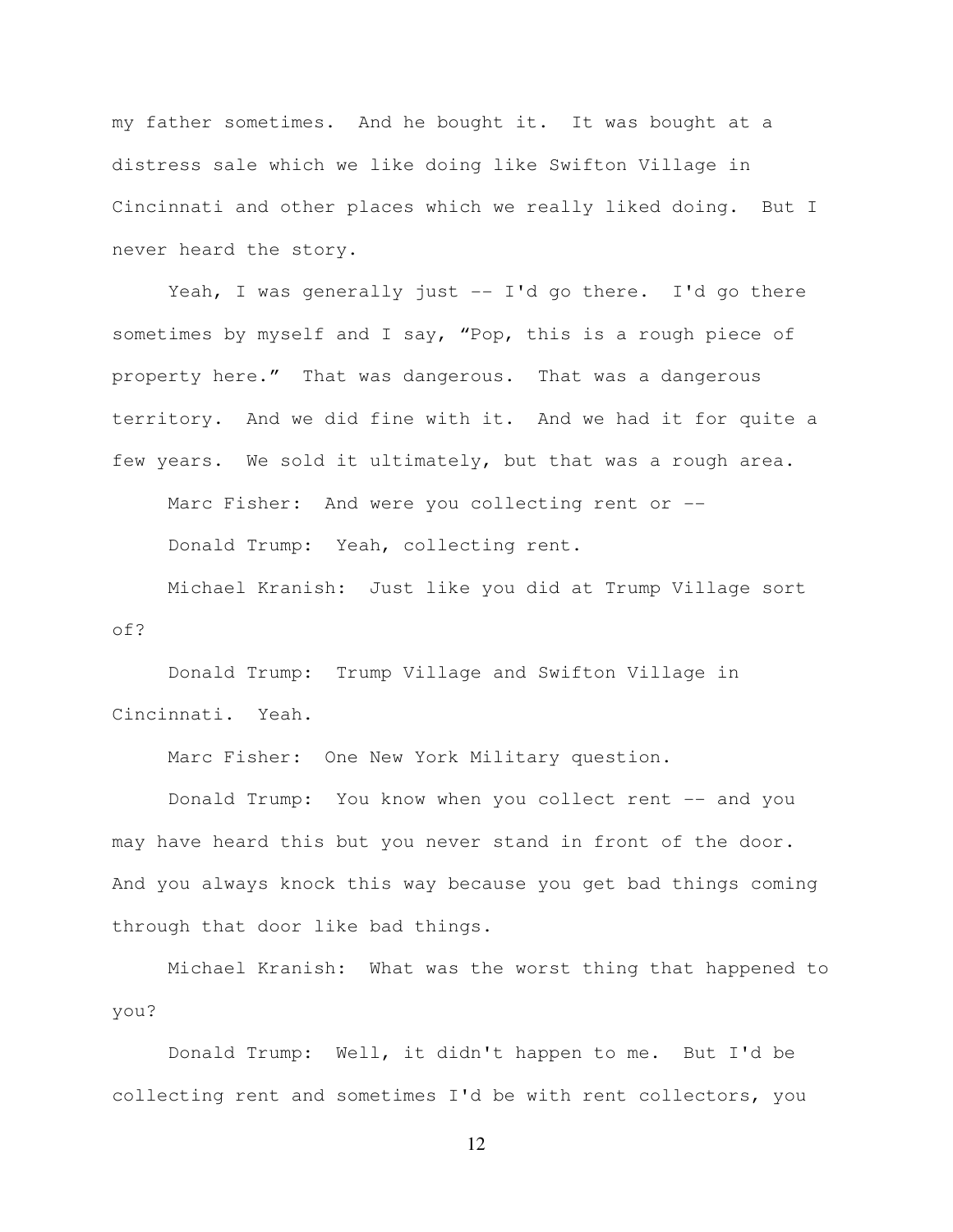know, professional guys. Not bad people. But I noticed one of the first -- because my father's property, some of the properties were rough property. It wasn't what you read like so glamourized. Believe me, it was tough stuff. And these guys, they never stand by the door. And they knock on the door like this. And you get a lot of stuff coming through that door sometimes. It's tough stuff but this was a tough job, the Washington one.

Marc Fisher: One New York Military Academy question, some of the classmates and others have told us there was kind of a hazing system where students would paddle the young ones when they commit infractions. Were you ever on either the receiving or giving end of that?

Donald Trump: No. I saw very little of that. I mean I think that's common in a lot of different places. But I saw very little of that. I have really good things to say. In fact, Major Dobias just died.

Michael Kranish: Oh, did he?

Donald Trump: He died. He died yesterday. He was a wonderful guy. He was a coach. He was my coach. And he said wonderful things. He said I'm the best baseball player he has ever seen, that he had ever had, that he had ever coached. He coached a lot of good players, a lot of good teams. But he was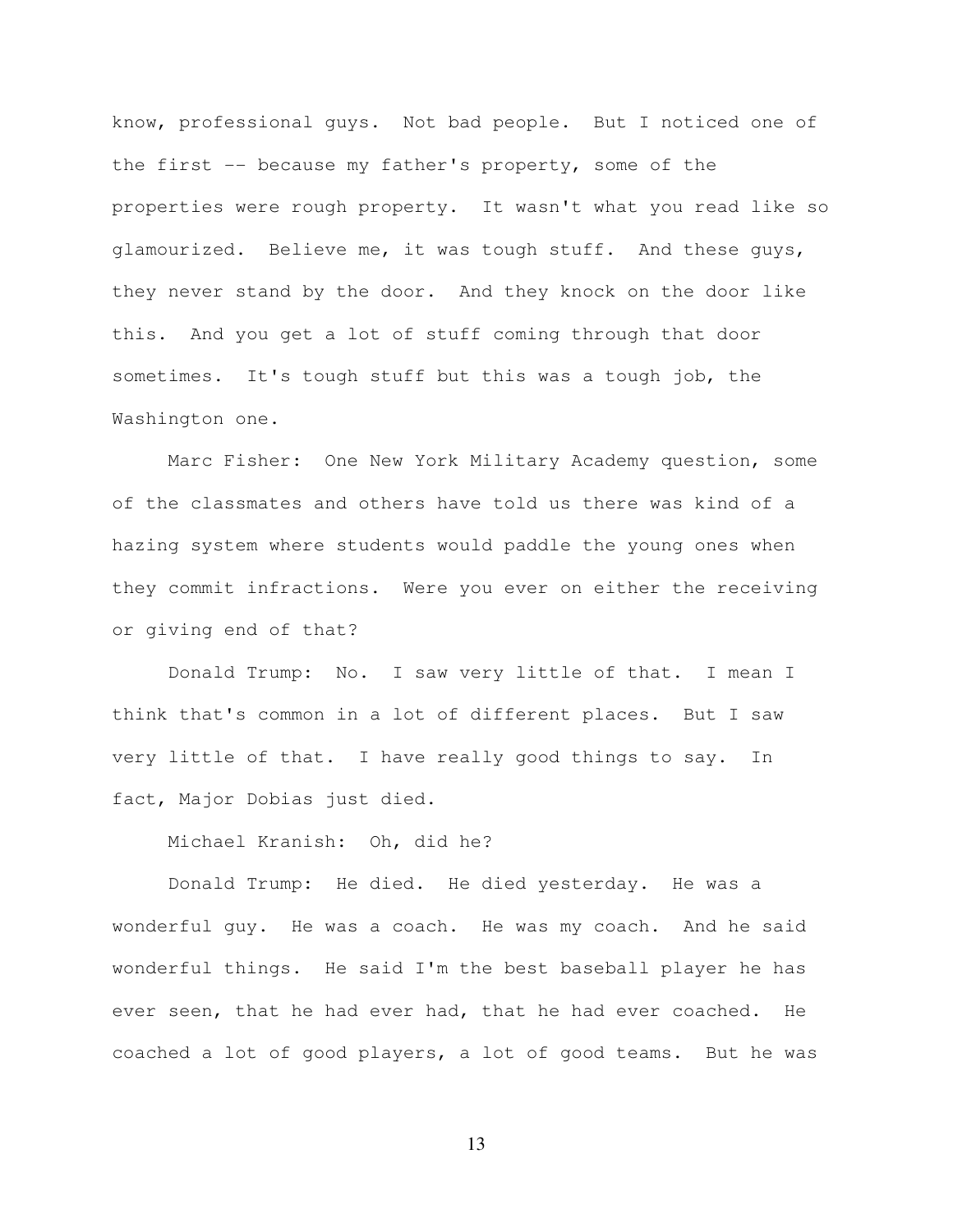a good guy. A tough guy. He was tough. But yeah, he died yesterday. Can you believe it?

Michael Kranish: In his 90s wasn't it? Donald Trump: Ninety-two or something. Marc Fisher: In one of your books, you wrote --Donald Trump: He fell and they found -- after he fell,

they found that he had cancer. He fell and broke his leg. He went to the hospital. They found that he had cancer.

Marc Fisher: In one of your books, you wrote that your father's death made you feel a new kind of responsibility or you have the responsibility to make the world a better place.

Donald Trump: Loneliness and responsibility, because I was really close to my father.

Marc Fisher: So did that play a role at all in your decision to go into politics? Was that part of that same sense of responsibility?

Donald Trump: I don't think so. I think that -- I was very happy doing whatever he is doing. I mean, fellows, I was really happy doing what I was doing. The company is really good. It's doing really well. We have now 121 jobs all over the world under negotiation, like we're opening one up in Vancouver. Very shortly I'm going to probably go there during the campaign. We're opening a magnificent building in Vancouver, Canada. I've been focusing worldwide on different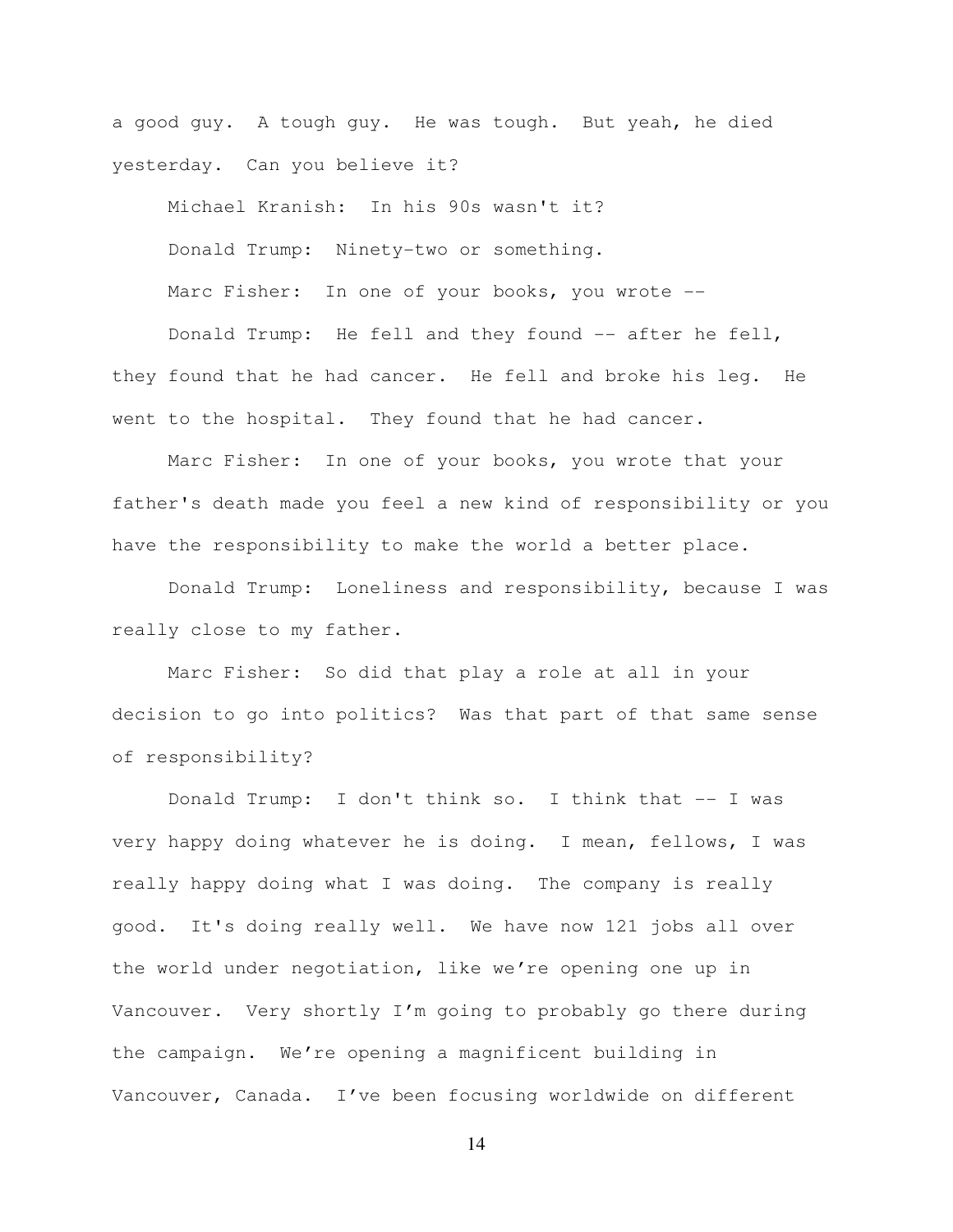things. We have 121 jobs right now. I haven't counted three or four days ago. So many jobs and they're either under construction or under very good negotiations, and they're great jobs.

If it's around here, like Turnberry is opening. Now I own a 100 percent of Turnberry. Turnberry is one of the great resorts of the world. Here's a thing that just came out. I shouldn't even show this to you. This is Golf Digest. They're talking about the most important courses in the world and they're talking about the [unintelligible]. Those are the British Open courses. This guy rates the British open courses as 14 out of 14 courses so these are the elite. So they go, Turnberry is rated number 3 after St. Andrews and then another one. So they go, "If it weren't for Donald Trump, who owns it, I would have ranked it number 1. I would have ranked Turnberry number 1. But dropping it further down the list beyond 3 would have given Trump too much credit." Now there's a guy that hates Trump. That's a hater. So he said, Turnberry would have been number 1, except that I own it. Now, how do you write that? Isn't that disgusting? So they rated it number 3.

Marc Fisher: It's a backhanded compliment.

Donald Trump: Well, in one way, I don't know. I say, I'm not sure if I like that or don't like it, but I guess you can say that. Go ahead. When is your book coming up?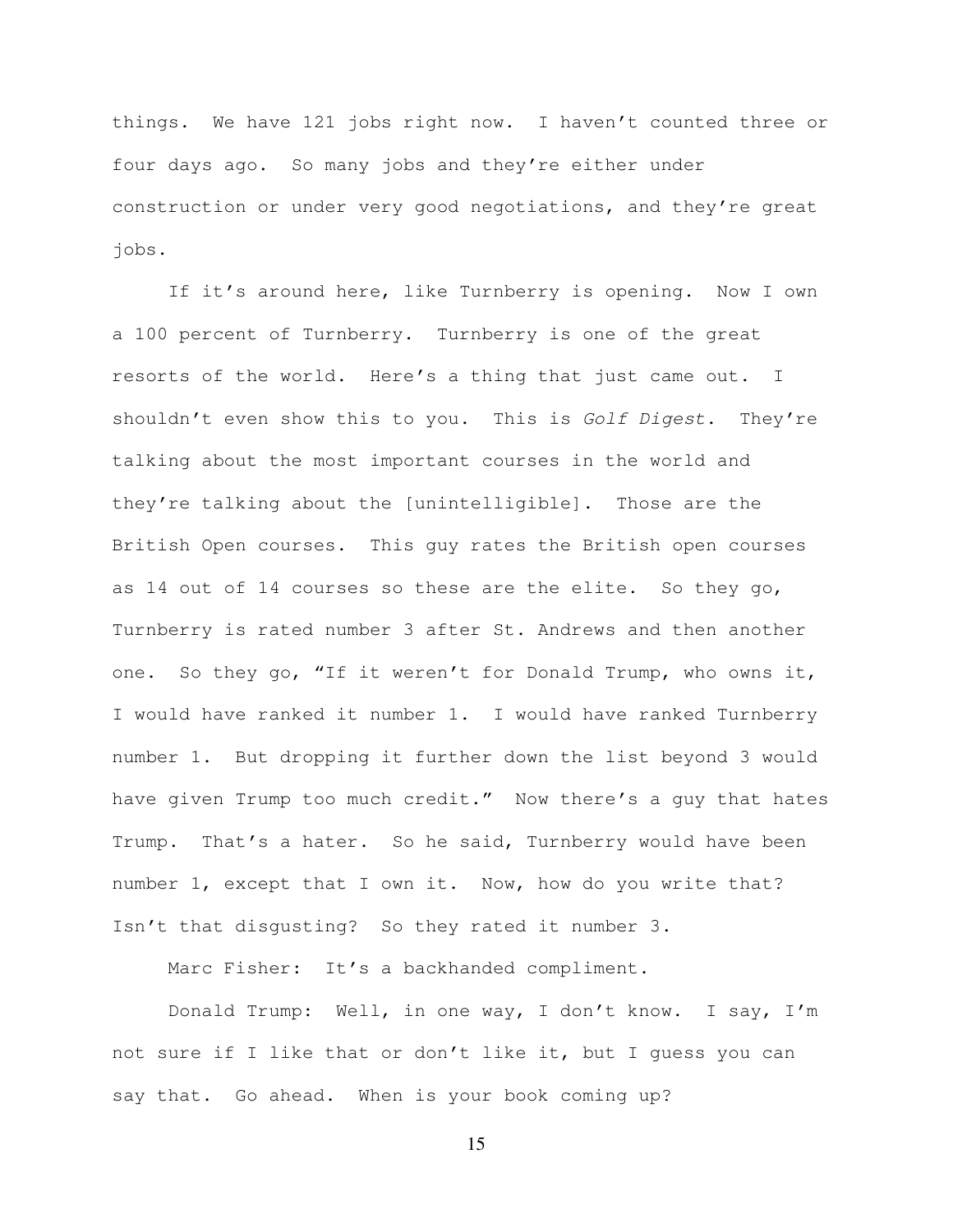Marc Fisher: August 23rd.

Donald Trump: It comes out?

Marc Fisher: It comes out, yeah. So we've obviously talked to a lot of people who've worked with you and so on. I'm interested in your friendships over time. Is it difficult in your life to have very close friends that you had? Do you have people who you turn to with any self-doubts or your personal issues? Are there such people in your life?

Donald Trump: Well, it's an interesting question. Most of my friendships are business-related because those are the only people I meet. The people I meet really, I guess I could say socially when you go out to a charity event or something. For the most part the people I meet are people that are businessrelated. I think I have a lot of friends and some of the friends I haven't spoken to in many years. I have people that I haven't spoken to in years, but I think they're friends.

But it just seems that most -- many of the people that I really know and deal with and get along with –- I mean I think I have a lot of friends but they're not friends like perhaps other people have friends where they're together all the time and they go out to dinner all the time. I have a lot of good relationships. Richard LeFrak is a good friend.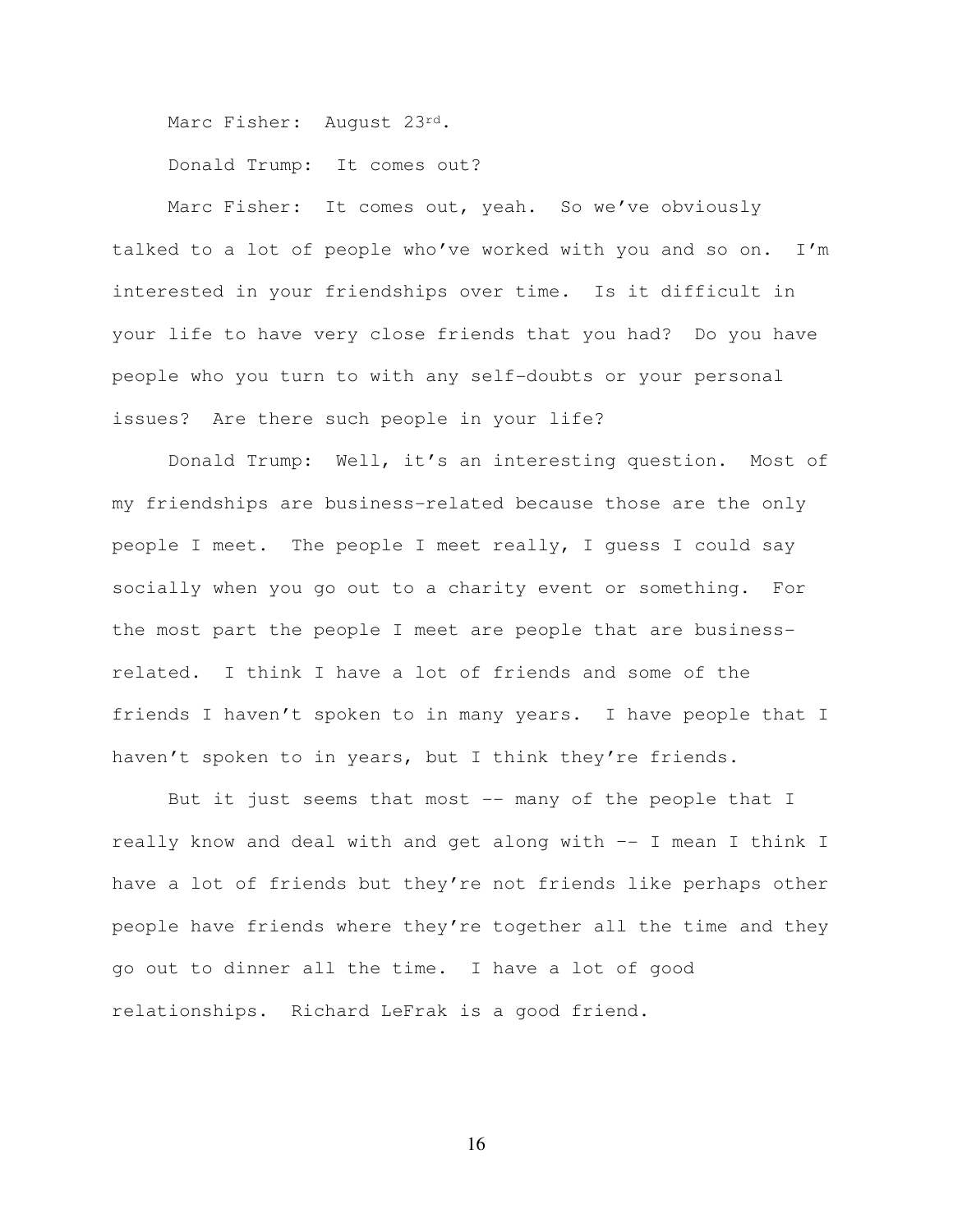Marc Fisher: Is there anyone right now in your life who you would turn to and tell the things about the campaign or your personal --?

Donald Trump: More of my family. And you saw two of them who just came in. I think, more of my family. Again, I have a lot of good friends. I have a lot of good relationships. I have good enemies too, which is okay. But I think more of my family than others. I have a very good relationship in my marriage with Melania. With my children, I get along with my children a lot.

Michael Kranish: You and I have talked about Steve Hyde who was one of your closest business associates at the time.

Donald Trump: Yeah, you got it.

Michael Kranish: We talked about the terrible helicopter crash. How does that affect you? Does that make you less likely to be close to someone given the way that this person vanished in an instant when you're so close?

Donald Trump: He worked for me and he was a very good guy. He was a Mormon. He used to give a lot of his money that he made to the Mormon Church. As I remember, we might have even paid it directly to the church. In other words, we paid X number of times. He was a great guy. The whole group – that group that went down, those were the --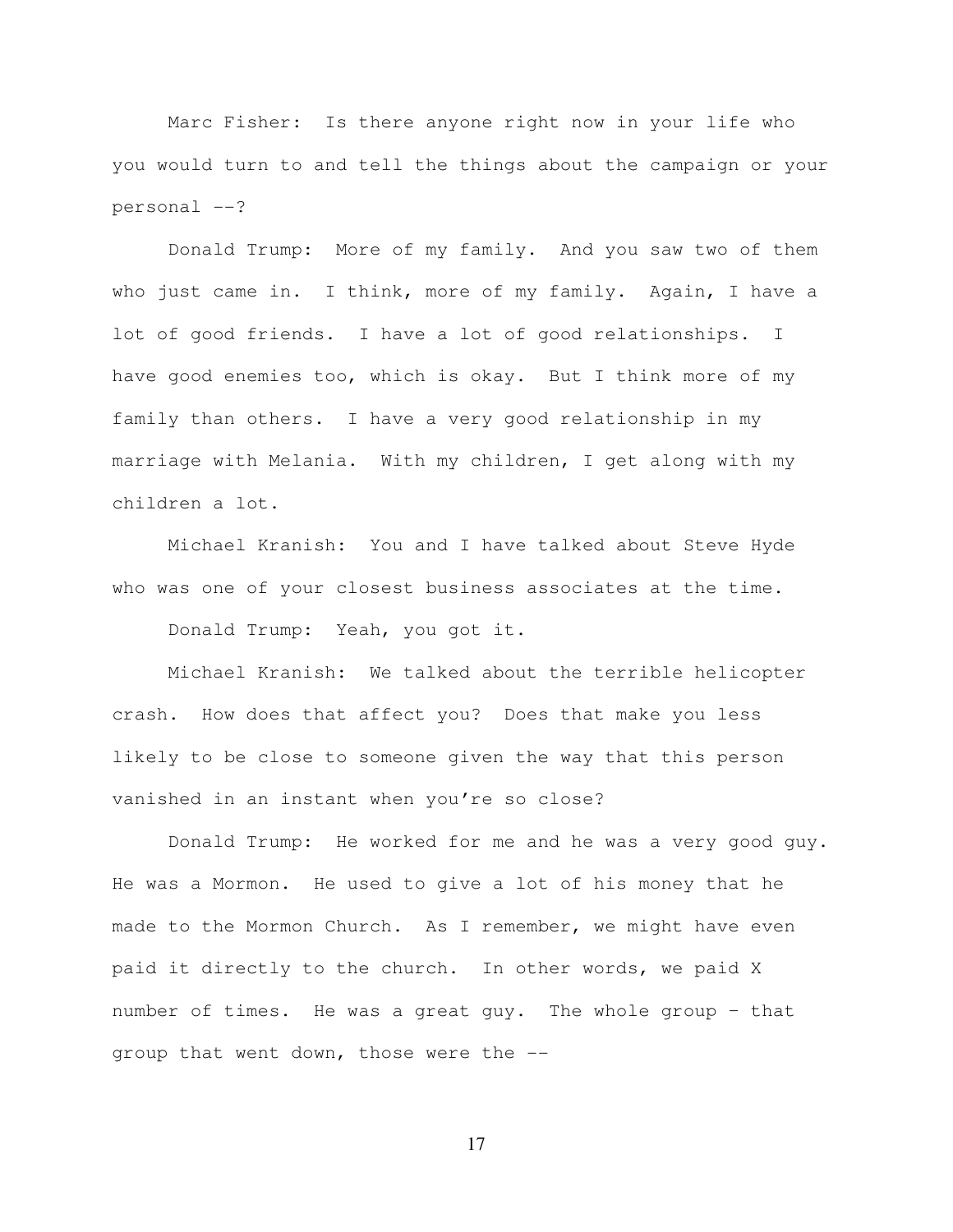Michael Kranish: To this day, it's one of the tragic days of your life, as we've discussed.

Donald Trump: Not only that, I was doing great in Atlantic City. Now in all fairness that whole world started to change. It just started to get a lot of competition. I would say the guys that took over the one place, there was Jack.

Michael Kranish: We've talked about that.

Donald Trump: Who was not --

Michael Kranish: Since we're short on time, I know we've had this conversation --

Donald Trump: Steve Hyde was really good at what he did. Michael Kranish: Some political questions, someone said who worked for you for years that you saw Nixon here frequently.

Donald Trump: Who was it?

Michael Kranish: Someone who've worked for you told one of our reporters that --

Donald Trump: Nixon?

Michael Kranish: -- you saw Nixon frequently. I knew you'd seen Nixon but I didn't know if it was really frequently.

Donald Trump: I have seen him and I actually had dinner with him a couple of times, but not frequently.

Michael Kranish: Not frequently? Donald Trump: No.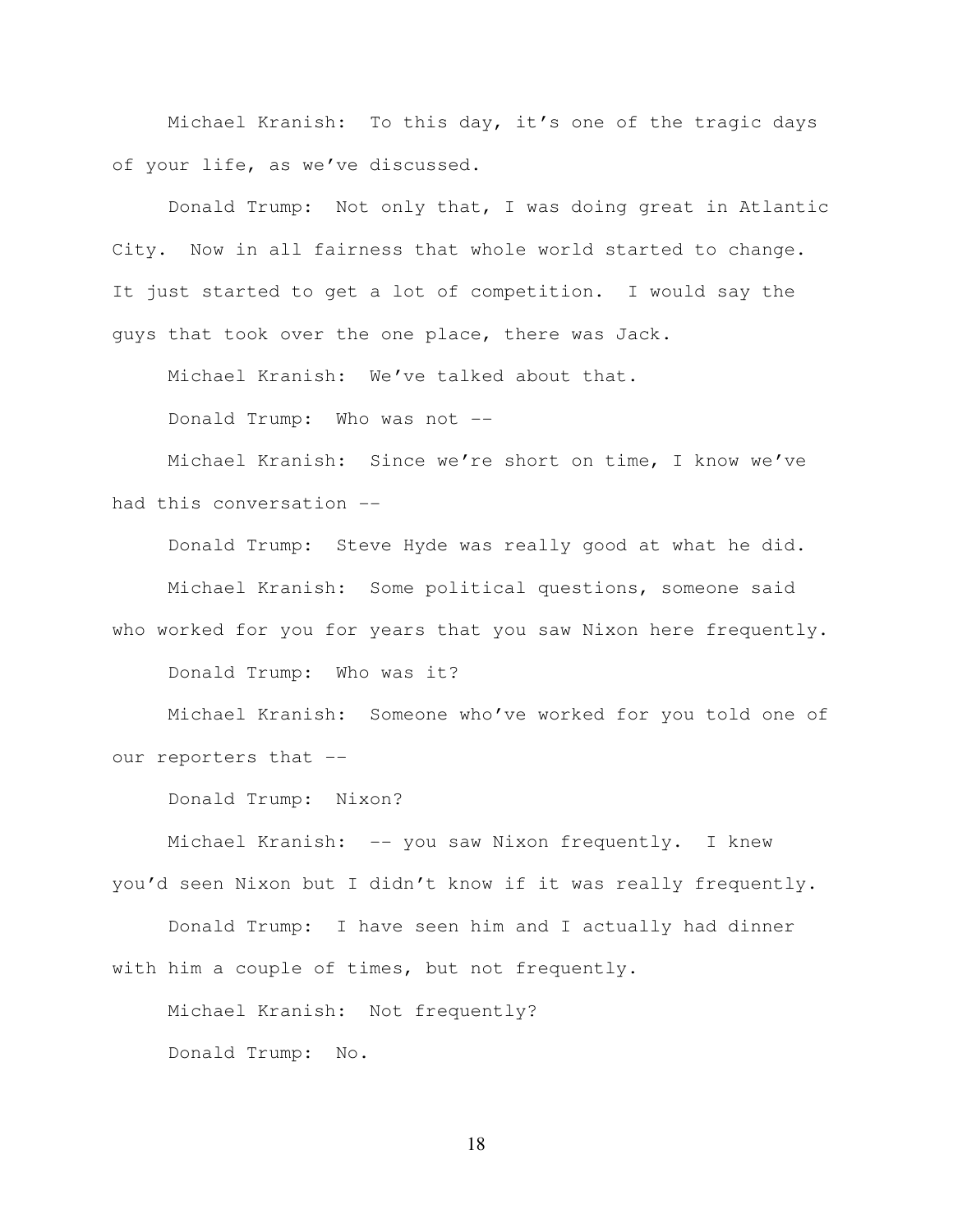Michael Kranish: Is there some lesson you take [sounds like]?

Donald Trump: He wrote a letter to me that I just saw, if I could find it, it would be so amazing.

Michael Kranish: This letter where Pat had seen you on a TV show and said –-

Donald Trump: Yes. Did you see the letter?

Michael Kranish: We've either seen it or had it read to

us. I can't remember now but we've had --

Donald Trump: She said he'd be one of the great politicians and he wrote me that letter. Maybe you don't need it.

Michael Kranish: No, we're quoting it, so if there's anything, any documentation you want to show us.

Donald Trump: Who read that letter? Somebody else said that, right?

Michael Kranish: Who was it? I don't remember now from my head whether it was -– someone's name.

Donald Trump: I had it here.

Michael Kranish: But someone who's familiar with that read it to us so it's definitely in the book. Let me ask you another political question. You mentioned fundraising. In 2001, Hillary was running for the U.S. Senate of New York. You had a fundraiser for the state Democratic Party in your apartment.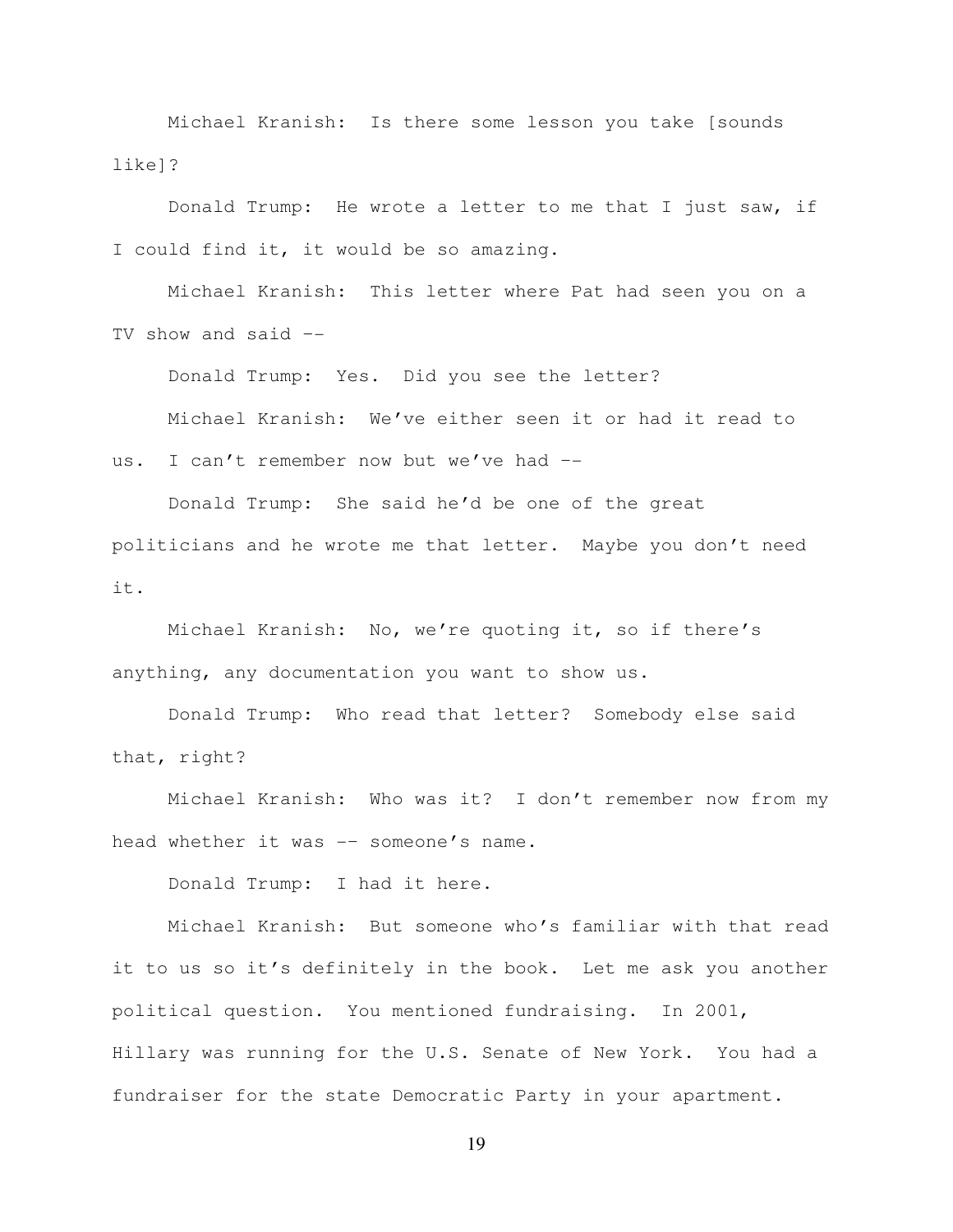Donald Trump: It could be.

Michael Kranish: Remember that?

Donald Trump: Right.

Michael Kranish: She was there.

Donald Trump: Yeah.

Michael Kranish: So you've helped raise money with her running for that. Did you vote for her for the U.S. Senate? Donald Trump: Who was she running against? Marc Fisher: Rick Lazio.

Donald Trump: You have to understand that for the most part in New York, whoever gets the Democratic nomination wins. Michael Kranish: Did you vote for Hillary Clinton?

Donald Trump: I never say who I'm going to vote for, I never tell. I know. But I did have a fundraiser for the party at the time. I think you know and I've said it pretty loud and clear that I get along with all politicians. I felt it was an obligation to get along, including with the Clintons and including with a lot of other people. It was very important for me to get along with politicians in my business.

Michael Kranish: Can you tell us briefly when did you first meet her? How many times would you have met? I know she went to your wedding obviously. We have the bare bones but I wonder if you could give us some insight.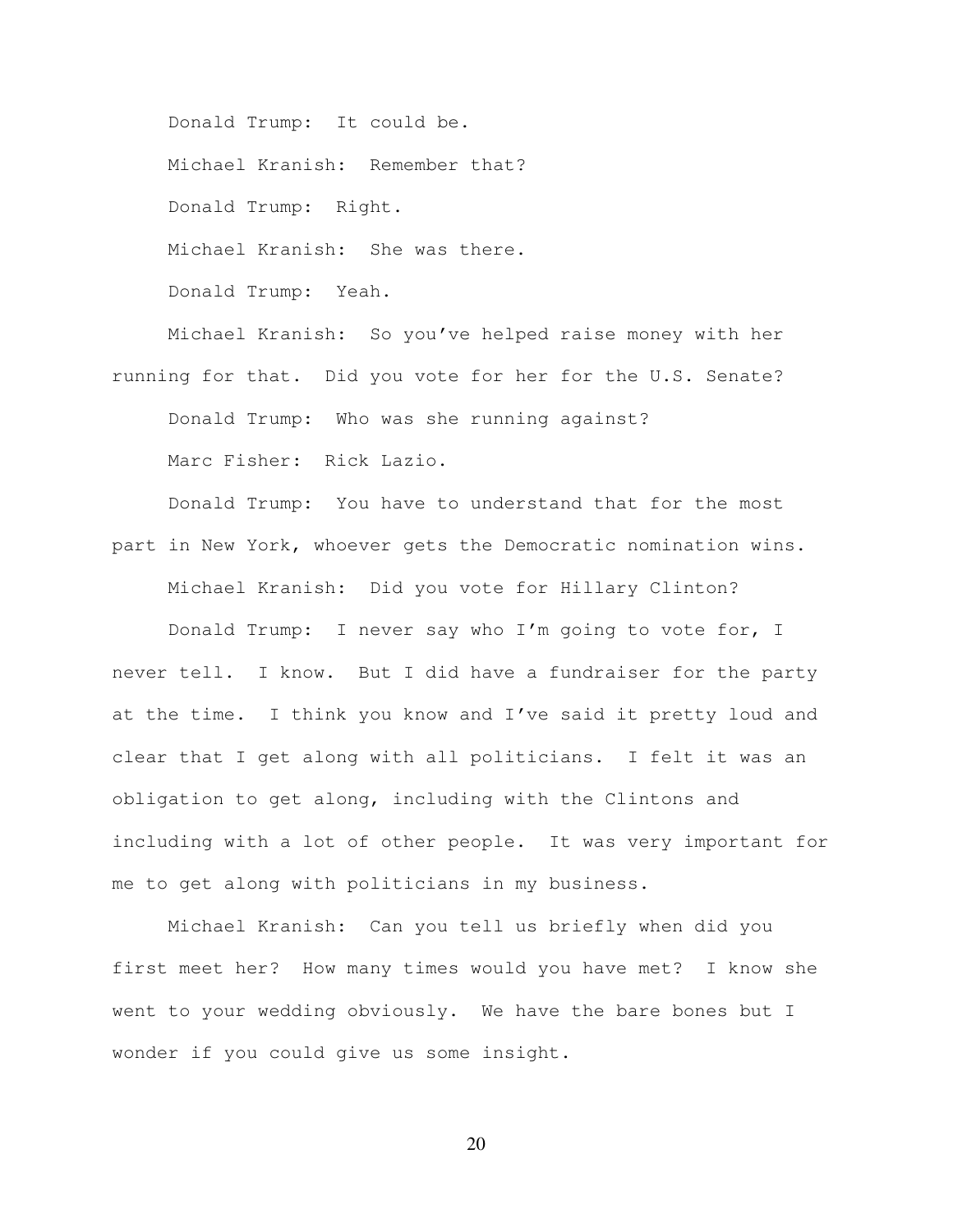Donald Trump: I would have said that I met them when they came to New York. I didn't meet him or know him when he was president.

Michael Kranish: At all?

Donald Trump: No, not at all. I would have met them sometime after she decided to run for the Senate. I helped them out a little bit, but I helped out everybody. I was the king of getting along with politicians.

Michael Kranish: You changed your registration five, six, or seven times according to your [cross-talking].

Donald Trump: Different things. Well, I was thinking about running at different points under different parties. I was a Democrat. I was thinking about heading a party called the Reform Party. The problem is in New York you have to go very early. You probably saw that. You have to go very early when you change if you're going to do something. I went to the Reform Party and then ultimately I went back to the Republican Party. I was viewing it from the standpoint of possibly running for office, possibly running for president. A lot of people want me to run for mayor so badly. I never really wanted to run for mayor, but they really wanted me to run for mayor.

Michael Kranish: What do you say to someone who says, he's a chameleon? He changed his registration. He doesn't have a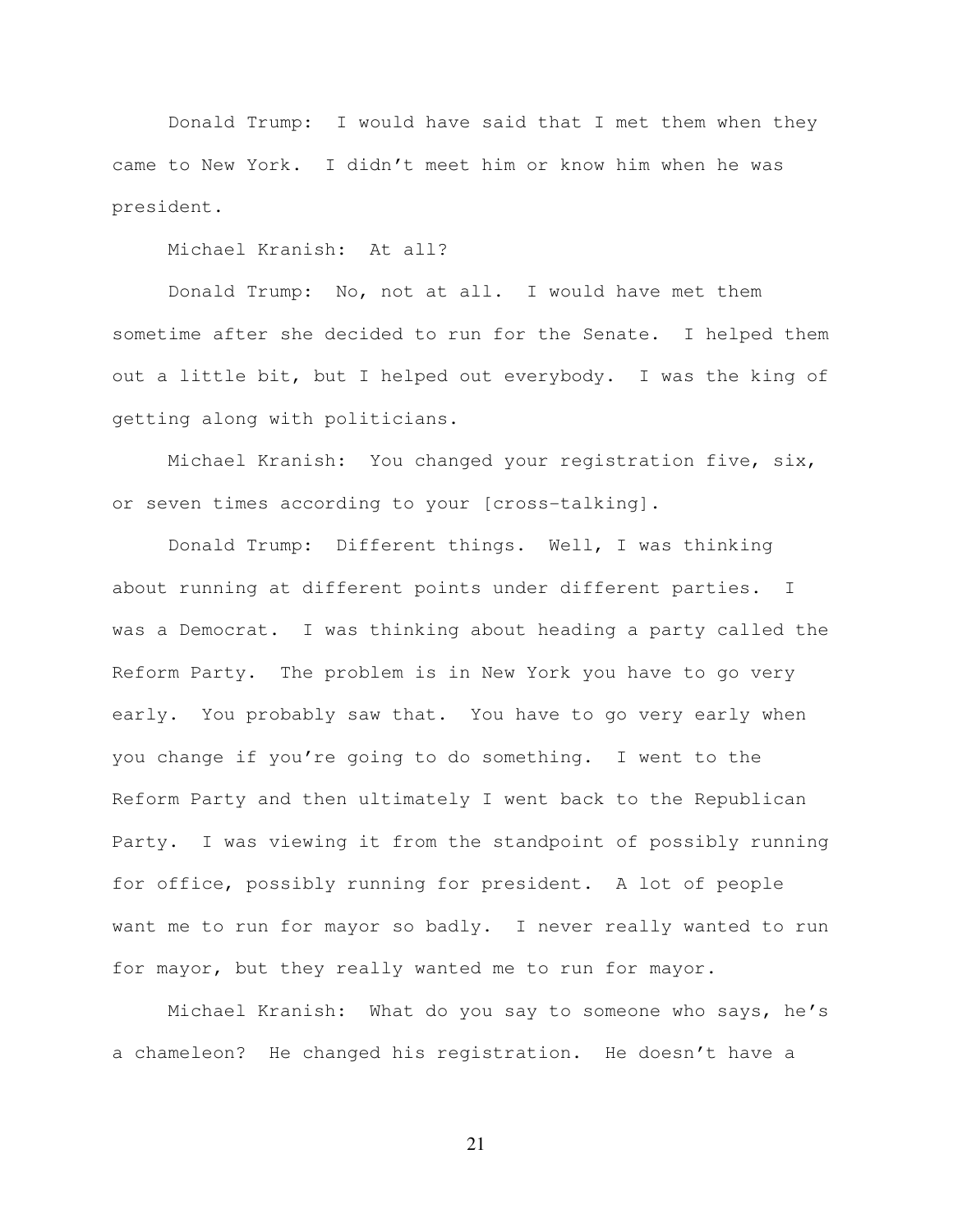core set of beliefs where he would have stayed a Republican or Democrat [cross-talking].

Donald Trump: I think it had to do more with practicality because if you're going to run for office, you would have had to make friends. It's the Reform Party at the time. It was looking like it was good but after I checked it out, it wasn't so good. And then I changed it back to Republican. But I was thinking about running under the Reform Party. A little bit like Ross Perot did.

Michael Kranish: For mayor, you backed the Democratic candidate, that was -- who lost. You backed the other Democratic person who won the primary and the Republican candidate was the one who actually won, Michael Bloomberg.

Donald Trump: I actually backed Bloomberg also and I backed Bloomberg after his first term. Once I get to know him, I backed him. Should he have run –-

Marc Fisher: He's probably capable of something now, don't you think?

Donald Trump: I think it would have been very hard for him. I think it doesn't matter. I think there's more strength in what you're looking at now than people have any understanding of. Believe me, I think it would have been very hard for him.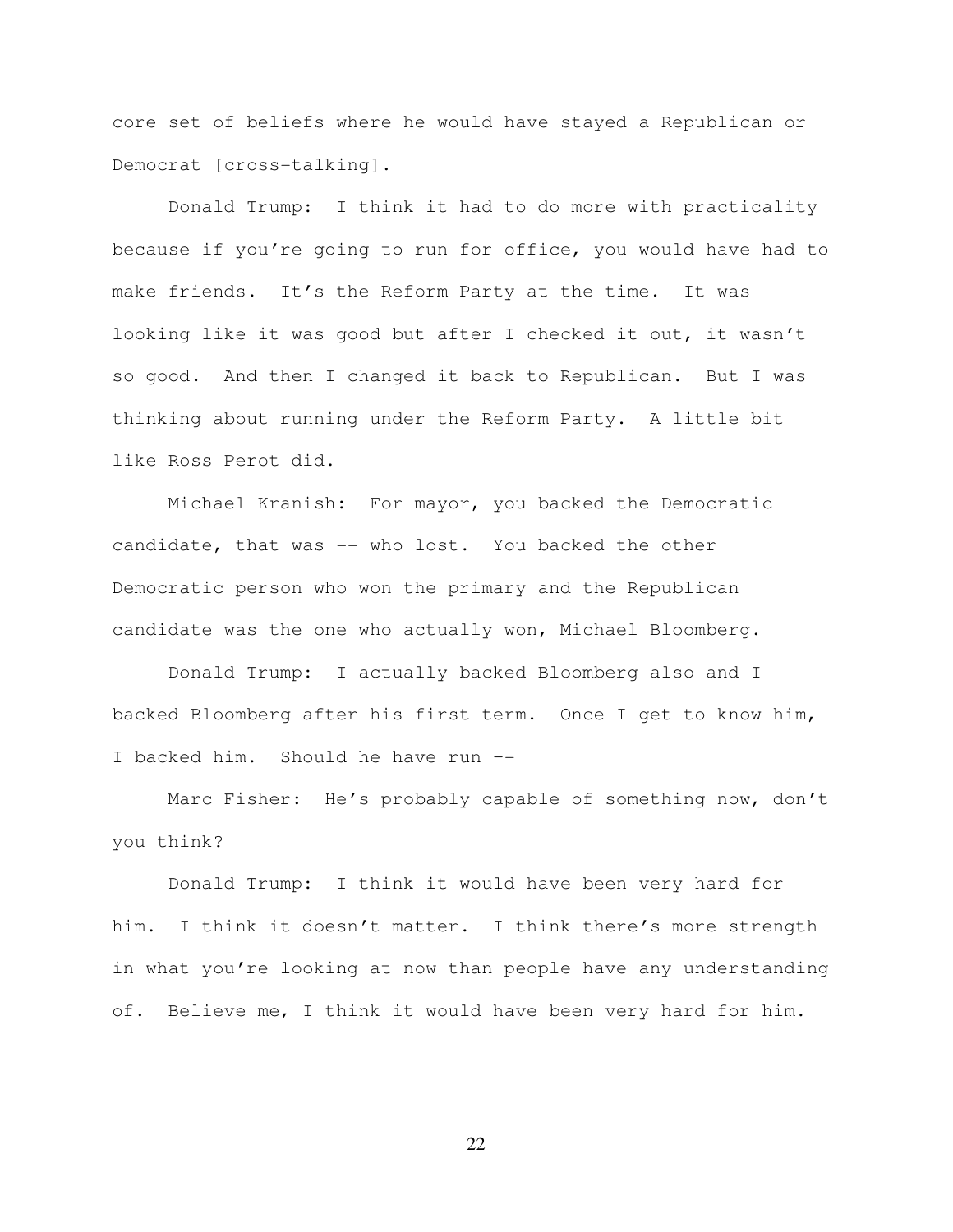Michael Kranish: Just to get my facts straight. In the first race when Bloomberg ran, you backed a Democratic candidate but  $--$ 

Donald Trump: Who's the Democratic candidate?

Michael Kranish: Green was the eventual candidate. There was the guy, a Hispanic candidate. I forgot his name at the top off my head, who you backed.

Donald Trump: I actually backed a Hispanic candidate.

Michael Kranish: Right, exactly. You did. That person lost to Green.

Donald Trump: He lost to Green but I backed a Hispanic candidate.

Michael Kranish: You did.

Donald Trump: Which tells you something. Okay. He was a very nice guy and a very good guy. He lost to Green. I will tell you that when we talk about endorsements, my [sic] endorsement of Bobby Knight was a powerful endorsement. The fact that Tom Brady liked me up in Massachusetts was certainly a great help because I got almost 50 percent in Massachusetts. But of all endorsements, when Rudy Giuliani backed Michael Bloomberg, Michael was losing by a great percentage to the Democrats. Meaning, it was very, very hard. Even with wealth, it was very hard for a Republican to win. But Rudy Giuliani was the mayor and after the World Trade Center came down, there was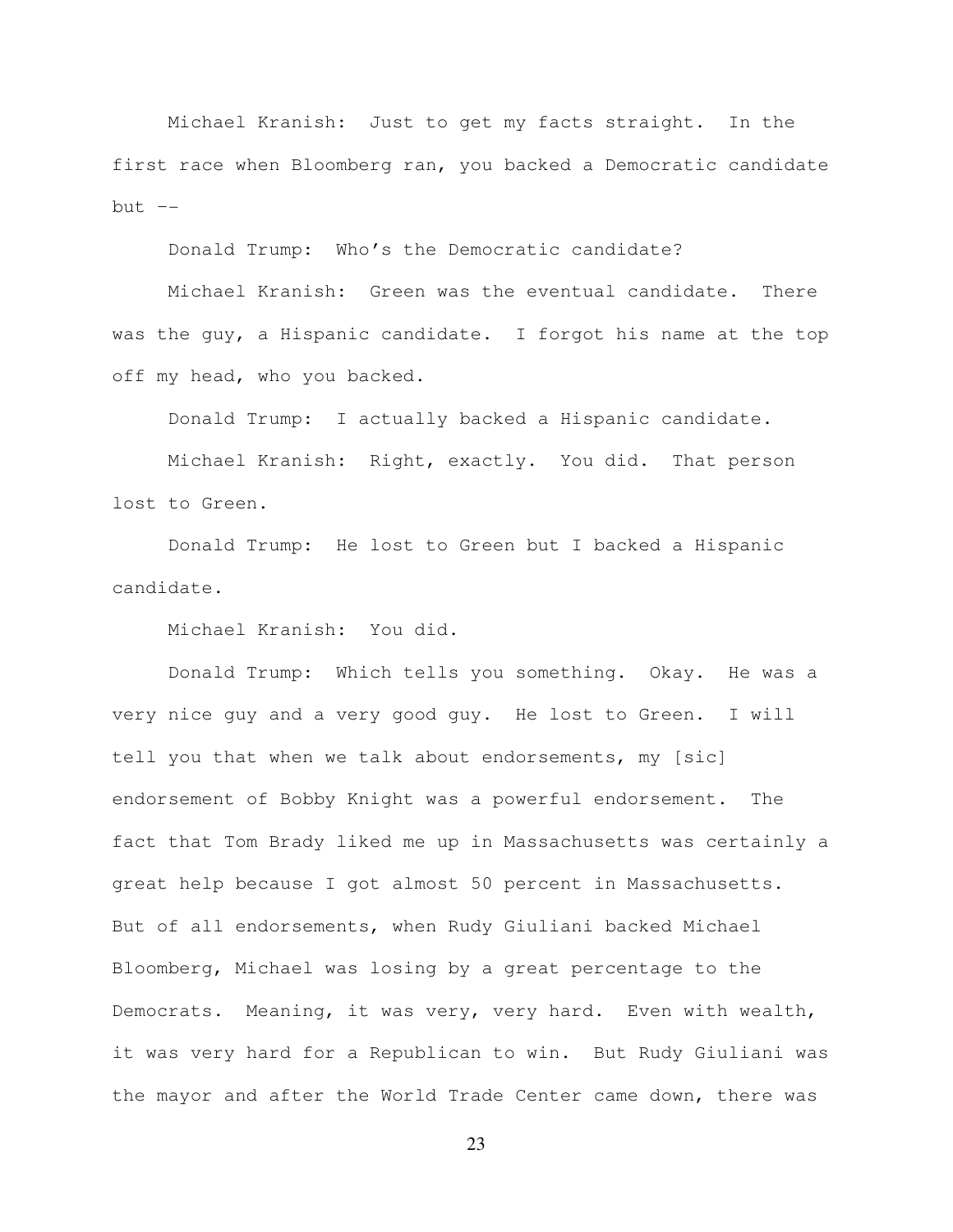no more popular person than Rudy. When Rudy backed Michael Bloomberg, Michael went up ten points. This was a couple of days before the election.

I always say, when people say endorsements don't mean anything, they're 99 percent correct. But this was an endorsement that made -- I don't know if you remember that. I've never seen anything like it. Michael won by four or five points from being down to –- it could have been a 15-point endorsement.

Back to Hispanic, a very good guy who lost. I think he lost to Green actually. Yeah, he lost to Green in the primaries. Then after that I don't think I was involved. Then I actually backed Bloomberg after that.

Marc Fisher: Let me take you back, you had expressed an interest at one point in buying the World Trade Center.

Donald Trump: I did.

Marc Fisher: You met with Peter Goldmark from the Port Authority. I don't know if you remember that meeting, but the way it was told to us, you told him that you were interested in the property. That if you went to Governor Carey and said that quote, unquote, he wasn't interested, that there would be ramifications for him, that you would have his job or in some way.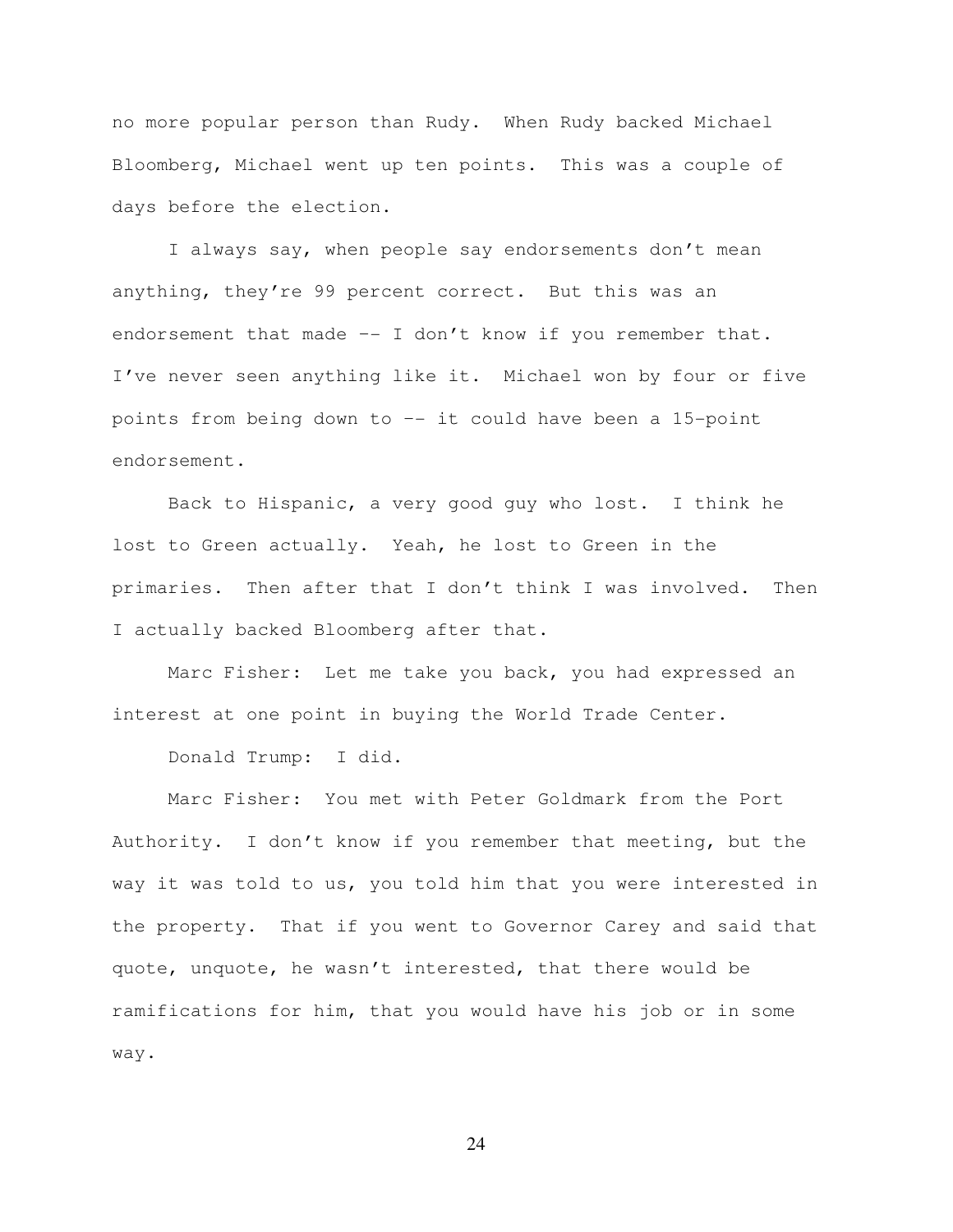Donald Trump: I don't talk that way. I really don't talk that way. I know that's probably an image, but I don't talk like that. I will say I had a good relationship with Governor Carey. He was a great guy. He was a great crisis person. He was unbelievable under crisis. What I did and maybe what you're talking about more is that I'm responsible for the Jacob Javits Convention Center. I'm totally responsible. I had the land under option from the Penn Central and they were trying to build a convention center opposite Hell's Kitchen, right on 44th Street on the other side of the West Side Highway, which was a problem by itself. You couldn't get across and all of this. They couldn't get their permits. Some things never change because you're building on the river.

They spent millions – tens of millions of dollars and it was headed by a guy named Richard Ravitch, who was a highly overrated person, highly overrated. Ravitch fought like hell to have a convention center there and I was fighting for the site that I have because that was just a better site for New York. Governor Carey called a meeting and there were a hundred people that showed up. I led my team. Ravitch led his team. Ravitch worked for the city. I think he was the head of the MTA or something. He was working actually for the city or was like that.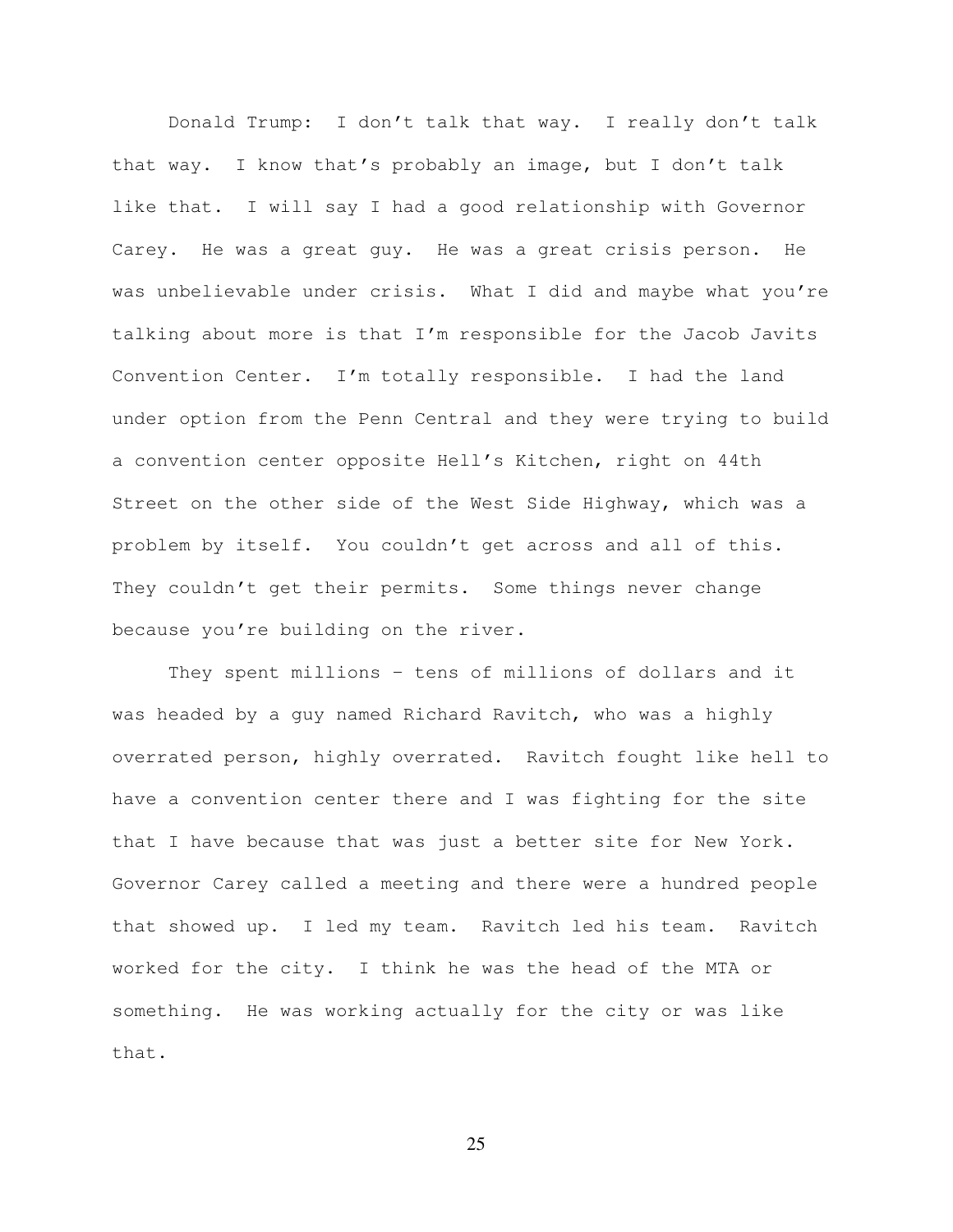Governor Carey who was a great guy said, everybody else leave the room except for these two people. He said, Ravitch, make your case for 44th Street in the Hudson River and he made his case. He said, Donald, make your case and I made my case. I wasn't four minutes into it, he said, you win. It was easy. They bought the land. They took over my option. They bought the land. I was actually paid a commission which at the time was a lot of money but I didn't do it for that. The convention center which is right now there, the Jacob Javits Convention Center, that was my deal and, you know, a lot of people know that. I also renovated Grand Central Terminal as part of the Grand Hyatt Hotel. A lot of these things have been forgotten.

Marc Fisher: Let me go back to another -- on that same era.

 Donald Trump: But that was really the [indiscernible] story, not the World Trade Center. The World Trade Center, there was nothing there. I did look at the World Trade Center very seriously, however, when Larry Silverstein bought it, which was later on. I assume that's what you're talking about and I did look at it. Larry got it. He was a good professional, good guy.

 Marc Fisher: The whole episode with the Barbizon and the Central Park South apartments, there was a meeting during that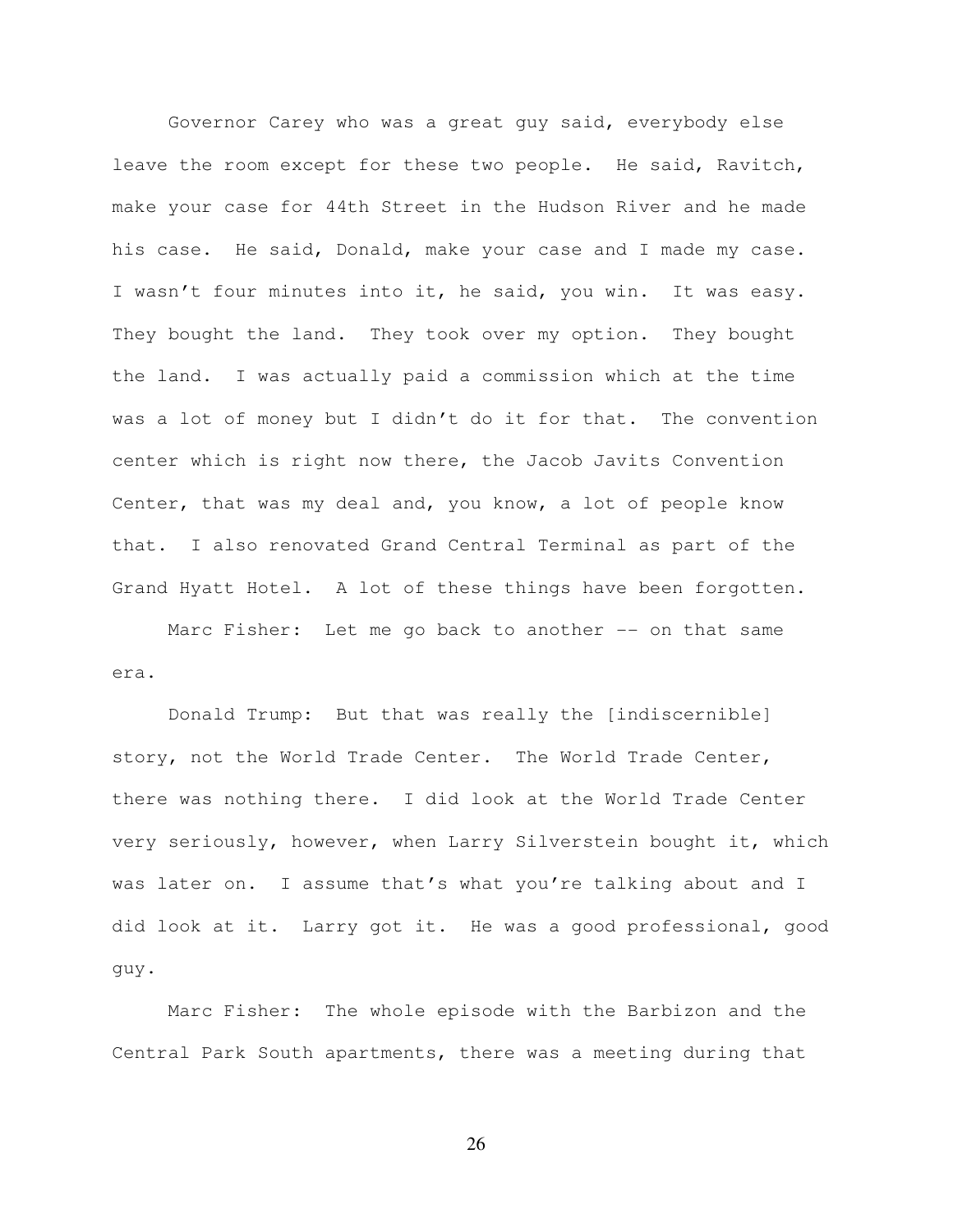period with Stephen Ifshin and Sheldon Cohen. Do you remember this? Ifshin was a --

Donald Trump: Were they tenants?

Marc Fisher: No, he was a real estate broker.

 Donald Trump: Yeah. You're talking about 100 Central Park South?

Marc Fisher: Yeah.

Donald Trump: There's a picture up here. Hold it. There

it is right there, look. See that picture in New York Magazine? Marc Fisher: Yes, definitely had a story. Yeah. Donald Trump: Did you ever see that? Marc Fisher: I don't remember that one. Donald Trump: See the picture the picture of Michael up

there? That was about that.

Marc Fisher: Oh, okay.

 Donald Trump: That was about that. It became a big publicity day in New York.

Marc Fisher: So, the way Ifshin tells the story, he --Donald Trump: Who is he?

Marc Fisher: He was a real estate broker. So he came  $in$   $--$ 

 Donald Trump: Did he live in the building or anything? Marc Fisher: No. But he said he came in to talk to you about selling those properties and he brought in a guy and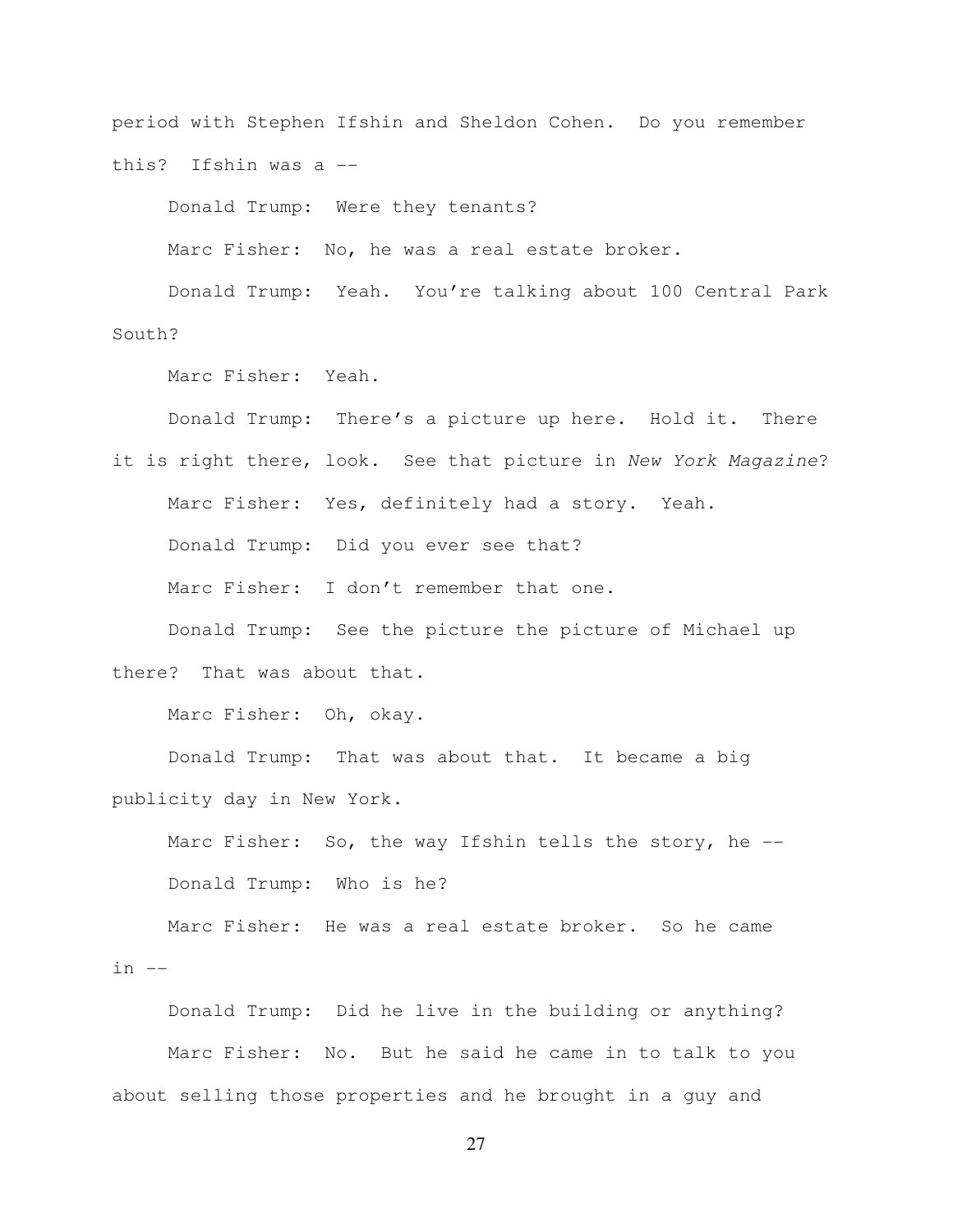Sheldon Cohen who was interested in you properties and you said, well, you told him you wanted 100 million and he said, "I can't do that. Ninety million." And the meeting, you said, no, I'm not doing that. And then Ifshin says he turned to you and said "You didn't want to sell the building. You just wanted to get an informal appraisal."

Donald Trump: It's true.

Marc Fisher: It's true.

Donald Trump: I actually developed it. It was a great success. It's called Trump Parc. You know, sometimes, when people fight you, they give you great ideas and you make much more money. And what I was going to do, I had two buildings. I had the Barbizon and next to that, 100 Central Park South, which is what you're talking about. And I had rent control tenants in 100 Central. I still own the building. When somebody leaves, we fix up the apartment, sell it for millions of dollars. But what happened is I was going to rip both buildings down and do a big building, which would've been smaller than what they have in the site now because the zoning, it allowed fewer square feet. But I want to build a new building, great sight, Central Park South and Avenue of the Americas, right?

So what happened is I had two buildings and couldn't make a deal with the tenants. Impossible. The thing went on for a long time. They were led by a group that was bad people. They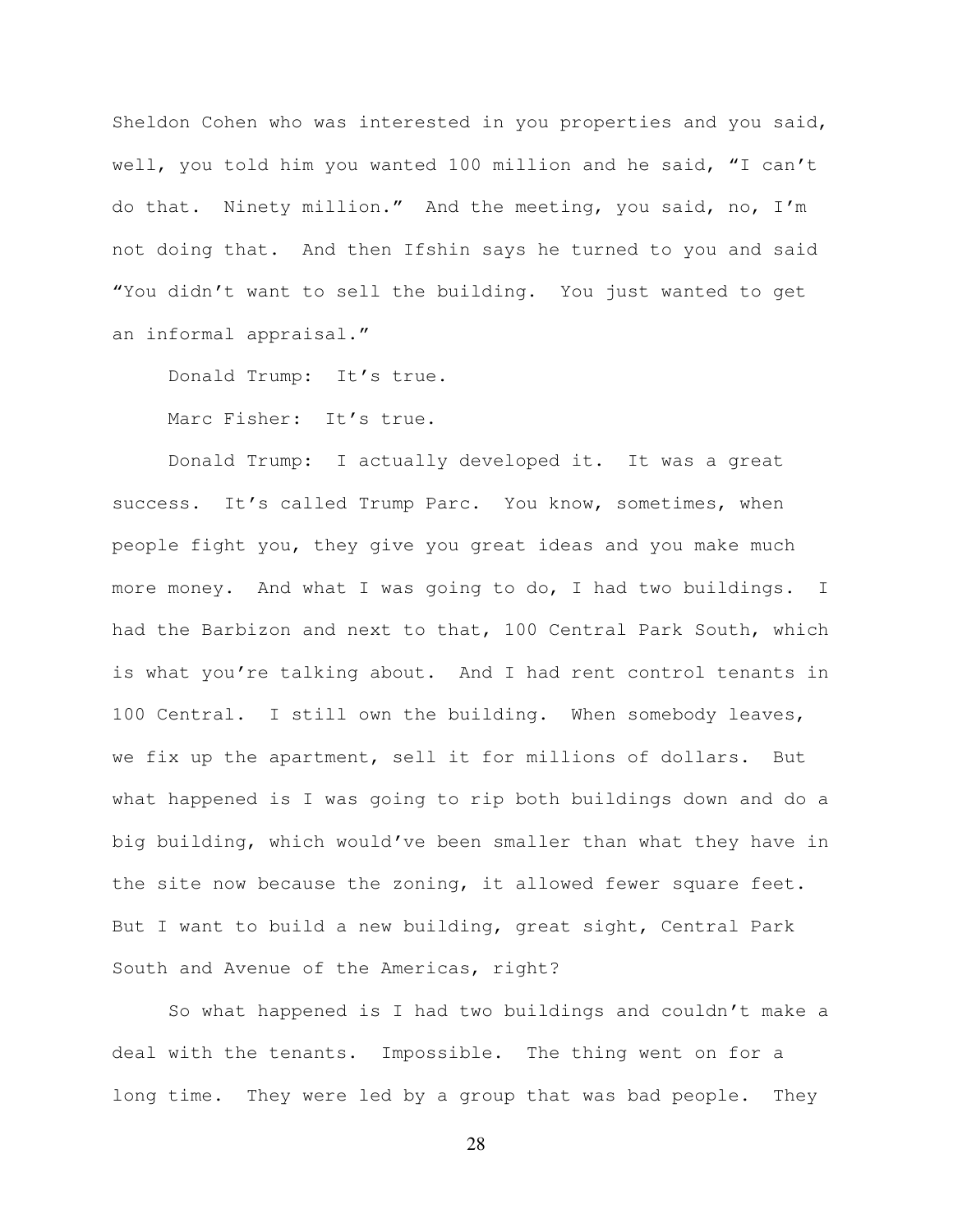would call the building inspectors. They would spray walls with water and then say that the apartment's leaking. I say nothing's leaking. They'd spray water on the wall. They were professionals because they wanted to be paid a fortune for their apartments. They would take cockroaches, break a jar of cockroaches and put cockroaches all over the place, which by the way, the tenants weren't thrilled about because they still got to live with these things. And they'd call the building inspector and say come in, you get a violation for having cockroaches, you get a violation for having leaks.

This went on for a long time. And during the time it went on, the market crashed. Then it got good again and I said, wait a minute, I'm going to rip these buildings out. This is crazy. I'll just renovate the buildings and combine them physically. You see them there now. I combined them physically, saved hundreds of millions of dollars in cost, ended up with a bigger building. In other words, they're really combined. There's 100 Central Park South on the corner of 106 Central Park South and I sold them as condos. It was really successful. I made a lot of money.

Had I ripped them down and done the whole thing, it would've been who knows. It would've taken much longer, probably would've missed the market but no, I was, yeah, I never intended --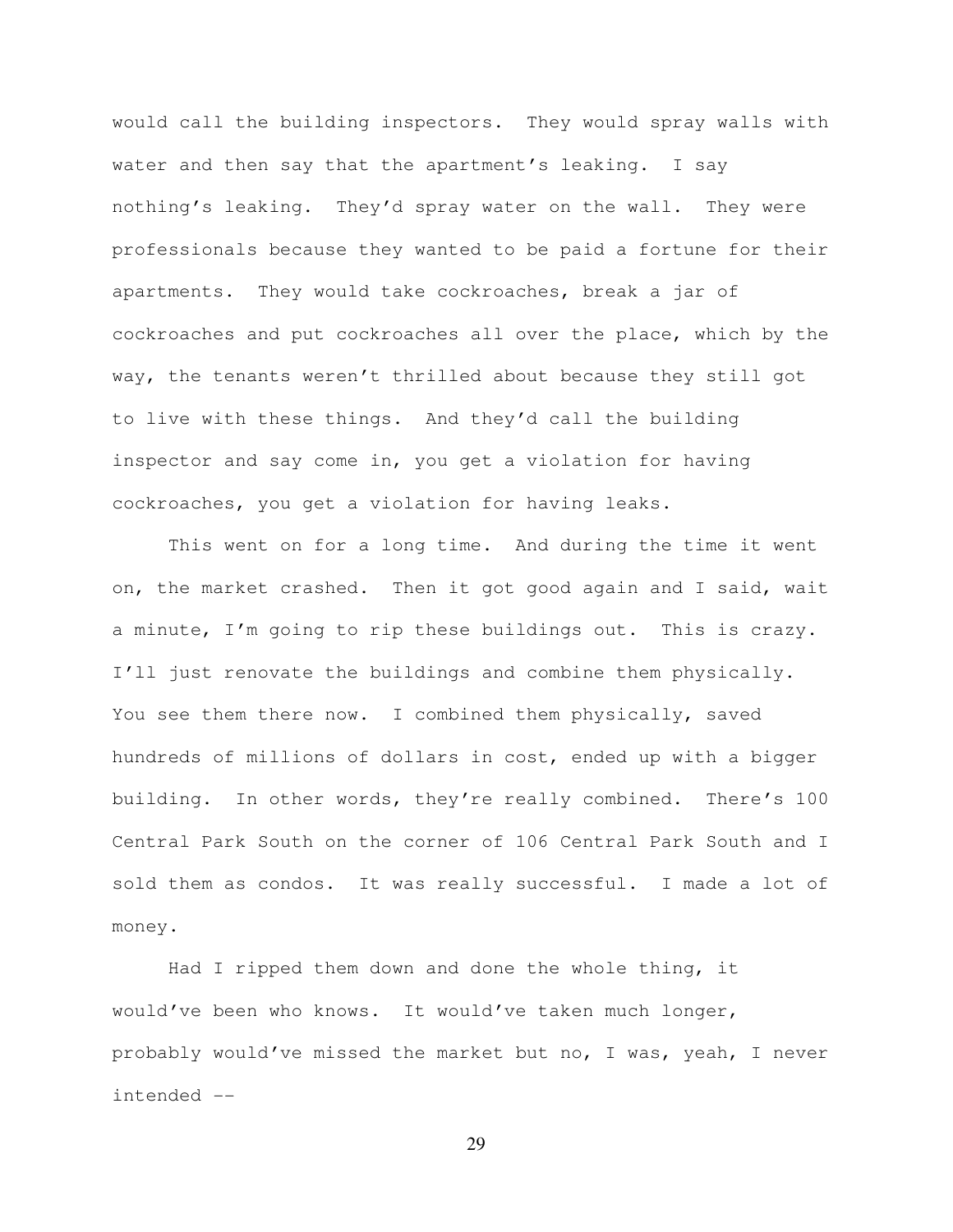Marc Fisher: Just to wrap it up, he told you, "You weren't really trying to sell this. You're just trying to get an informal appraisal." And then he said "So, I get a commission, right?" And you said, "No, not a commission but somewhere down the line. I'll do a favor for you too." Did that happen?

 Donald Trump: Could be. I had good relationships with the people in the industry. But it could be.

 Michael Kranish: Let me ask you a couple of really quick questions, 40 Wall Street was a success story for you. We were told that you essentially bought it for a million dollars. There are a lot of other things going on. Is that right?

 Donald Trump: Absolute worst day in the market in the history of New York City other than perhaps the crash of 1920.

 Michael Kranish: So you bought it for a million. Do you think that's your best deal as far as when you look back in the amount of profit you eventually made?

 Donald Trump: Some people think that's the best deal made in New York in many, many years because, you know, per dollar spent --

Michael Kranish: Did you know, at the time, that --

 Donald Trump: Steve Roth of Vornado said that a long time ago. He said this has got to be the greatest deal made because I bought it for a million dollars, 1.3 million feet of space. The tallest building in downtown Manhattan except for the World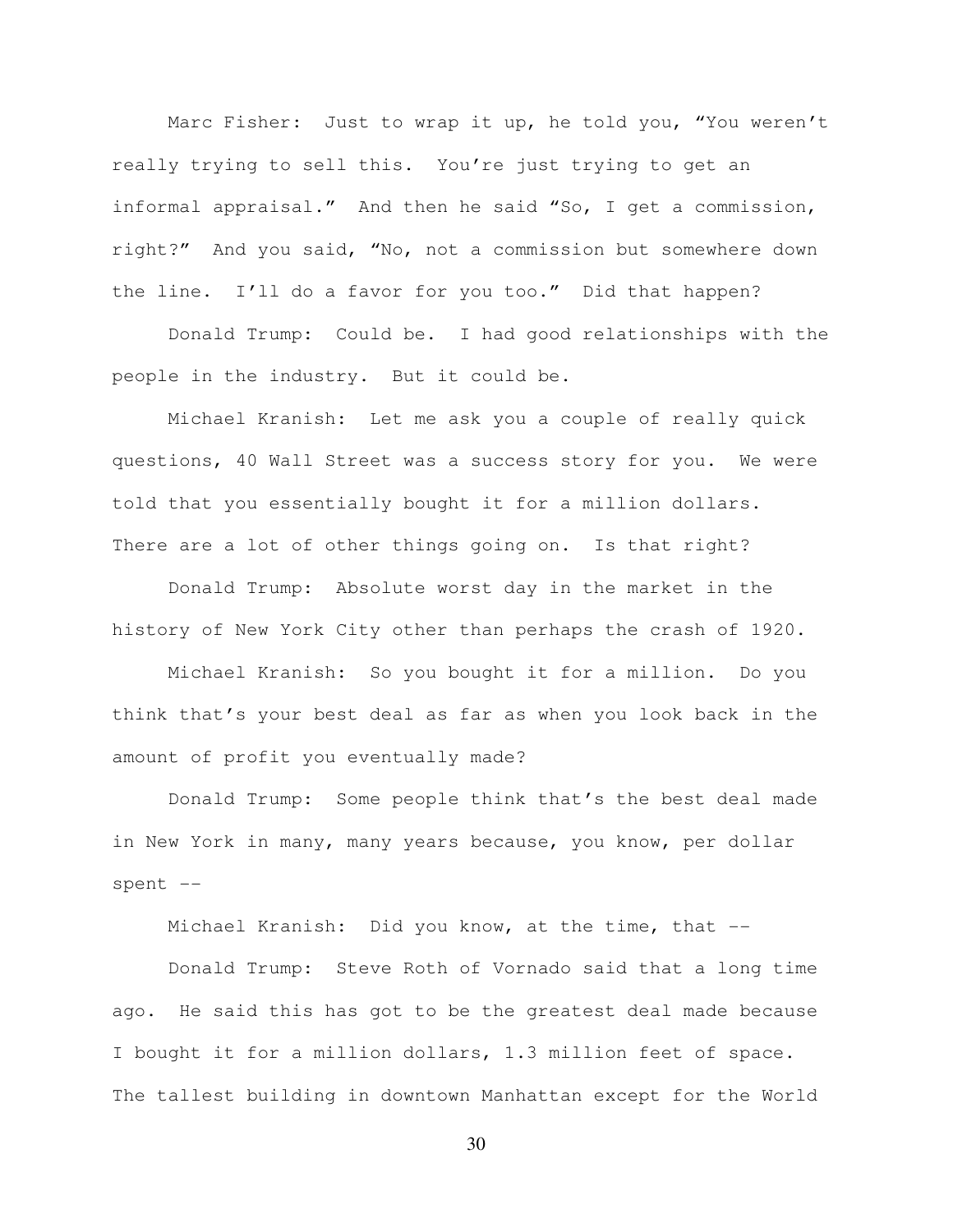Trade Center, which when it came down was the tallest, sadly. But actually, that was the tallest building in the world for a period of four months until the Chrysler went up.

 Michael Kranish: So, very briefly, we understand that 60 Wall Street was where your grandfather worked as a barber briefly. Did you know that this building which you're so proud of was right down the street?

Donald Trump: You know I never heard that.

 Michael Kranish: 60 Wall Street. You didn't know that? I'm telling you things you didn't know.

Donald Trump: I mean, I'm telling you right --

 Michael Kranish: But you knew he was a barber for a time? Donald Trump: For a very short time. I never heard that he worked at 60 Wall Street.

Michael Kranish: 60 Wall Street. Could be. Now, you mentioned that some tenants, some were putting cockroaches. We've heard other kinds of stories turning it around that you would do certain things. For example, you wanted a tenant, it was a law firm, to leave 40 Wall Street and there was a particular tenant who wouldn't leave. And the story goes that you stopped the elevator from working so you have to walk up. Did you do that? Did you stop the elevator from working?

 Donald Trump: You also heard I turned off the heat? I will never comment on that.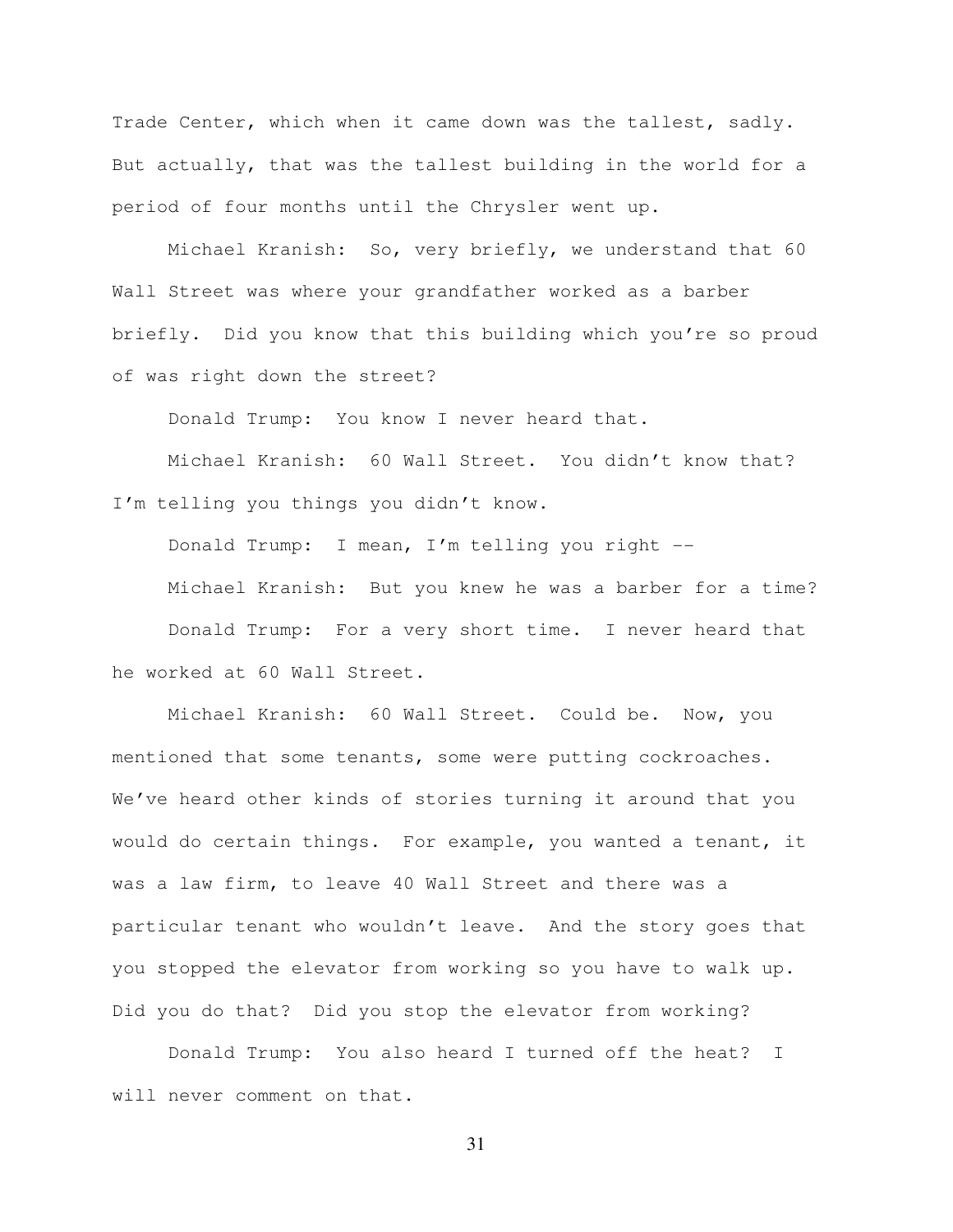Marc Fisher: That sounds like a denial.

 Donald Trump: Those are a nasty group of people. No, I wanted to demolish the building and said, you know, 40 Wall Street is a brand new building. What I have is, other than, you know, the exteriors --

Michael Kranish: The renovation.

 Donald Trump: Incredible. It's a beautiful building, one of the most beautiful buildings. That was the one with the green copper top and still the tallest building in the center, right opposite the New York Stock Exchange. When I bought it, I said, well, we have to renovate it. And we had this tenant -just so you understand, it was owned by a New York family who was destroyed with it. And then it was owned by Koreans, and they never understood the New York's law system because you had tenants. Landlord-tenant relationship is different than any kind of a relationship that exists in New York, that exists anywhere.

So these Koreans were given a tremendously hard time by these tenants. They wouldn't pay their rent, they owed about two years of rent. What happened, a law firm, and what happened they had floors 52 to 59 uptown, 52 to 59. Fairly big law firm and all sorts of law, including litigation, and they stopped paying the rent. They said you're not doing a good job with the building. They said, no, no, we have to have rent. We have to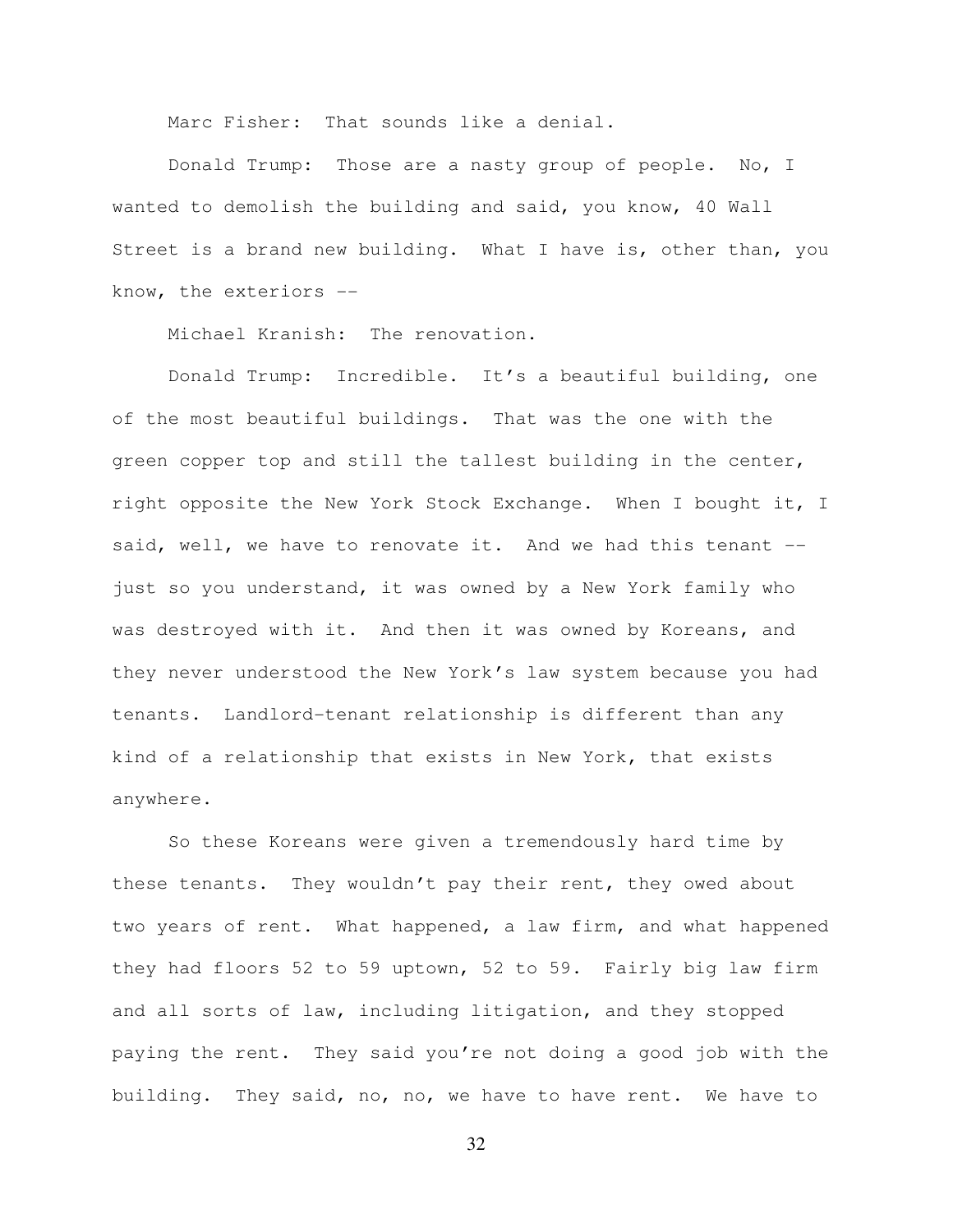have rent. They said you're not doing a good job with the building. We're not going to pay. They went for years, for four years, they fought. Finally, they settled just before I got involved. They settled and they paid like 10 cents on the dollar. Period.

Now, a month goes by and they stopped payment again, okay. They immediately stopped paying their rent again. And the Koreans were so incensed and so crazy that they said we will sell. They'd never seen anything like it. In other words, they made a deal after years. After, like, I guess it was three years of litigation they made a deal, and I bought the building. I took over the litigation because they owed a lot of money, so I took over the litigation and they were real wise guys.

So there are those that say that I turned down the heat and that I turned off the elevator. I was in the building because I was very hands on when I built. I was in the building, I came down and there were like 120 lawyers standing in the lobby. And I was lucky I was with some very tough construction guys because it was brutal. And I said, fellas, you got to walk upstairs because the elevators are under repair. And so, there is that story. So, who knows? But all I know is I got a check for the full amount, 100 percent, millions of dollars of rent. I got a check for the whole thing and there was never any more litigation.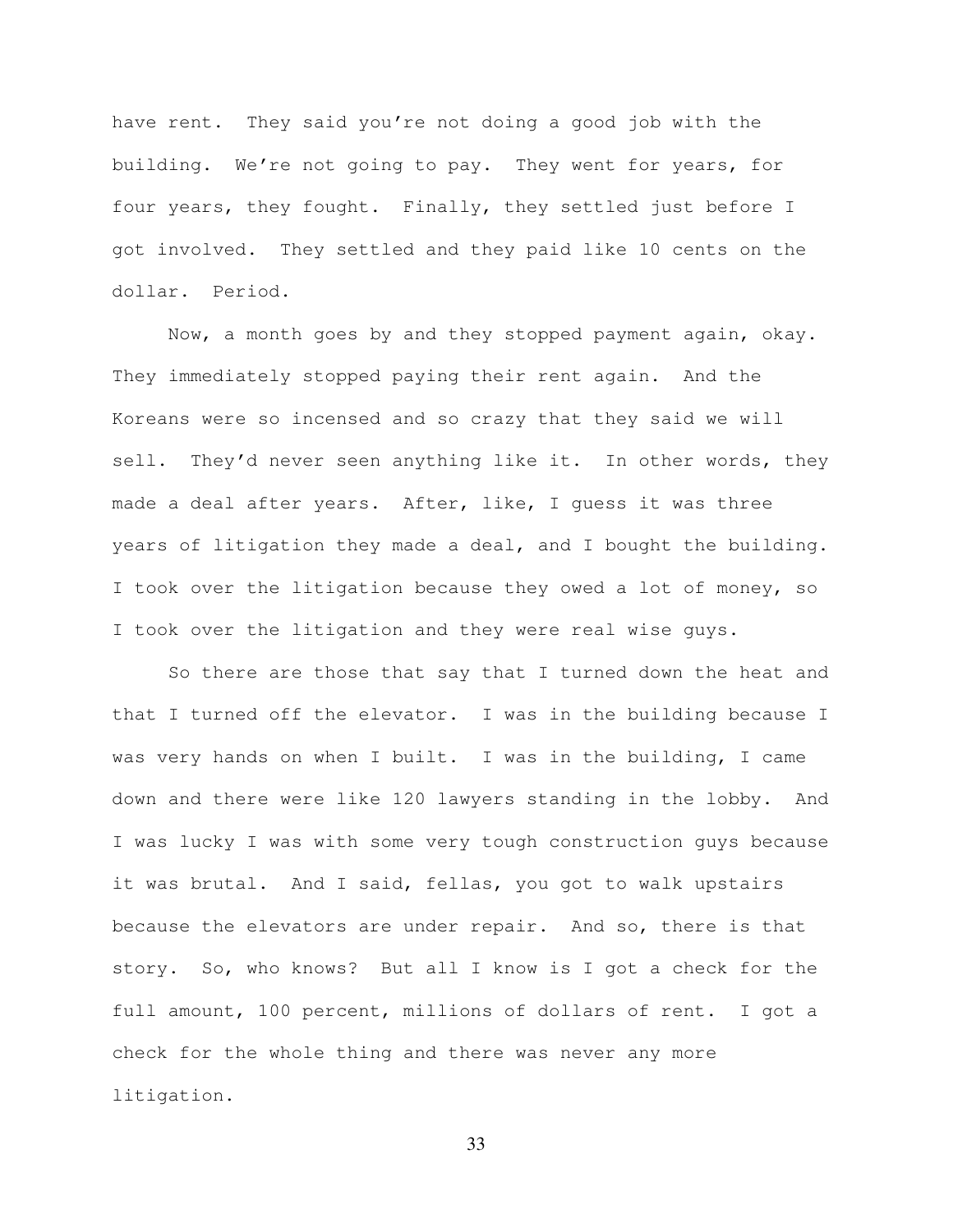Michael Kranish: So this is a pretty tough tactic but in your mind, you know --

 Donald Trump: I don't admit to anything. I'm just saying I got a check for the full amount. It was settled that day because I took over their litigation. They had years of rent.

 Michael Kranish: Let me ask you about another anecdote that's a little bit different but some said they were here, probably sitting on this very chair negotiating with you. The negotiation was X versus Y million and it came down to a million dollar difference and you said let's flip a coin.

Donald Trump: It's true.

Michael Kranish: True? And the coin was flipped. It fell on the floor and a million dollars is at stake. So the story goes this guy jumped on your desk wanted to see, actually see it on the floor before you could retrieve the coin. Is that a true story?

 Donald Trump: But I got the coin before he could see it. That's true. We flipped for a million. Actually, it was a million dollar dispute on a commission, and we flipped. Do you know who the person was?

 Michael Kranish: I do but I'm not sure that I want to say because of  $-$ 

Donald Trump: Kenny Moelis, is it Kenny Moelis?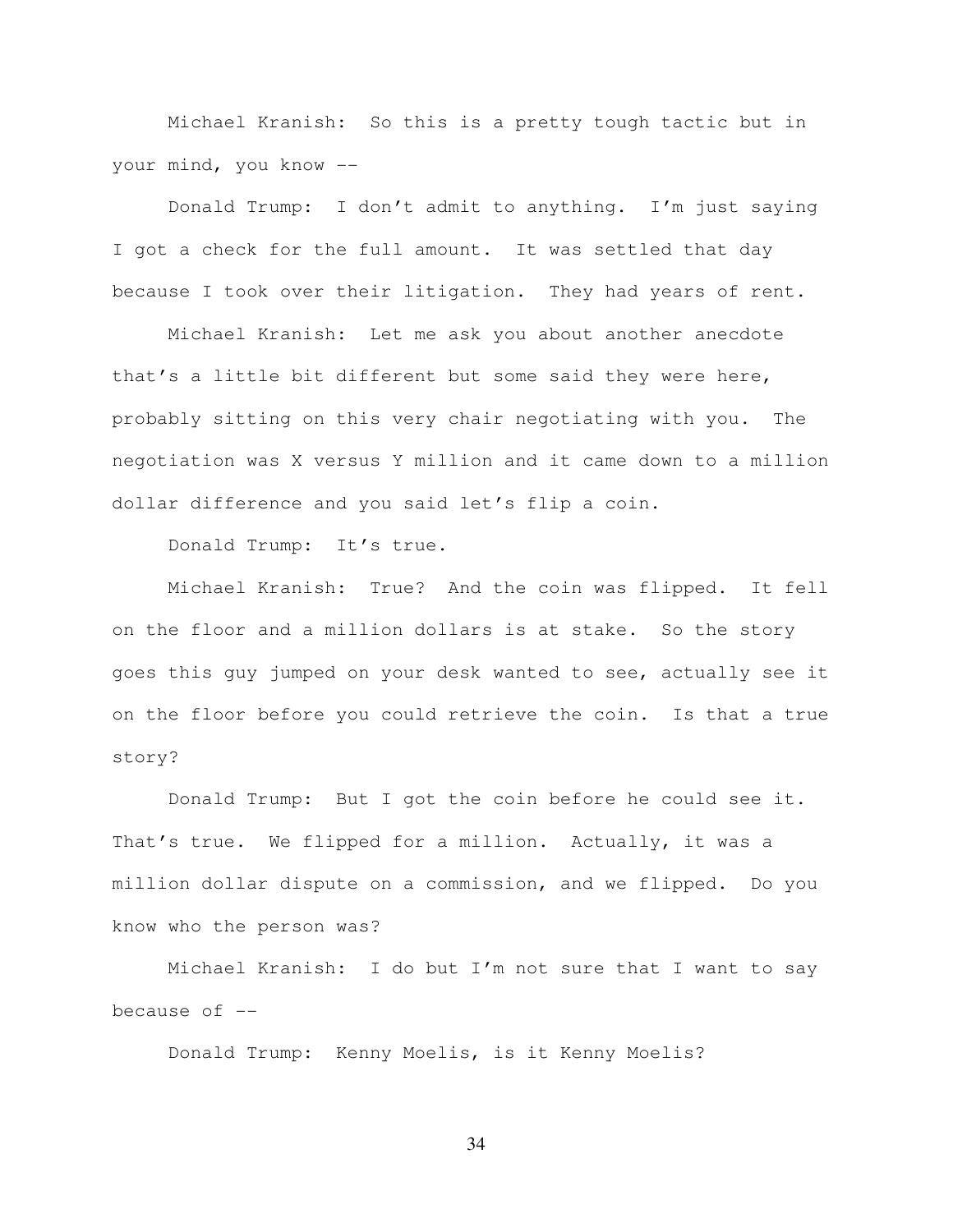Michael Kranish: You're going to take the guess and I'll leave it at that.

 Donald Trump: It's Kenny Moelis, great guy, by the way, but we flipped.

Michael Kranish: And he lost. Donald Trump: Yeah, he lost. Michael Kranish: Was it what you said it was? Donald Trump: Only God knows. And me, I guess. Marc Fisher: There -- let me --

 Michael Kranish: Well, we've heard of this. We've heard a lot. Some of them are, you know, bits and pieces but we want to run them by you. And frankly, I have about 100 more. So we're going to do this again.

Donald Trump: It's funny. You heard some funny stories.

 Donald Trump: There are a lot of stories. But those are much more interesting. But anyway, [cross-talking] 40 Wall Street turned out to be a phenomenal success. It's now 100 percent rented, doing great. And I gutted out the building. See, I couldn't gut it out if I have the law firm out there.

 Michael Kranish: On 40 Wall Street, my understanding is that Abe Wallach, you saw him on PBS, he explained how you were \$900 million in debt, which was accurate. You sued him for quarter billion dollars and his company for a quarter billion dollars and then, you withdrew it and said we don't talk about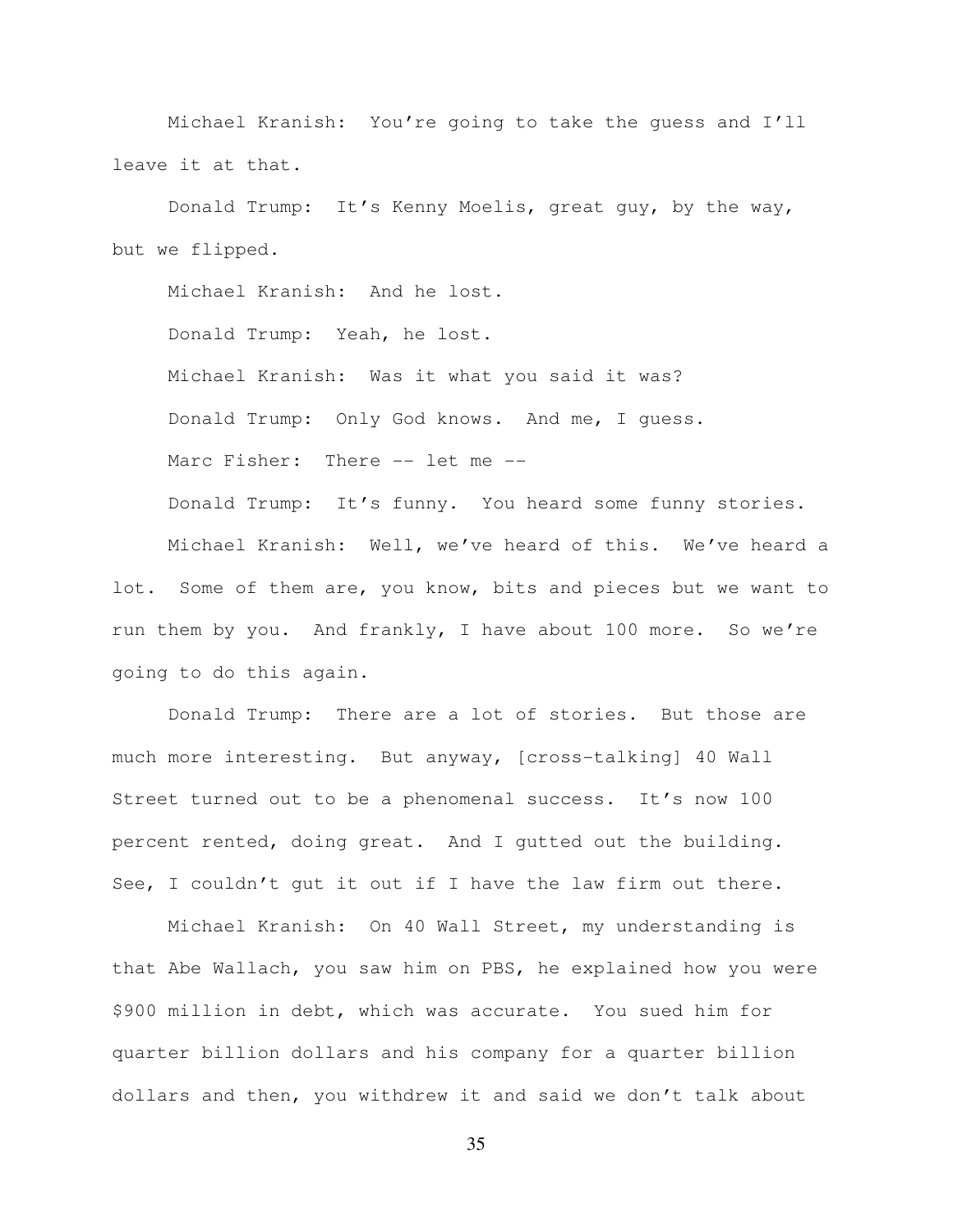this anymore. Then you hired him. You hired him for 12 years and he's the one, as I understand it, who brought 40 Wall Street to you and said [indiscernible].

 Donald Trump: He worked for me for a long time, did a nice job. I don't believe I ever sued him. No, I didn't sue him.

 Michael Kranish: [After] he was on PBS and he gave an interview, he says that you sued him and his company.

Donald Trump: I saw him on television, he wasn't complimentary. I didn't sue him. I saw him on television, he wasn't complimentary. I called him up to ram him out. And speaking to him, I liked him. It's one of those things. That's happened before, but he was not complimentary about 40 Wall Street because of, you know, it was a rough job because like you said  $--$ 

Michael Kranish: But he does say unequivocally that he was sued and his company was sued for the same amount. It was quickly dropped. Basically, it went nowhere but someone delivered papers, Trump versus Wallach.

Donald Trump: I don't believe I sued. I called him, I spoke to him, I was ramming him, and then I sort of liked him. And he worked for me for I'd say nine years, eight or nine years and he did a nice job. No complaints.

Marc Fisher: Speaking of ramming people, you've got tremendous support, I think, from people who admire the honesty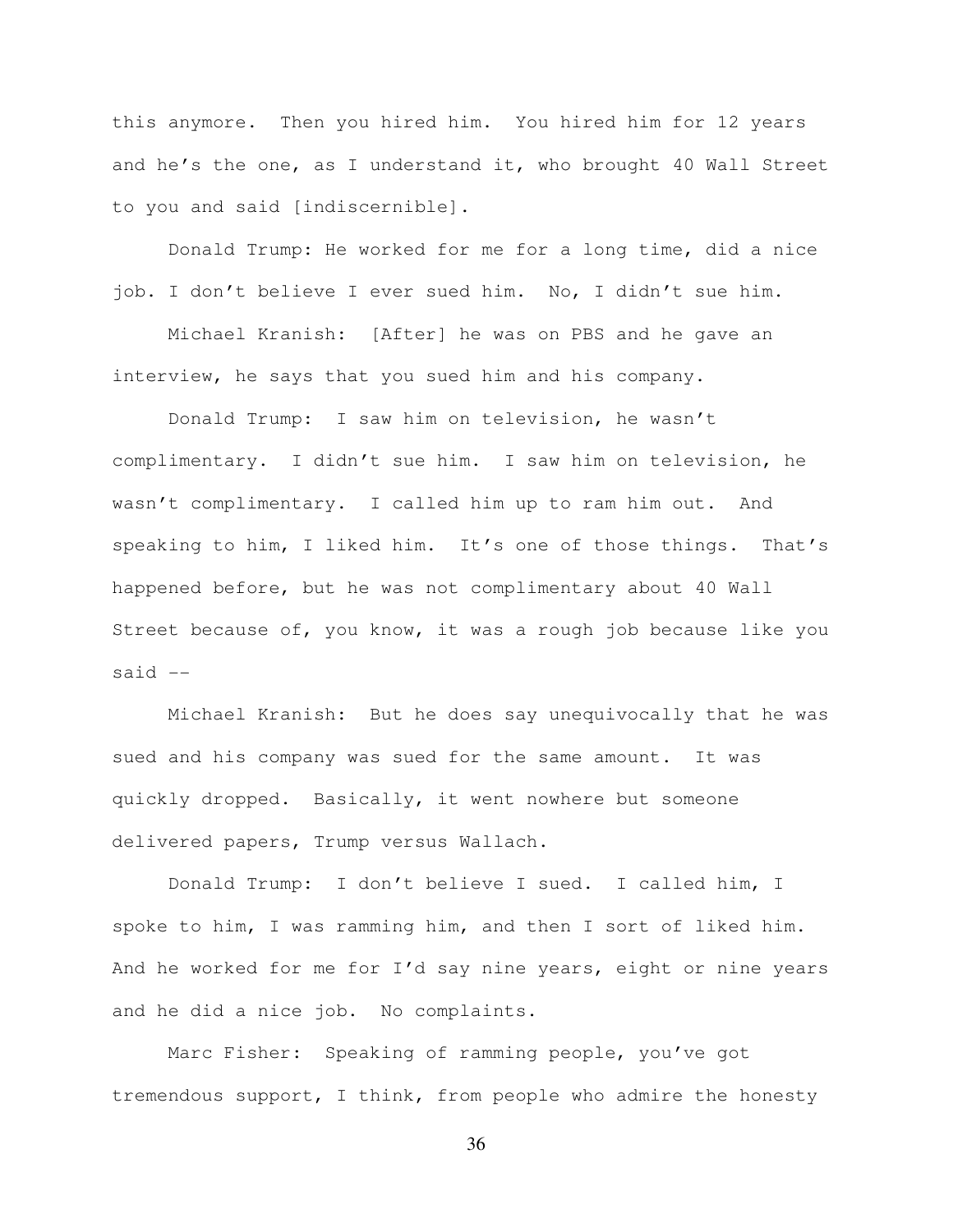with which you talk about the political process and the role of money and the role of donations. People see that as refreshing that you laid your cards on the table. So, that's how you deal with politicians. Why don't you bring that same honesty to how you deal with the media, right? So, the media, you're extremely generous and gracious in these kinds of settings, and then you go out and bash people and ram them. And obviously, there's good to be had from that. It's effective politically. But why don't you bring that same kind of honesty to how the relationships in media work?

Donald Trump: Well, I've had very good relationships with some media and I've had very bad --I mean, Washington Post treats me horribly, okay? They write stuff that's really - yeah. That's why I assumed the book is going to be not so good. But I feel like I have an obligation, like even in the stuff we talked. Certain corrections could be made, might as well get the story right whether it's 100 Central Park South or whether it's 40 Wall Street. People will tell their story their way and in many cases, not that important but it's sort of nice to have it. It's a book and it's important you guys are writing it, so might as well get it right. But I've seen tremendous dishonesty from the media. I've also had some great relationships with the media. You understand that. I have some people that are writers and people that are editors and some people that are top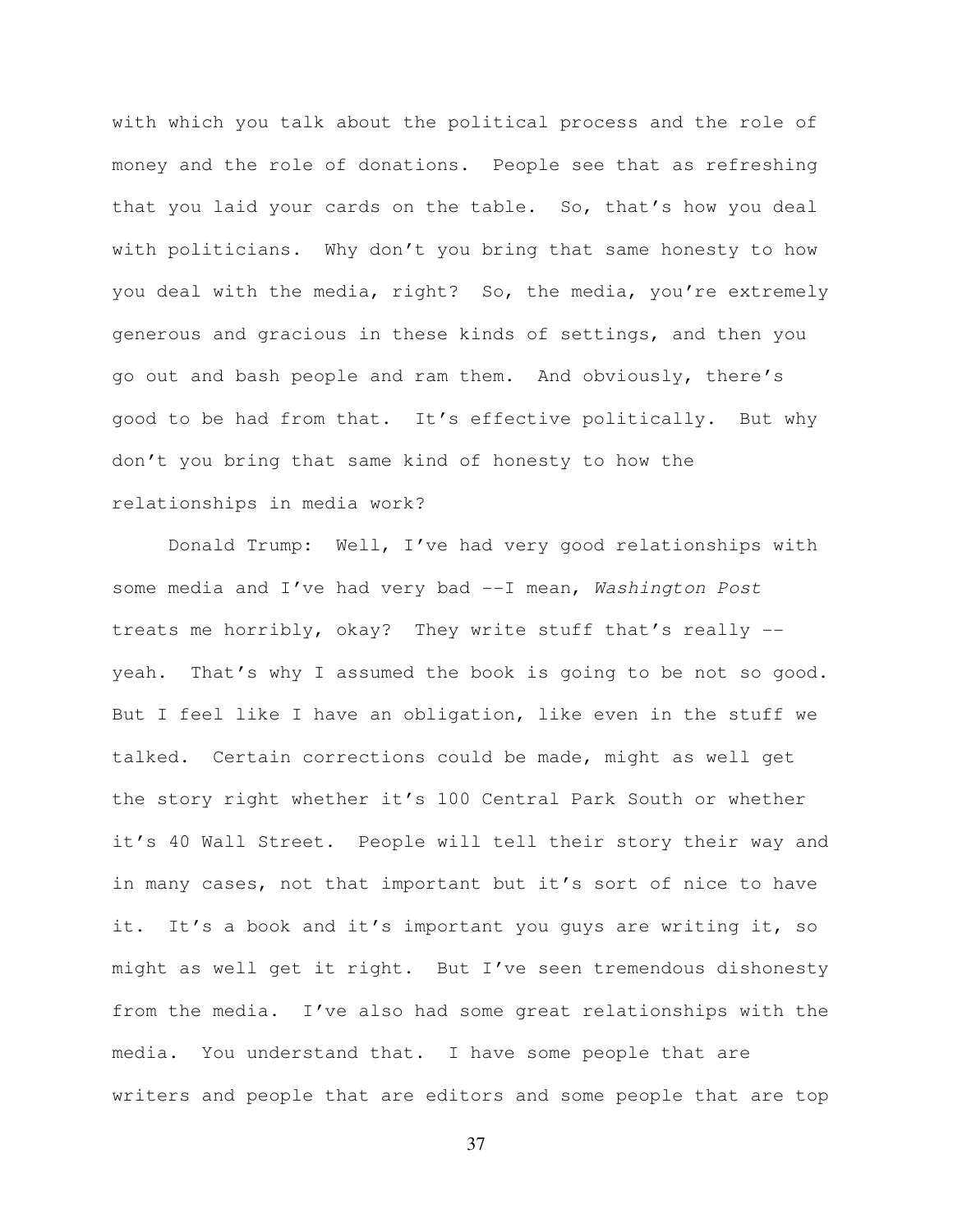people, phenomenal people.

I have great respect for the great writers. I've written many bestsellers, believe it or not. The Art Of The Deal is certainly one of the most successful books ever written in terms of business. I think it's the number one book ever written in terms of business. By the way, selling a lot of copies right now, they are selling. There was an article in the Times a month or two ago talking about one of the hottest booksellers is me, and I didn't even write it. I wrote Crippled America and that does well, but I didn't promote it, I didn't do anything and it still did great. But I'm selling a lot of books right now that I don't even know about because a lot of the past books that I've sold, I guess they've reprinted them and whatever. But I have great respect for writers and journalists, when they're honest. But there's such unbelievable dishonesty in the media.

Marc Fisher: In Art of the Deal, speaking of your books  $-$ - Donald Trump: Go ahead, but how does that relate to what you wanted to say?

 Michael Kranish: Go ahead, you wanted to say -- Marc Fisher: No, I was just wondering --

 Donald Trump: You want something to drink? You want Coke or anything?

Michael Kranish: Some water would be --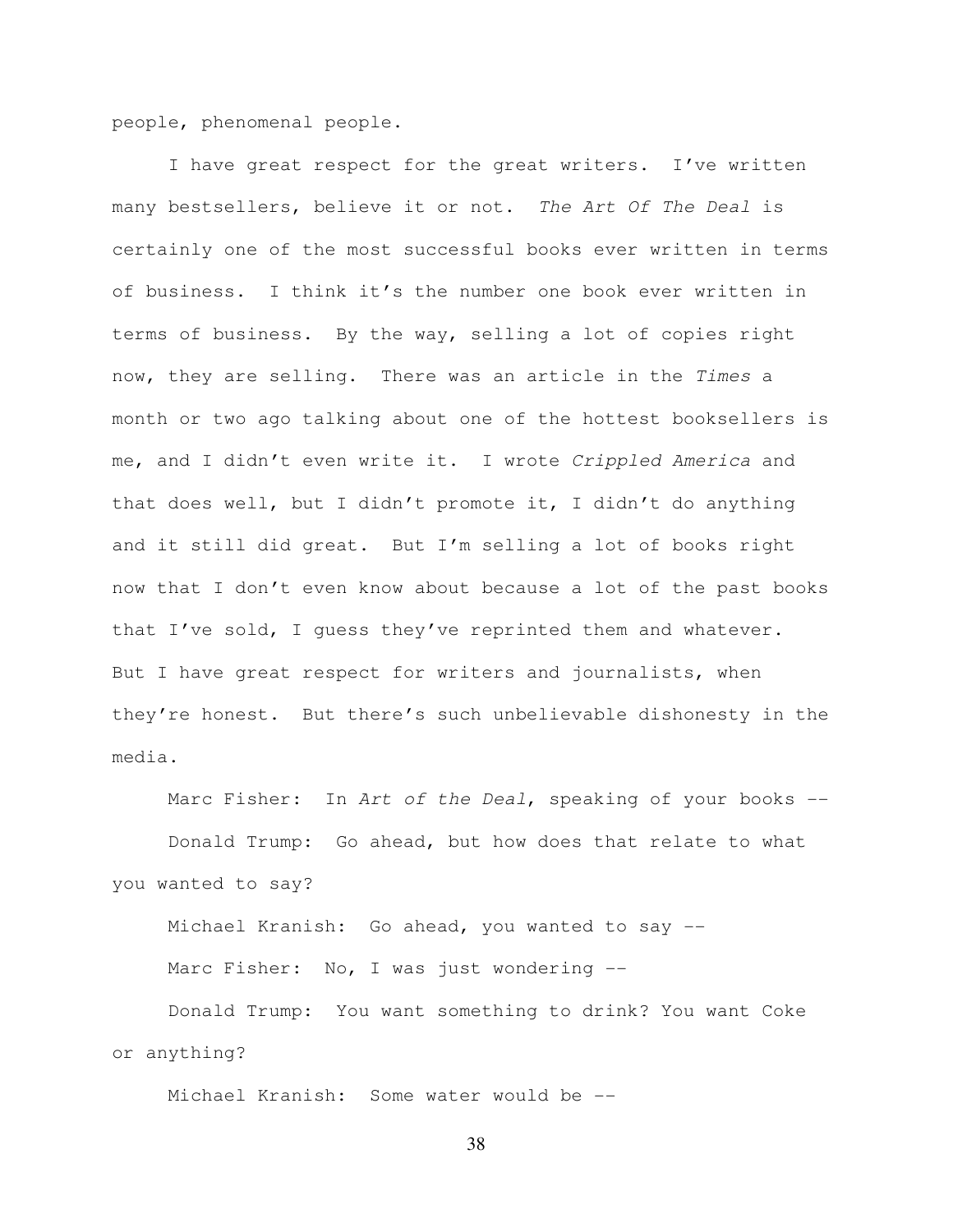Donald Trump: Coke?

Marc Fisher: Sure, water.

Donald Trump: Water, water?

Michael Kranish: Yep.

 Donald Trump: Water, water, Coke please. Go ahead. You hear me okay?

Female Voice: Okay, got it.

 Donald Trump: It's quicker than the intercom. Do you know what I mean?

 Marc Fisher: We heard you don't use an intercom, you don't use a computer.

 Donald Trump: I have it all. I mean I have it all but -- Marc Fisher: Have you ever used a personal computer?

 Donald Trump: Oh, I have a computer. I use it but not as much. I have people that I'll say bump bump bump, but I use it. I have it outside. I have it on the other desk.

 Marc Fisher: Speaking of how you work, somebody was telling us that you liked to be briefed orally rather than having a memo come to you or something like that, just talking about your decision style, right, like a one piece. This is like a one pager with bullets.

 Donald Trump: So I had a meeting downstairs today where we had the biggest people in the country. From the oil business, from the steel business, from the retail, but we had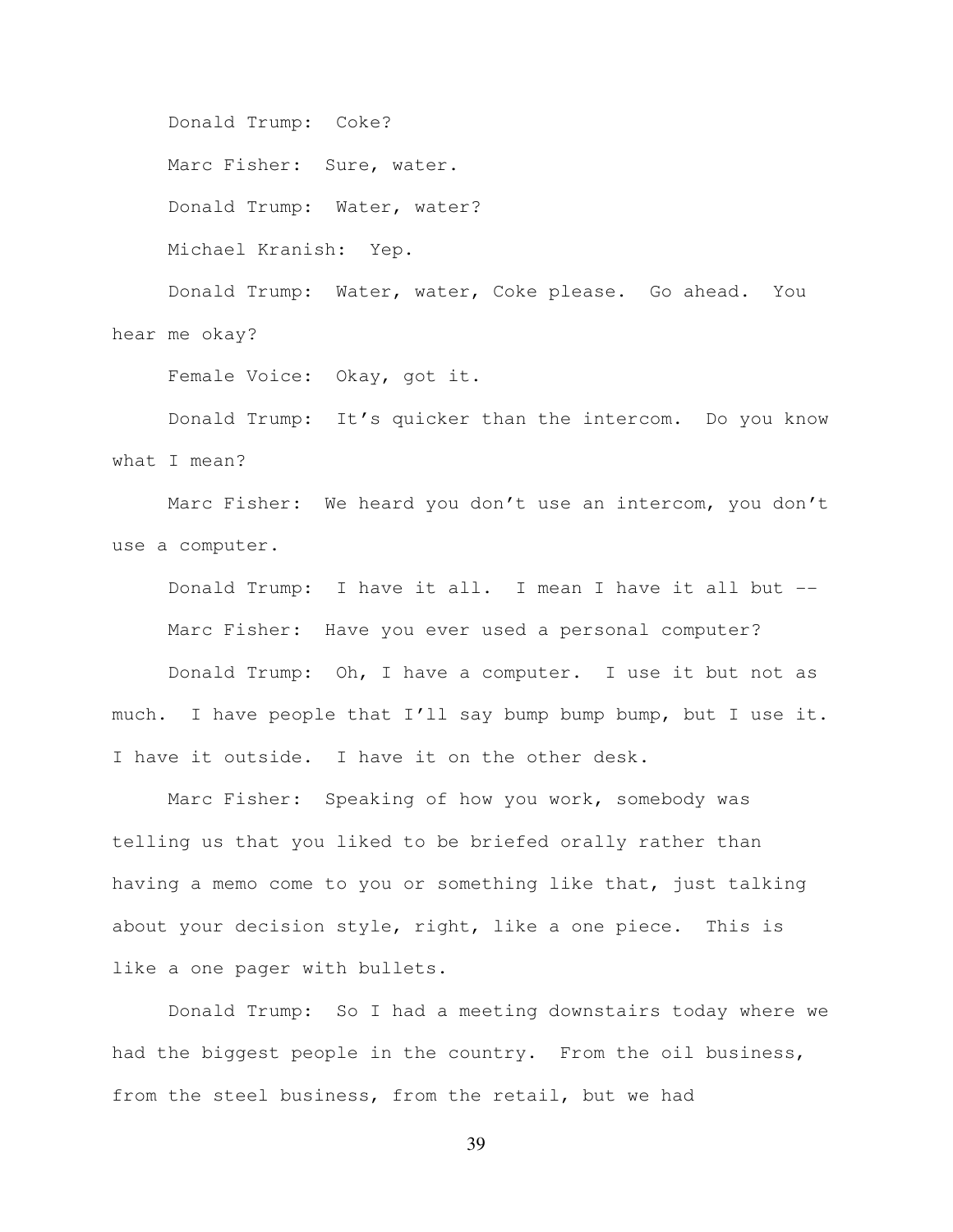unbelievable -- I don't know if you've heard about Harold Hamm was here. He was great. He's a top oil guy. And he actually arranged the meeting because these are people that he knows, and we had tremendous people. And one of them, Dan from News Corp, who you probably know about. Good, we need one more water too.

 Female Voice: One more water? Okay. Donald Trump: Unless you want my Coke you can have it. Michael Kranish: No, no, thank you Female Voice: So you want a Coke? Michael Kranish: No, just water. Female Voice: Okay. Donald Trump: Water right? Marc Fisher: Yeah, one more water. Female Voice: Okay

 Donald Trump: And he was telling me about how China is absolutely taking advantage of the United States.

[Indiscernible] we have the biggest bank in the world, we must stop on the way down. We have the biggest bank in the world a couple of floors down. And I have other Chinese in different places that I own, but he was talking about it. He said I'd like to send you a report. I said do me a favor, don't send me a report. Send me like three pages. Various different things about what they're doing with intellectual property. Stealing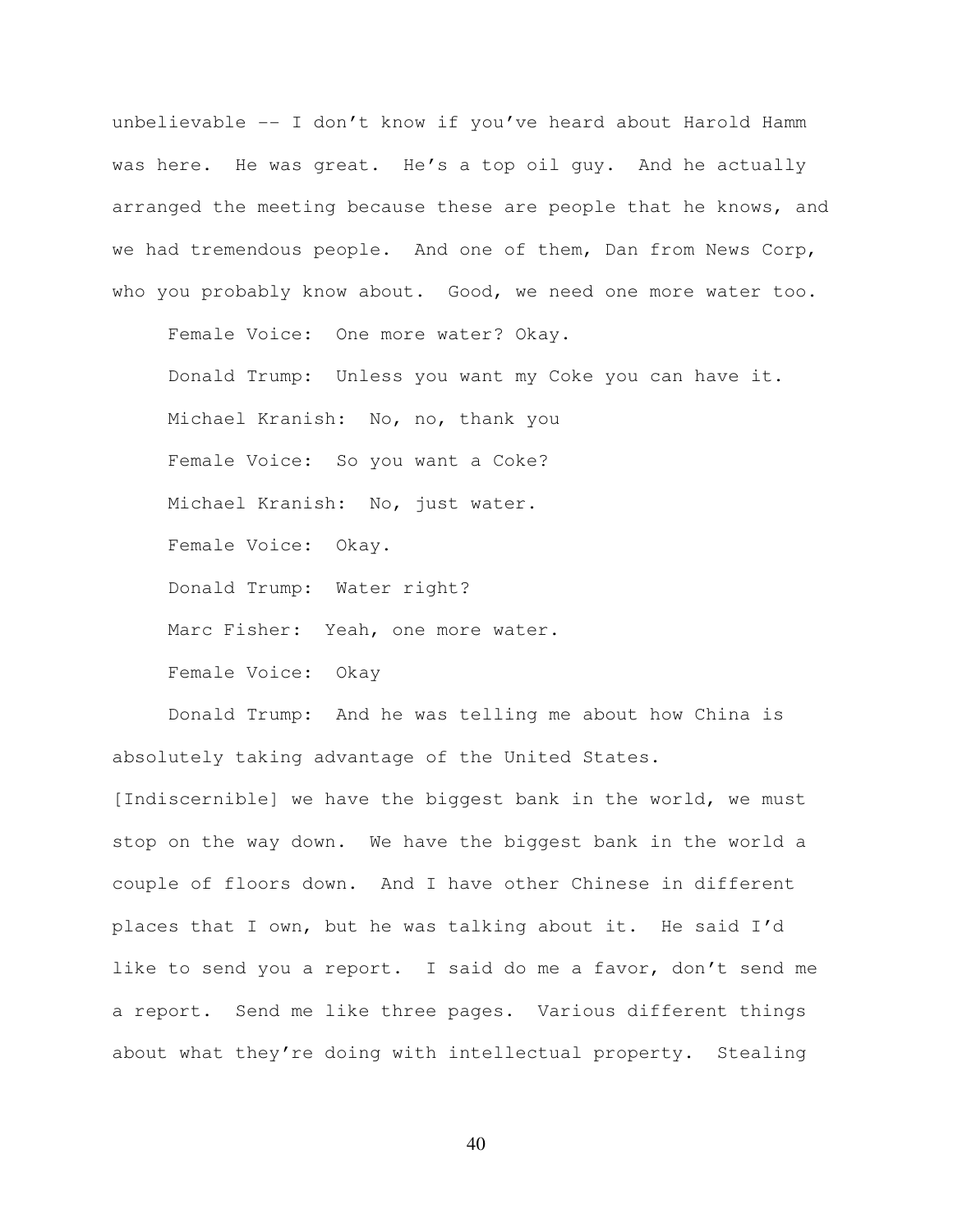billions and billions of dollars and we do nothing about it. And he went into something, it was really great.

But he said I'd love to be able to send you  $-$  oh, boy, he's got a lengthy report, hundreds of pages. I said no, no, give me three pages. I'm a very efficient guy. Now, I could also do it verbally, which is fine. I'd always rather have - but I want it short. There's no reason to do hundreds of pages because I know exactly what it is.

 One thing very important, about two months ago, two-and-ahalf, three months ago, Wolf Blitzer asked me about NATO. And in all fairness, I've been in the real estate business, I've been a dealmaker, I've been doing what I do, nobody ever asked me about NATO before. But I know about NATO. And he said, what are your feelings on NATO? This was three months ago. Here and now, I took [sounds like] him for three days, and then after that they say I think Trump is right. It's like they can't see the forest for the trees.

 So I said what do you want to know? What do you think of it? I don't know if it was a trick question or not, I don't think so actually. But I said, look, NATO is obsolete because it doesn't cover terrorism. And today our problem is terror. It's not the Soviet Union, which doesn't exist anymore, although I give Russia full credit. You can still use NATO for Russia because while it's not as big as the Soviet Union, it's probably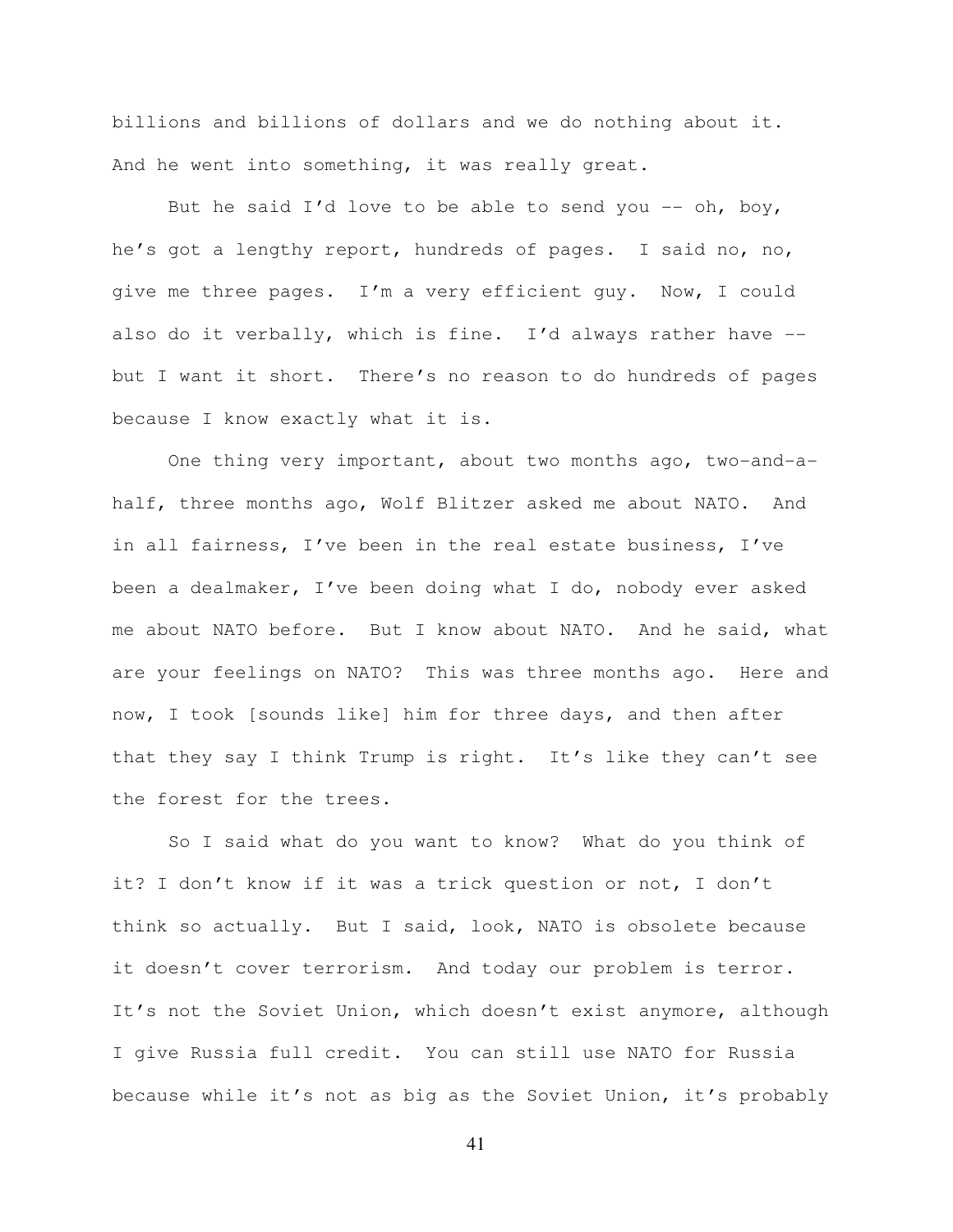more powerful because of new weaponry. But I said to him, but it doesn't cover terror and you have the wrong countries if you're talking about terror. It's a different set of countries. You know terror, as we are watching. And I said, also, the countries that are in NATO are not paying their fair share. And that was with very little knowledge other than the knowledge I had plus the words common sense because I have a lot of common sense and I have a lot of business ability.

 So what do you mean they're not paying? I said they're not paying. We're defending all of these countries, 28 countries. We're defending all of these countries, and many of them aren't paying, or they're not paying their fair share. Okay, so that was the end of it and it got a lot of [indiscernible]. And then a lot of people went crazy. They said, "Oh, Trump said it's obsolete. NATO is great. Like Hillary Clinton, she said he doesn't like NATO. I think NATO is great but it's obsolete. It doesn't cover terrorism and the countries.

So it turned out experts have said Trump understood NATO better than any of us, and we have been studying it for years. They were so close to it. They said he's right, it doesn't cover terrorism. And they do patchwork for terrorism, but it doesn't cover terrorism. And he's right. These countries are not paying us. And the ones that are paying us, are not paying us what the agreement says which is 2 or 3 percent of GDP, et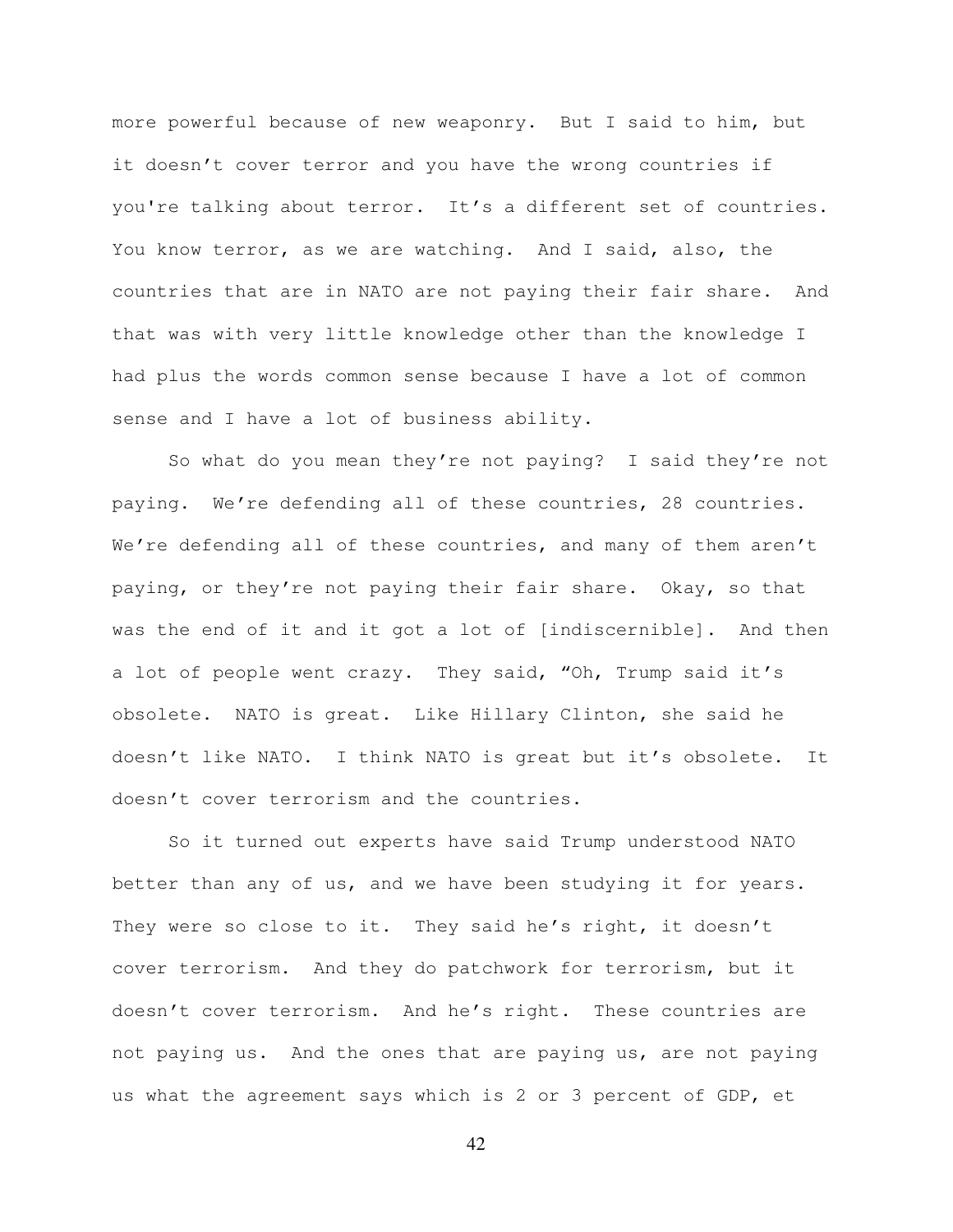cetera et cetera. They're way behind; they're not paying. Okay, so all of that forgotten, right? And a lot of people said, man, he was more accurate than guys have studied it all the time."

So now, four days ago, Wall Street Journal, front page, NATO to open up terrorist operation. A new general's being appointed, a big front page story. Now, if they mention my name, that Donald Trump complained about it, that was all this -- Donald Trump complained about it. I'm responsible for it because I was hitting them that NATO was obsolete because they don't study -- so I wasn't given any credit, a hundred percent. I have somebody that's very familiar with NATO, actually in NATO said if it wasn't for you, we wouldn't even be thinking about doing this. So maybe the Washington Post is going to give me some credit, who knows.

Michael Kranish: Just to follow up --

 Donald Trump: Did you know what I'm talking about? Did you see the story four or five days ago? Front page, NATO to open up massive terrorism operation.

Michael Kranish: So to try to understand exactly --

Donald Trump: It's a hundred percent because of me.

 Michael Kranish: To try to understand where exactly you formally decided to begin with, we saw back, I think it was '87, it placed an ad in which you complained about Japan not appreciating the U.S. paying for its military defense.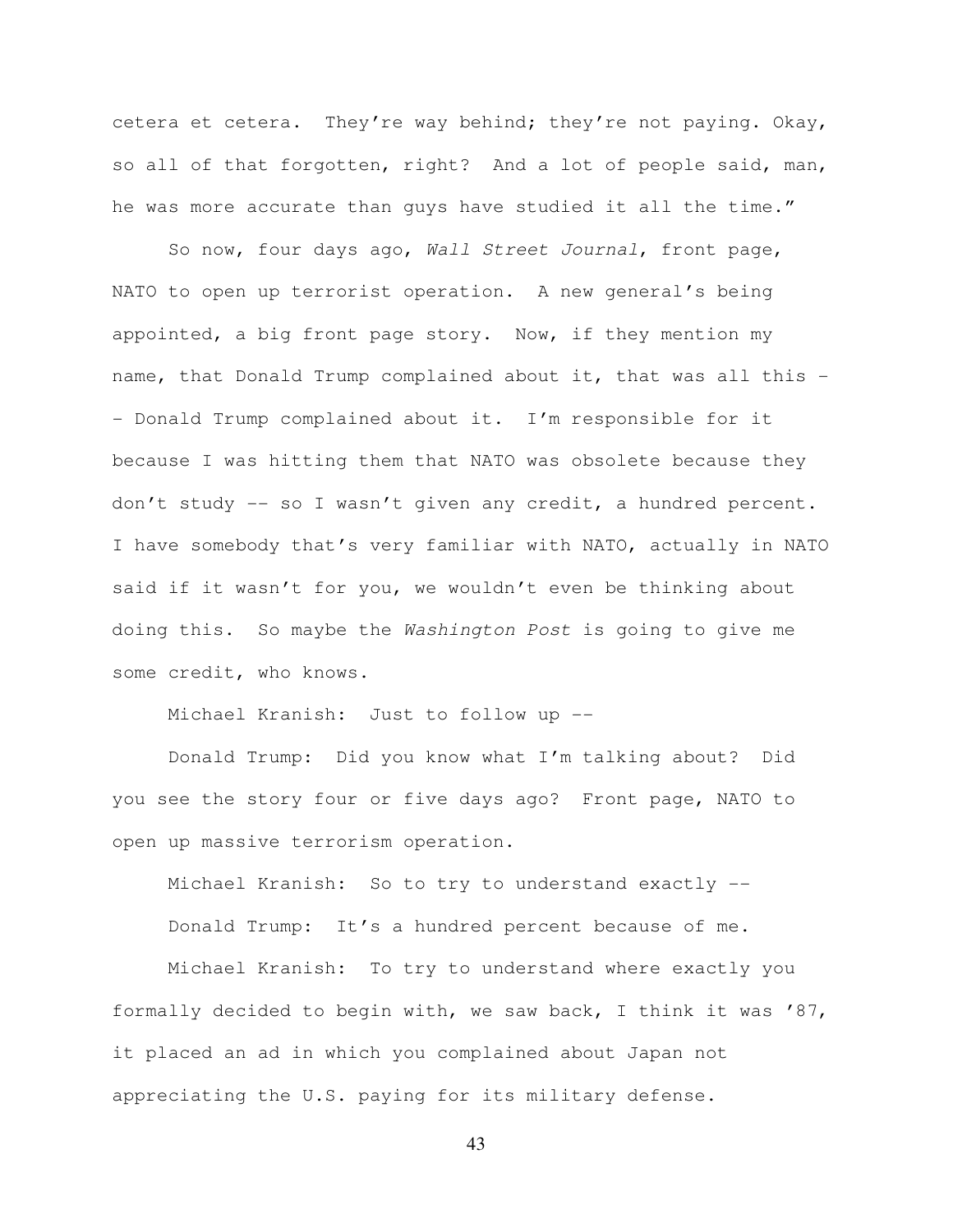Donald Trump: I've been very consistent.

 Michael Kranish: So what I want to get at is, you say today something very similar, so consistent back to '87, it's the first that I know of where you were that outspoken about it. What I want to understand is why did you come to believe that back in '87, some people have said that you were upset with the Japanese because they were flooding New York with their money, making it hard for you to compete against their --

 Donald Trump: No. No, I wasn't upset because I made a lot of money. I sold things to them.

Michael Kranish: What was the first time --

 Donald Trump: They made some terrible investments. They drove the prices through the -- I wasn't upset. I wasn't upset.

 Michael Kranish: That's what we were told. They drove prices up.

 Donald Trump: I never get upset by market. No, no, I like that. I like it when China comes in.

 Michael Kranish: But you're competing, you're competing for the same building and they bought it.

 Donald Trump: Well, it's hard to buy it because you couldn't buy because they were paying so much. But I also sold things and did very well. So, no, I just felt [cross-talking]

Michael Kranish: [Indiscernible] to begin with.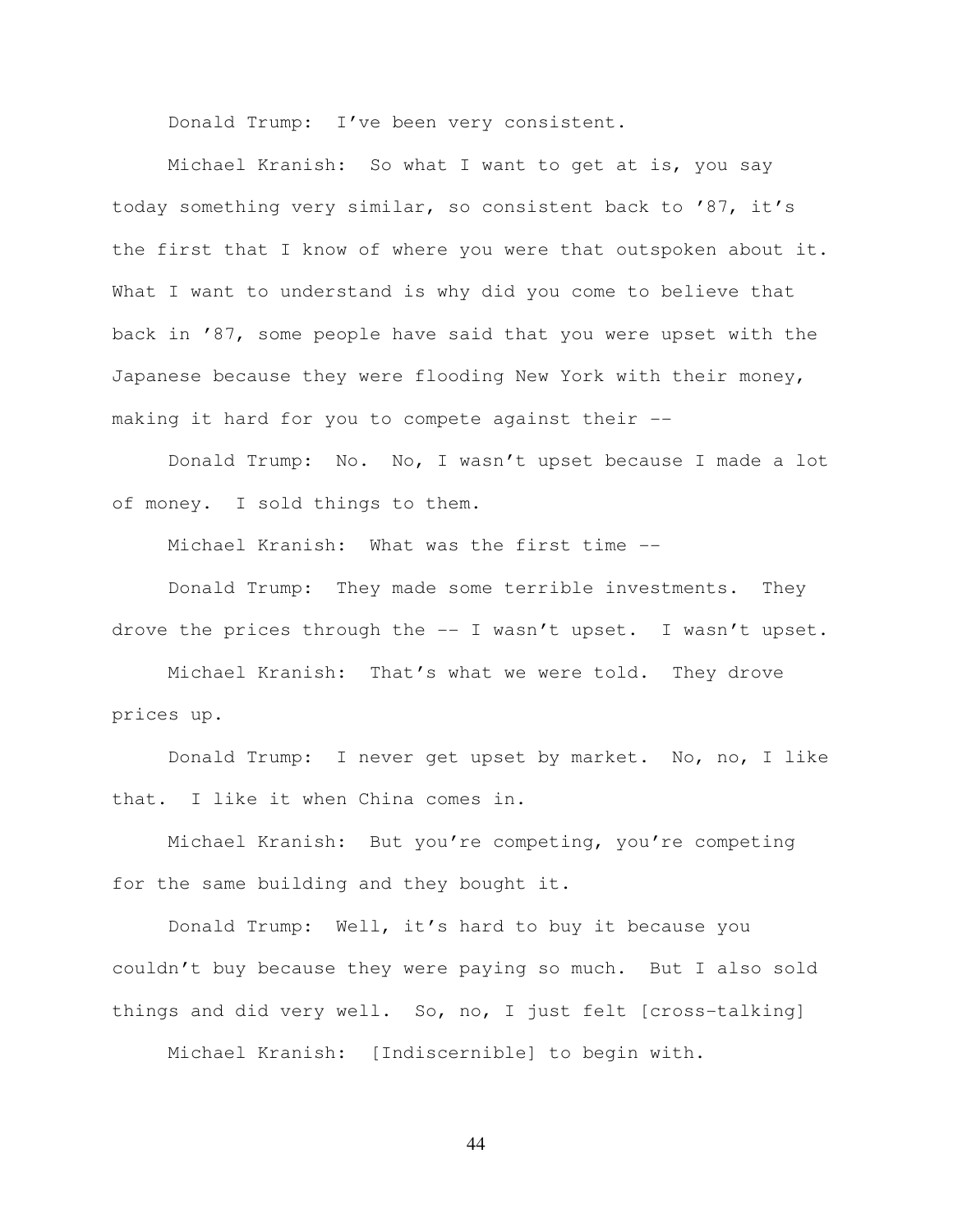Donald Trump: I just felt, believe it or not, I have much greater spirit for the United States than just an economics. I felt that Japan was taking advantage of the country. And by the way, there's nothing changed there. Japan is doing what they're all doing. You look at what's happening with the balance of credit. You talk about trade deficits, it's massive with Japan. But if you're talking about balance, we send them beef and they send us hundreds of thousands of cars. You're talking about balance of -- so I mean it's from the floor to ceiling, the difference.

 So what happened, I've been pretty consistent. I've been probably the most consistent. People have said, man, you've said similar things several years ago. It's one of the many reasons I'm running. Hey, I had a very good life going, great company, wonderful family. I could do whatever. I own Turnberry, I own Doral, I own all these incredible places, I own great property. I'm doing deals all over the world and no risk deals. These licensing deals are the best. The smart people say the greatest deals -- I've had the smartest people, best business people say these are greatest deals. You don't have any risk and you get big chunks of every deal that goes up. And by the way, like I'm doing 121 deals. Most of them are licensing. Turnberry I own 100 percent, no mortgage. I own a lot of the stuff without financing.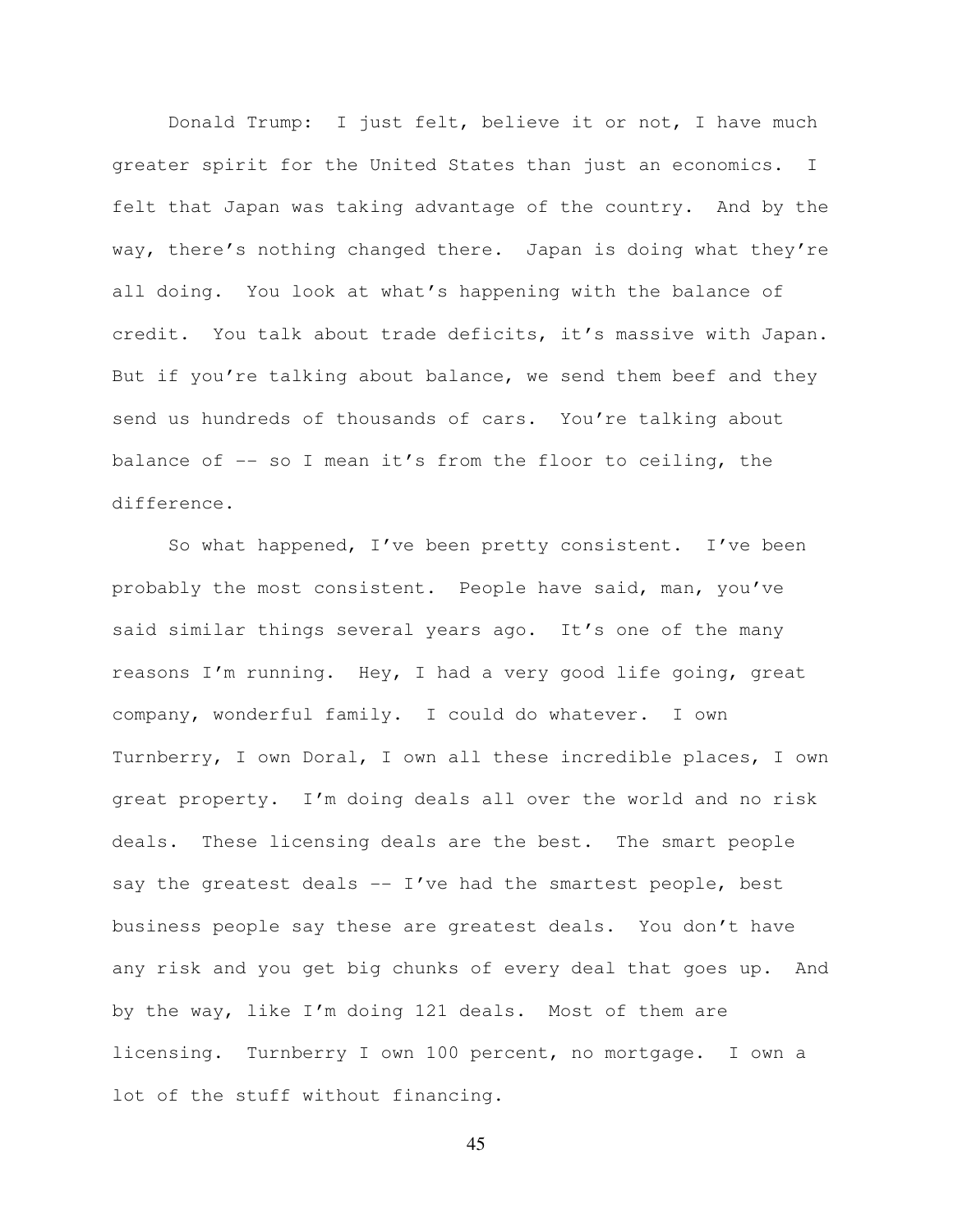Michael Kranish: This is really interesting. Your father was famous for not trying to have too much leverage in the building. When you did Atlantic City, you were leveraging amazingly.

Donald Trump: Because I took money out.

 Michael Kranish: Well, but you had \$900 million in debt. Donald Trump: But I took money out.

 Michael Kranish: You took money out but there were -- so let me just ask this.

Donald Trump: Go ahead, sure.

 Michael Kranish: So there were the three casinos went into corporate bankruptcies. When you say there were four bankruptcies, what are you thinking of when you say there were four corporate, and I get that's corporate, what are the four corporate --?

Donald Trump: Just individual things. And by the way --

 Michael Kranish: Because we count more than four, so I want to make sure I understand.

 Donald Trump: I thought it was four. I thought it was four.

 Michael Kranish: So I'm going to make sure I got this straight. The Taj, Castle, the Plaza Hotel and Casino in Atlantic City, that's three, The Plaza Hotel, the public company that you had.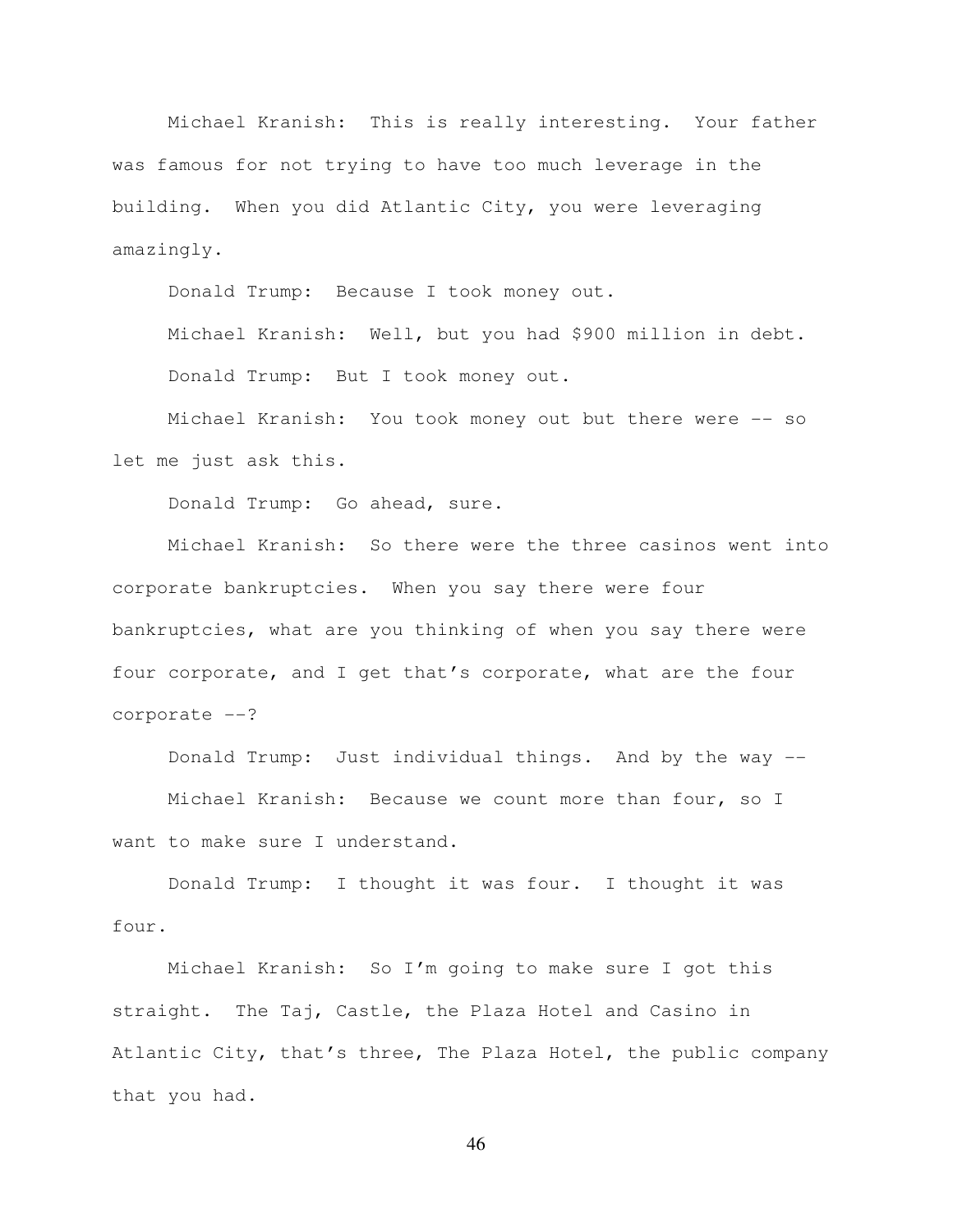Donald Trump: Well, that's the same thing as the Taj. Michael Kranish: Well, the public was TJT [cross-talking] Donald Trump: Actually, honestly, I view that as one. I

don't view that as four.

 Michael Kranish The Taj bankruptcy, wasn't it like '91 or something like that?

Donald Trump: Yeah. But, see, I don't view that as four.

 Michael Kranish: The public company was like 2000 something right? Eight years later --

 Donald Trump: First of all, if you look Atlantic City, Caesar's is bankrupt right now, badly bankrupt. That's a mess by the way. Many of the hotels down there are bankrupt, and the ones that aren't are in deep trouble. But if you look at bankruptcy, bankruptcy is a tool. I never went personally bankrupt or anything.

 Michael Kranish: The corporate bankruptcies, yes, as far as we know, you've had six because there was the public company and that was twice.

 Donald Trump: I get it. See, I view Atlantic City, the three I view that as one.

 Michael Kranish: You view it as one but it was three different huge [cross-talking].

 Donald Trump: It's three buildings, but I view it as one. Many places in Atlantic City have gone bankrupt, as you've seen.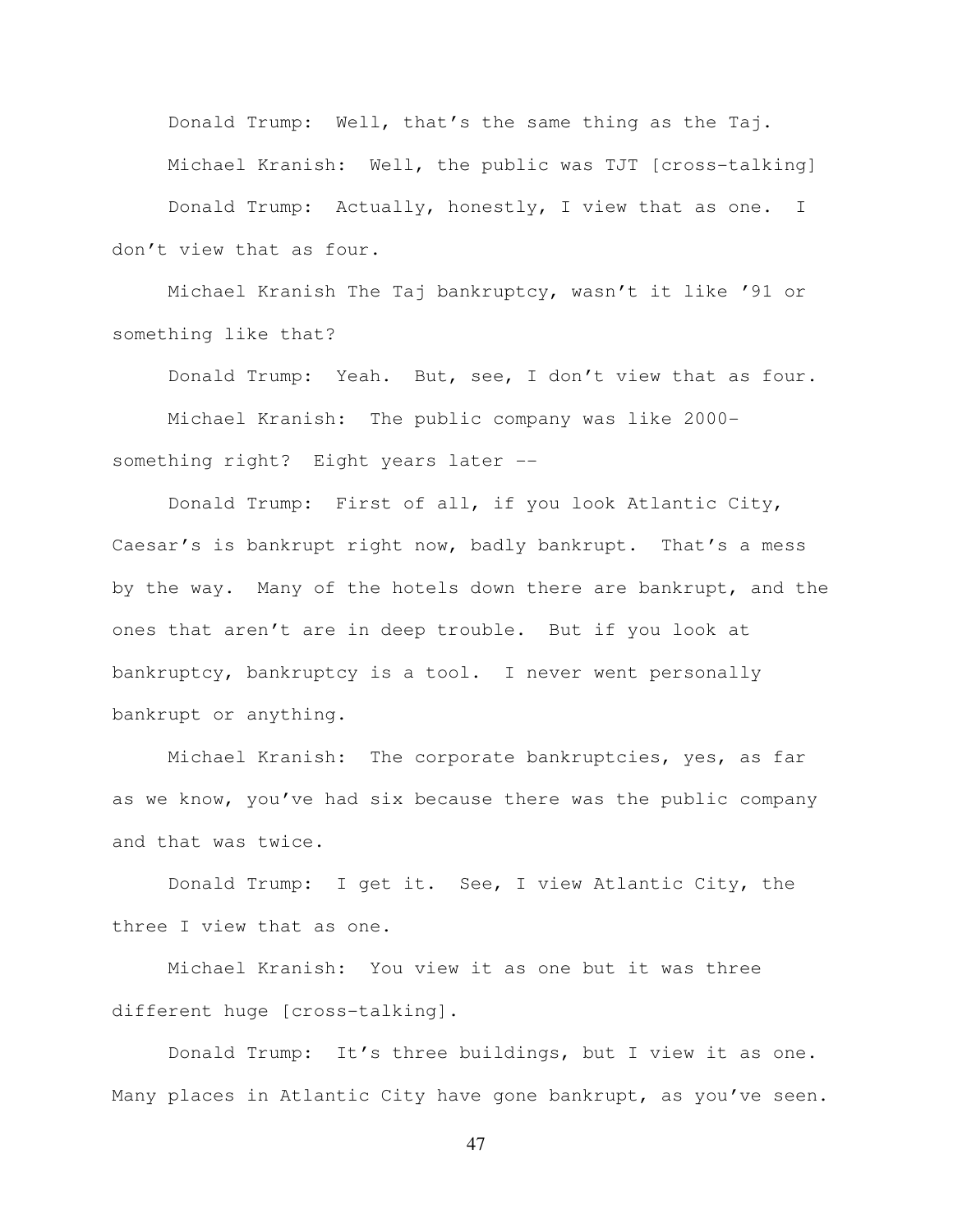They're doing terribly right now. When I left seven years ago, I've actually gotten credit for that. But when I put on the debt, that's money taken out. That's money that you pay things  $off$   $--$ 

 Michael Kranish: But you were awfully -- I mean the famous anecdote, I don't know if it's [indiscernible] or not is that you were walking down the street and that you pointed to a homeless person and said that person is worth \$900 million more than I am because you were \$900 million in debt. I've heard that anecdote so many different times, what's the real anecdote? What happened?

 Donald Trump: I was walking down Fifth Avenue with a beautiful woman.

Marc Fisher: Marla?

 Donald Trump: I won't say. I was walking down Fifth Avenue with a very beautiful woman. Do you remember him? He used to be always at the corner of 57th and Fifth. And he was a man who was selling pencils, always hitting on the [indiscernible]. Remember him with the dog? He was there for years.

Marc Fisher: Yes, yes. White dog.

 Donald Trump: You know, like a German shepherd type. And he was blind, and he was there for years in front of Tiffany's. I was walking down Fifth Avenue and I said isn't that amazing,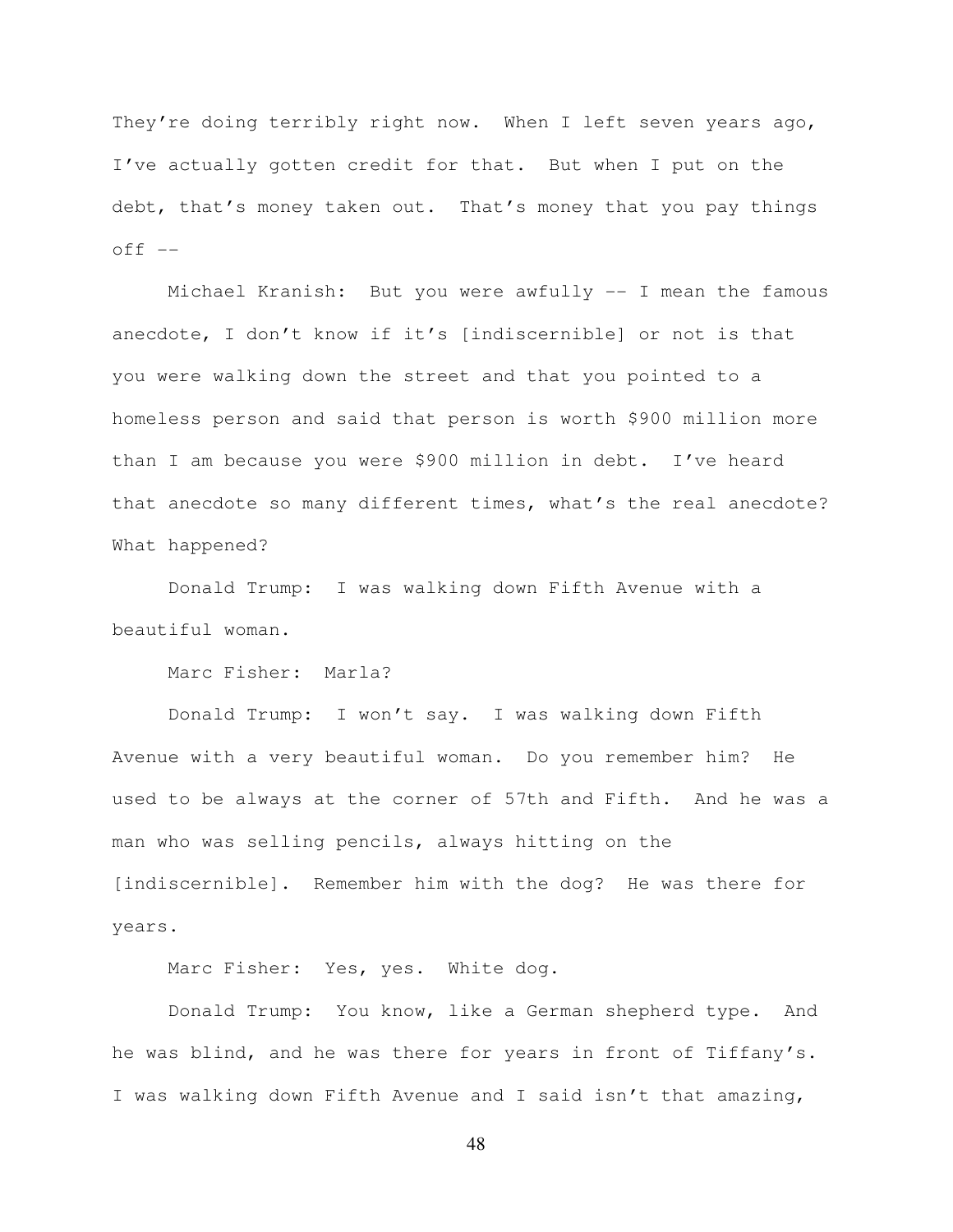right now, that man is richer than I am. And this beautiful woman said, "What do you mean? He's not richer than you." I said, yeah, he's worth \$900 million more. I said, right now, that man is richer than me. She said why? Because, let's assume he's worth nothing. But I'm worth minus \$900 million. And she never ran away. She was very happy to be with me. So that tells you that's something good. But no, I said let's assume he's worth nothing, but I'm worth minus \$900 million. Is that the story you talked about?

Marc Fisher: That's the story. What year was that '91, '92?

 Donald Trump: That would be about '92. The real estate market had totally crashed. And again, just so you -- I never went bankrupt.

Marc Fisher: I understand [cross-talking].

Donald Trump: I did a pretty [indiscernible].

 Marc Fisher: Most people don't go negative \$900 million. That must have been --

Donald Trump: Oh yeah, I was negative \$900 million.

 Marc Fisher: Did you feel devastated? How did you feel? Donald Trump: Well, I think that -- look the market's crashed. You couldn't sell -- a building that was worth a lot of money, an apartment -- for instance, I was doing a big job on the East Side called Trump Palace which is a very successful job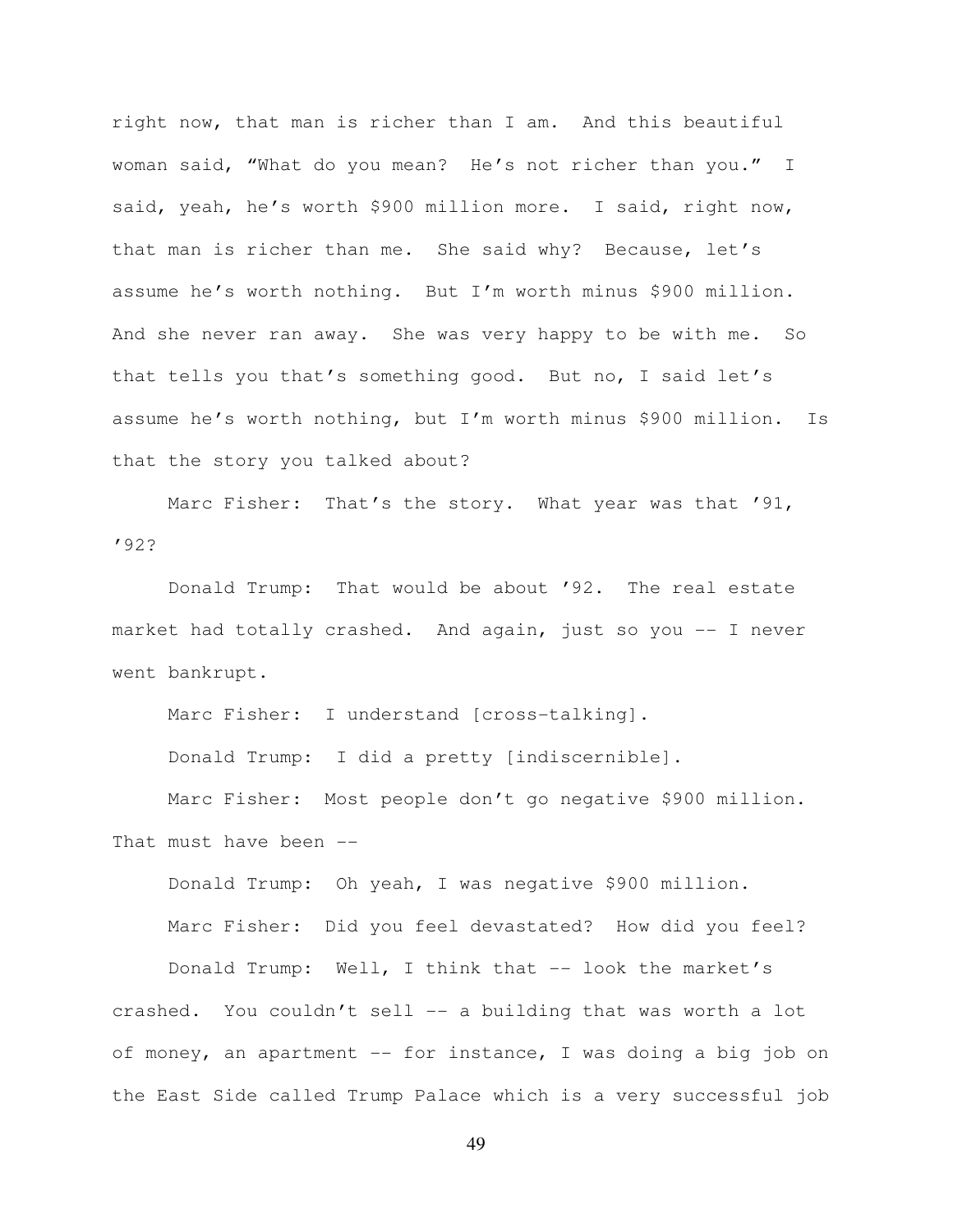right now. But I was doing a big job on the East Side called Trump Palace. When it opened, there were lines of people wanting to buy apartments during construction. I opened a sales office. When the building was completed, if a person would call up and say maybe I'll come over and look, we considered that a tremendously successful week. You understand? That's what happens.

 I'll never forget Charles Allen. Do you know Charles Allen from Allen & Company, great man. He was a much older man than me. I was young, he was old. I was building this building. And this building did great from the beginning. You guys would say that this was a success from day one - Trump Tower. But I was across the street at Harry Winston watching the construction. And he walked by, he was the head of Allen & Company, they had an office right down the road on Fifth Avenue. And he goes, "Donald, how are you?" And I wasn't so famous then. But he knew me, I knew him. And he was one of them great people of Wall Street, one of the great, Allen & Company. And he was the boss, the founder, the boss, the whole thing. And he was an amazing guy, a tough guy.

 And, [indiscernible] said this building is so successful. Charles, I just sold an apartment to Johnny Carson. I sold it, I was doing great with it. He goes, "That's great, but you know, there'll be a time when a building like this, or any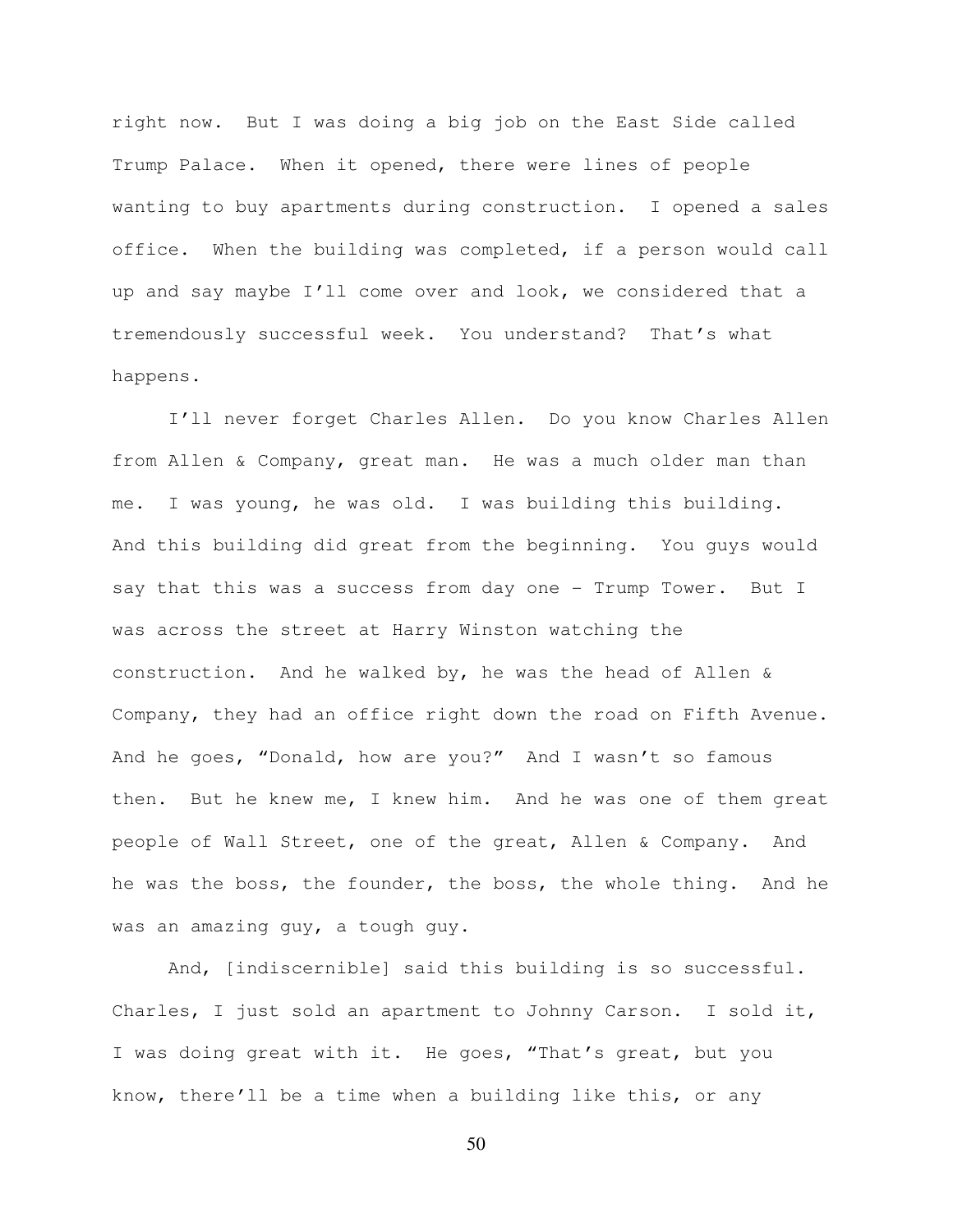building, you won't be able to sell apartments for any price." And I said, no way, no way no way. And he was right, because from 1990 to '93, you couldn't give away apartments or real estate. So, you know, the world changed, but it was a very interesting period.

 Marc Fisher: So you were big on the power of positive thinking. How did this affect you? Did you feel, just know when to think positive about this, [cross-talking]?

Donald Trump: I wouldn't tell you the story if I thought -- I thought it was frankly a cool story. The amazing thing is that this beautiful woman didn't run away from me. That was the more amazing.

Marc Fisher: Speaking of beautiful women, I want to ask you a couple of pageant questions. You remember Carrie Prejean?

Donald Trump: Now you know I sold the pageant for a tremendous price? I bought it for \$2 million. Off the record, I sold it for much more than 50 [million]. I settled the case with Univision where, as you know, they paid me a lot of money because they said, "We're not going to broadcast the pageant."

You know the funny thing about that case? Had I not had all of the publicity where they weren't going to put on the pageants because of Trump, because of the Hispanic, I wouldn't think I would've gotten 20, 25 million from them, which is you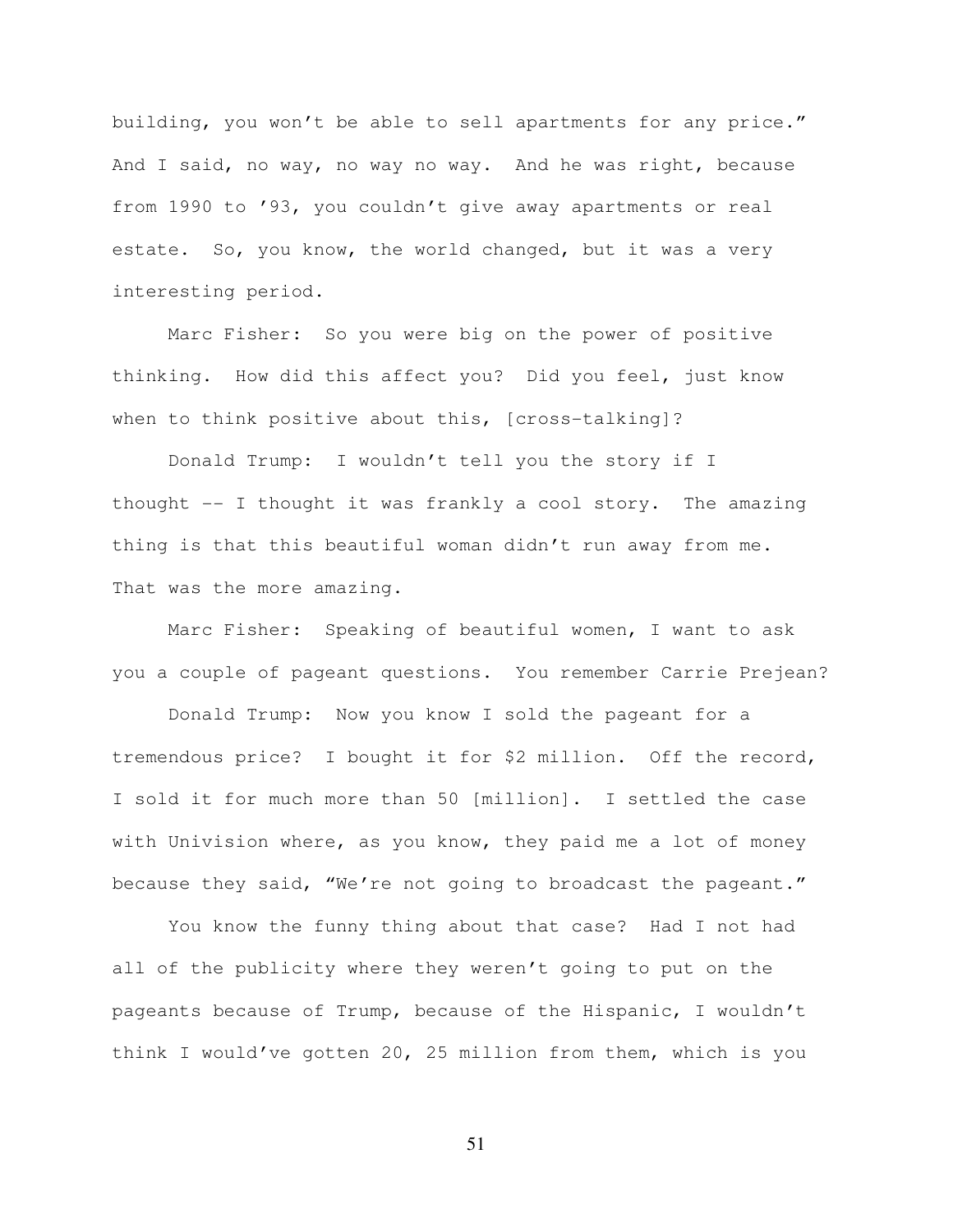know how successful that was. It was a phenomenal deal. Bought it for two [million]. Made a lot of money.

It was a sick puppy. I bought it for two million. Made a lot of money for 15 years and then sold it. Had there not been all of the hoopla about the television. As you know, Univision said, "We will not air it." They never sent me a letter out of five-year [sounds like]. I just signed a brand new contract with them. It was three months old. It's four months old. They said, "We won't air this." We just signed a contract.

Anyway, bottom line, we settled with Univision. It was very good. I got a great price from the people that bought it. I hope they're going to be happy with it. But it was a great deal. Carrie Prejean, so she was very nice. Did you know she was very nice?

Marc Fisher: I did not.

Donald Trump: Last week did you know that?

Marc Fisher: No.

Donald Trump: Tell me. Go ahead.

Marc Fisher: She wrote this book in which she said that you were very involved and closely inspected the contestants and were interested in separating the hot ones from the discards. Is that the kind of thing you did?

Donald Trump: No. What I did is I own the pageant. I bought Miss Universe. And Carrie is very nice. You know, when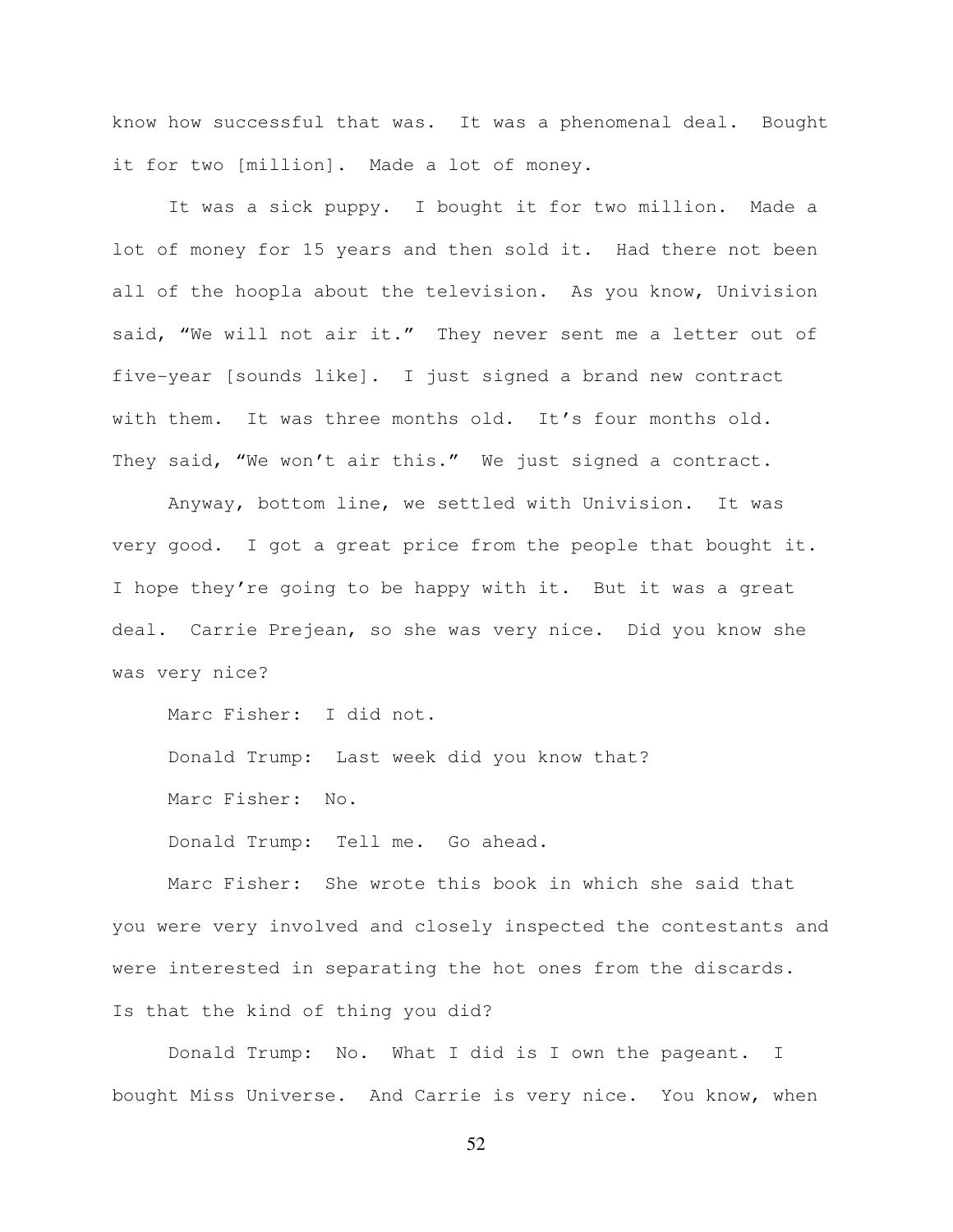that New York Times wrote that stupid piece about me a couple of weeks ago about the women, Carrie was one of the women that's mentioned. And she went on television. She's all over town. She went on television saying Donald Trump is fantastic. Did you know that she came to my defense?

Marc Fisher: Yes.

Donald Trump: Okay. Totally. She's a great person. She was fine, and so did Rowanne Brewer. I mean, the whole place was like -- that was a horrible for the Times, believe me. You saw that picture. Front page, centerfold, Sunday Times, big picture, me with beauty contestants. Then they had them saying, a little bad, not  $-$ - by the way, not horrible by standards. You understand. Friends of mine said, man, nice person but stuff. Rowanne Brewer got up. She's all over television saying, "That's not what I said. We have great respect for Donald Trump. I really like Donald Trump. He's a really good guy." Carrie Prejean got on television and said. I mean, I thought it was amazing that she said -- no.

But here's what I did. When I bought the pageants, they were failing. I bought them fairly inexpensively. I then made a deal with CBS to air it. But you'd have a hundred beautiful women, let's say, in Miss Universe than you have 50 in Miss USA. You'd pick judges. But the judges didn't know what they were doing. You had two sets of judges. You had judges that would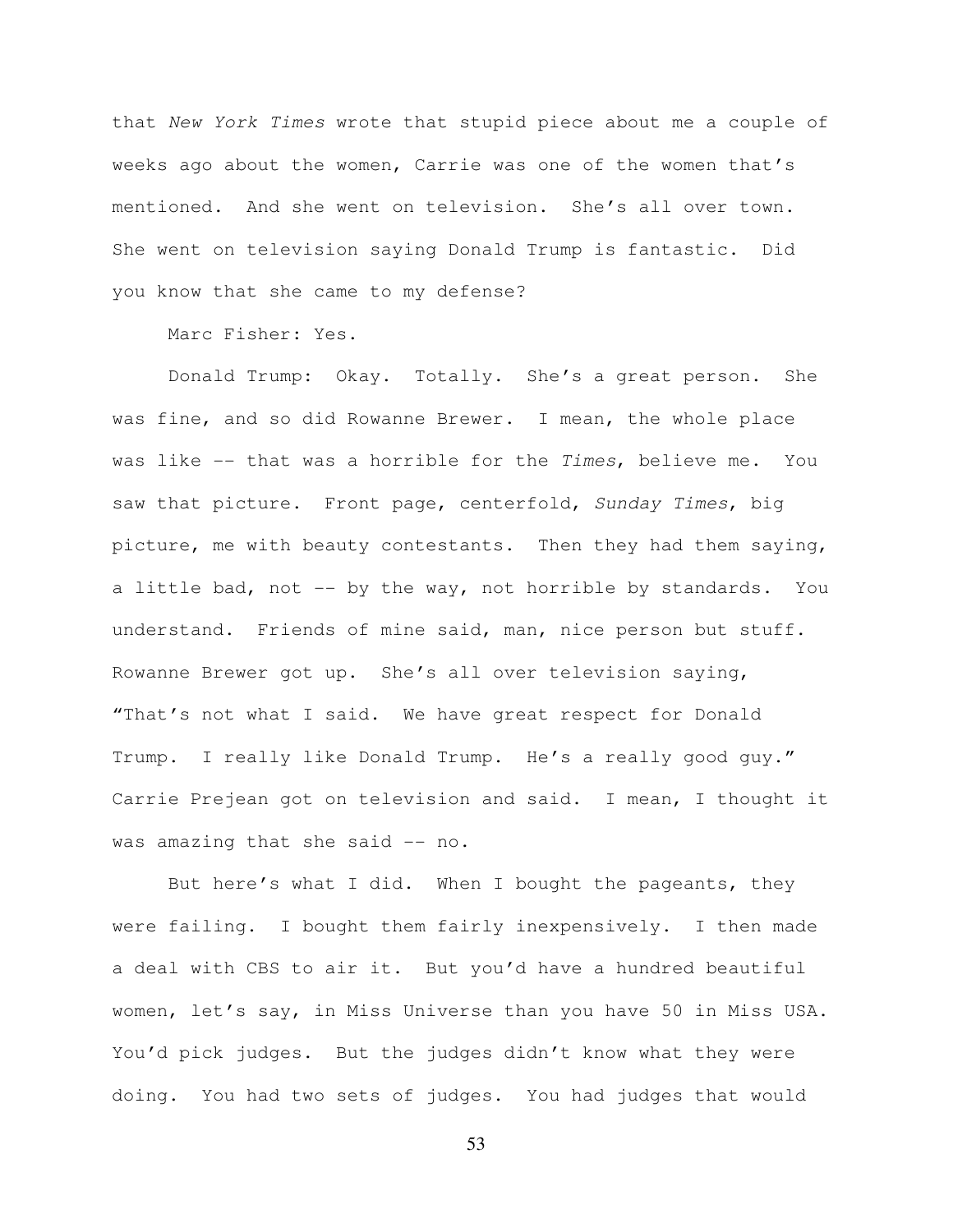be there for a week-and-a-half, then you had celebrity judges for the final night. So you'd pick. And they wouldn't pick the women that should've been in the finals. They picked women that --

So I developed a system where everybody would be on stage. And I would go with numerous people from CBS. Then ultimately, NBC picked it up, television. We would talk and see the people. We would talk to as many as a hundred on Miss Universe and for Miss USA, 50. I'd be on stage and I talk. We would pick the top 15 smartest, most beautiful women.

Once I got involved, the ratings went up greatly. It became very successful and I made a great deal. The pageants did very well. But they would pick women that maybe -- and I don't say this in any way. Look, it is a beauty pageant, okay? It's about beauty. I was happy. We can't be ashamed of it. It's a beauty pageant. But we'd pick women that were outstanding, and the ratings went great. Then ultimately, I sold it. Plus, I didn't think it was great for me to be owning a beauty pageant while I'm running for president.

Marc Fisher: The reason I asked you is because similarly there are people who are saying that they used to see you and one of your security guards, security men out on Fifth Avenue playing the game of -- seeing women go down the street and that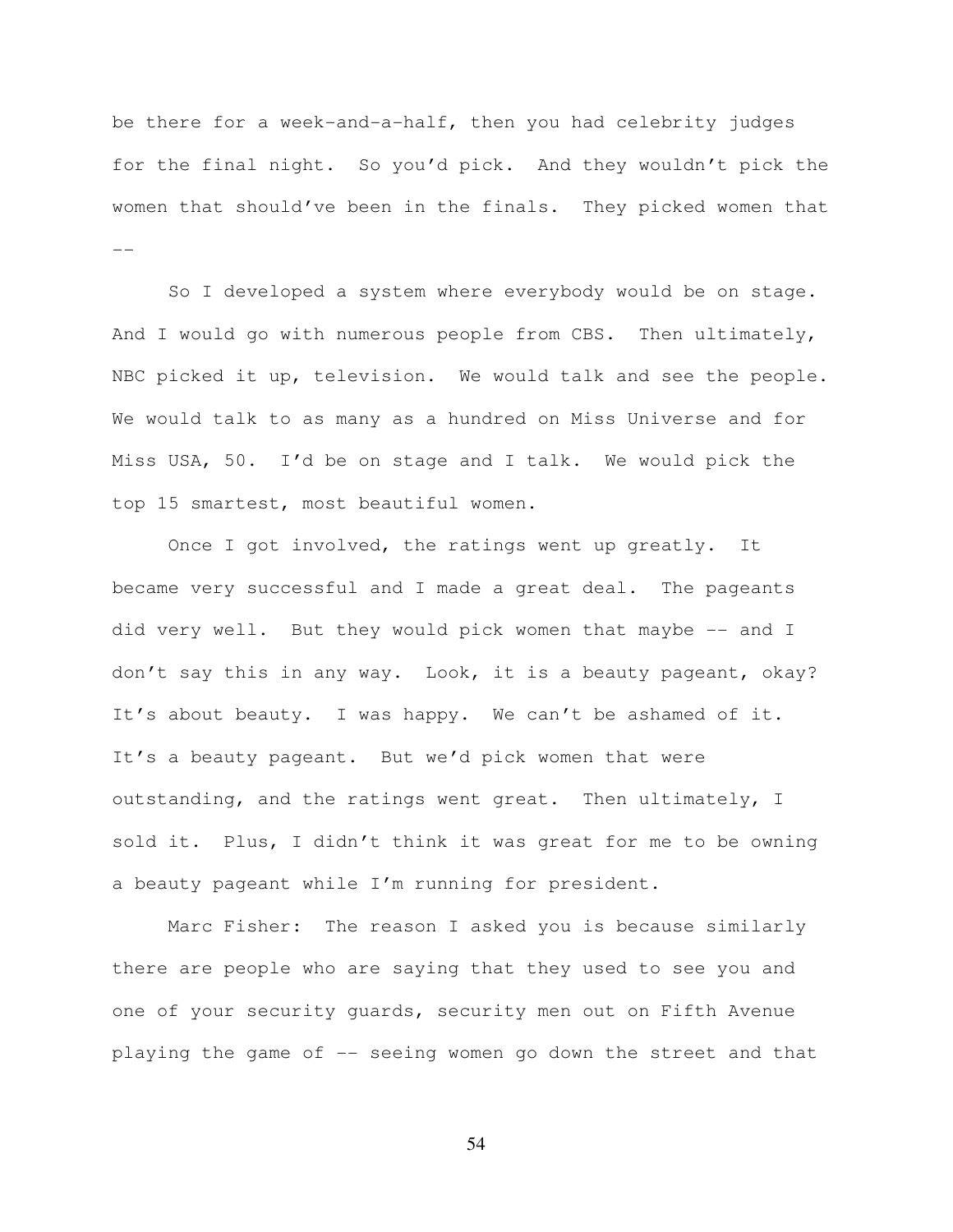the game of that one's invited, she's invited, she's not invited.

Donald Trump: Was that before I was famous, you mean? Marc Fisher: No. This was in the early '90s or something.

Donald Trump: But how could I do that? As me, even in the early '90s, I could never do anything like that. I mean, I just couldn't do it. I mean, I just [indiscernible] under what timing. It's false. It's not true. I wouldn't do that. It's not my thing. I wouldn't do that at any time. Certainly, I couldn't have done that in the '90s because I was very wellknown in the '90s. So you wouldn't have been able to do it in the '90s.

Marc Fisher: Earlier, was it possible?

Donald Trump: No. That wouldn't have been my thing. No.

Marc Fisher: Being as well-known in the community, recognizable as you are, I would imagine you can't just walk into a supermarket. Has it been a long time since you can even do that? Do you miss that?

Donald Trump: So The Apprentice, so I had great success. I then did The Art of the Deal. The Art of the Deal became the number one best seller on the Times list. In fact, I was there with Bonfire of the Vanities. We were both two massively successful books, one fiction, one nonfiction that was on the list for a long, long time. Both of them were on the list.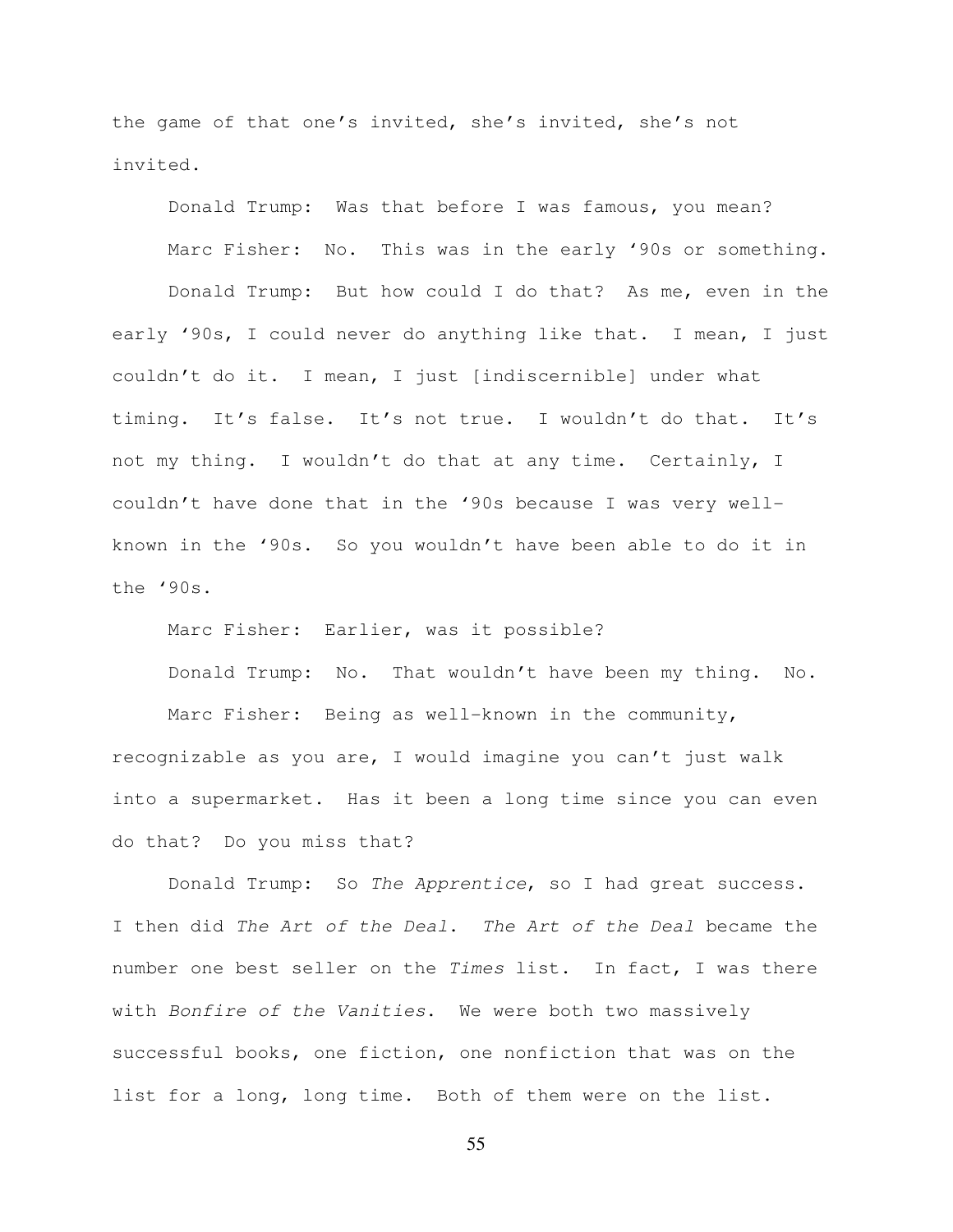They were up there for a long time. So I had been number one bestselling.

Then I did The Apprentice. As you know, it became one of the most -- take a look at that. Maybe get up. Take a look right over the light switch. That's Variety. Check it out. It was the number one show. And that's Variety. It's a very successful show. So I did that.

By the way, in that chair sat Steve Burke where you're sitting, came up to see, me wanting to extend it. You can't do it because of the equal time provisions, which is frankly ridiculous. But I wouldn't have time to do it, anyway, to be honest with you. But they wanted to extend The Apprentice.

I did it for 14 seasons, which is about 12 years because we did some -- then we had Martha do one and it failed. Failure's very simple in that business. If you don't get ratings, you fail. That's not a very complicated thing. You either get ratings or you don't. And I get ratings, okay? The king of ratings. They call me the king of ratings at NBC. So even after 14 seasons, they wanted me to extend me for a long period of time. I said no.

Steve Burke came up himself. Steve Burke doesn't ever talk to talent. Steve is a great guy and a great manager, but he doesn't go around talking to people to go into a show, extend the show. But he came up here with the executives at NBC. They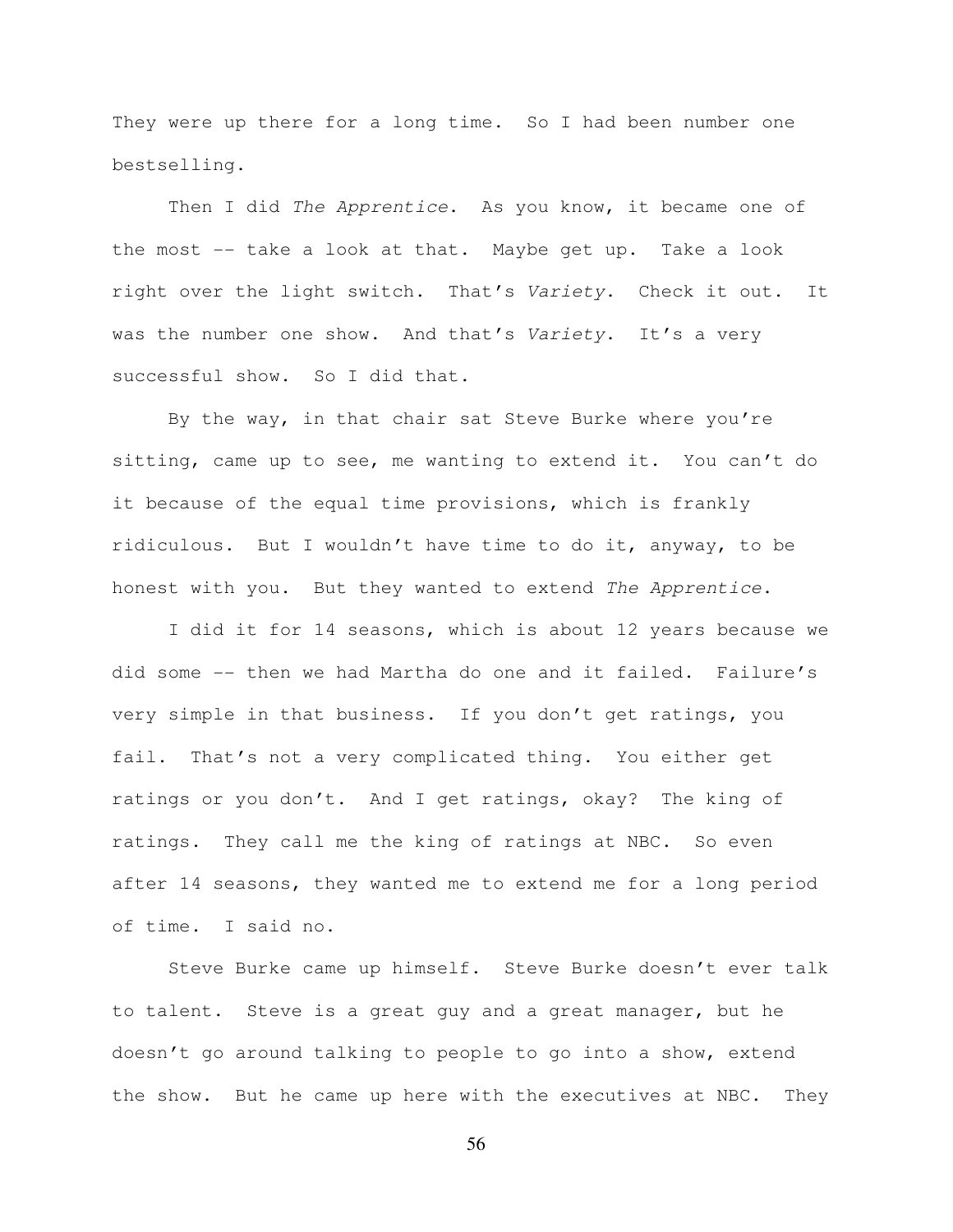wanted me to do it so badly - I think I maybe told you this  $-$  a number of months before I announced and I said, "Steve, I'm going to run. I'm pretty sure I'm going to run. I'm sorry, I'm pretty sure I'm going to run." They went out actually at the Upfront, which is where they announced the program. They announced that I was going to do The Apprentice, which caused me a lot of problem with the Washington Post and lots of others because, wait a minute, Trump's not going to run because they just announced. And I said I'm not doing it. He was pretty sure I wasn't going to run.

Anyway, so I announced I was going to run. They chose Arnold Schwarzenegger. We did because I have a big chunk of that show. They chose Arnold Schwarzenegger. He's doing the show. We'll see how he does. It's already been shot actually. What happened is I decided to do this. People ask me the question oftentimes, so you're the number one bestseller. You did a show that was a tremendous hit, oftentimes number one. I mean you see it. In fact, I think it had the highest rating of the year, Show 1. It was with Bill Rancic. Had the highest rating of the year after the Super Bowl. You had this tremendous success in book. You had tremendous success in television, entertainment. Now, you're doing very well politically. What's the biggest? I tell you there's no contest. This is a monster. I mean this is such a big thing.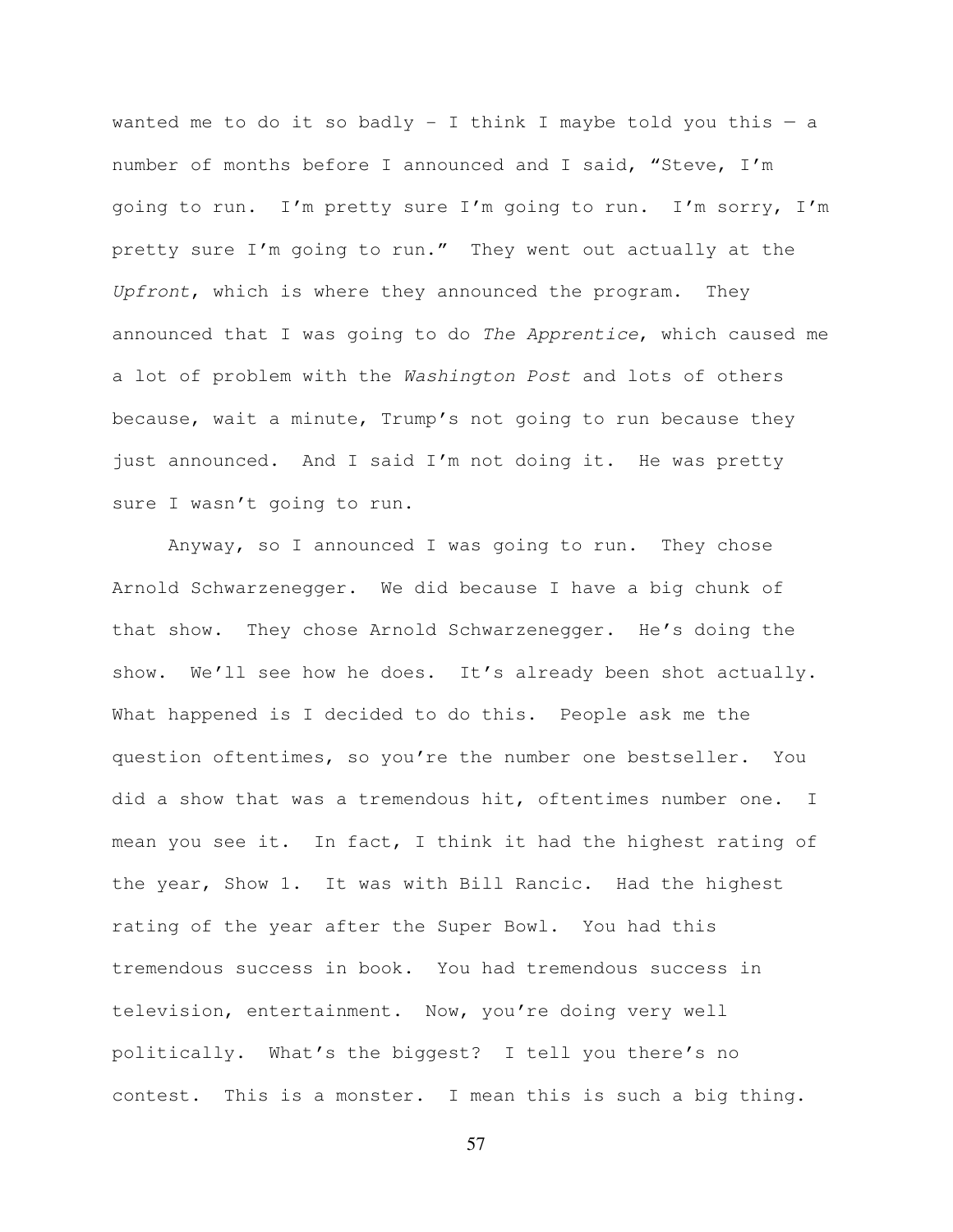I tell people, it's not even a contest. You know, when I did The Apprentice and the show went to number one, that was a very big thing. That is peanuts compared to what this is. Now, what this is, is more important from a lot of different ways including making America great again, which is what I want to do. The country's being run so incompetently. But this is, you know, hundreds of times more, more important.

Marc Fisher: So the question was really about is it hard for you personally to not be able to do those kind of normal everyday things.

Donald Trump: Yes. It's hard for me to get into an army tank and to literally, you know, those things. By the way, Secret Service people are great people, but at -- let me give you one more story before. And then if you want we can do another one or whatever, but I've got to go because I have a lot of people.

You know, the vans they have are armor-plated. These are not like -- they're SUVs but their side walls are steel, et cetera, et cetera. And the other day, I came down and we had thousands of people on Fifth Avenue waiting, thousands of people on 56th Street which was closed, at least a hundred Secret Service agents, and my wife. The car's parked on the sidewalk right next to the glass. I don't know if you've seen it. They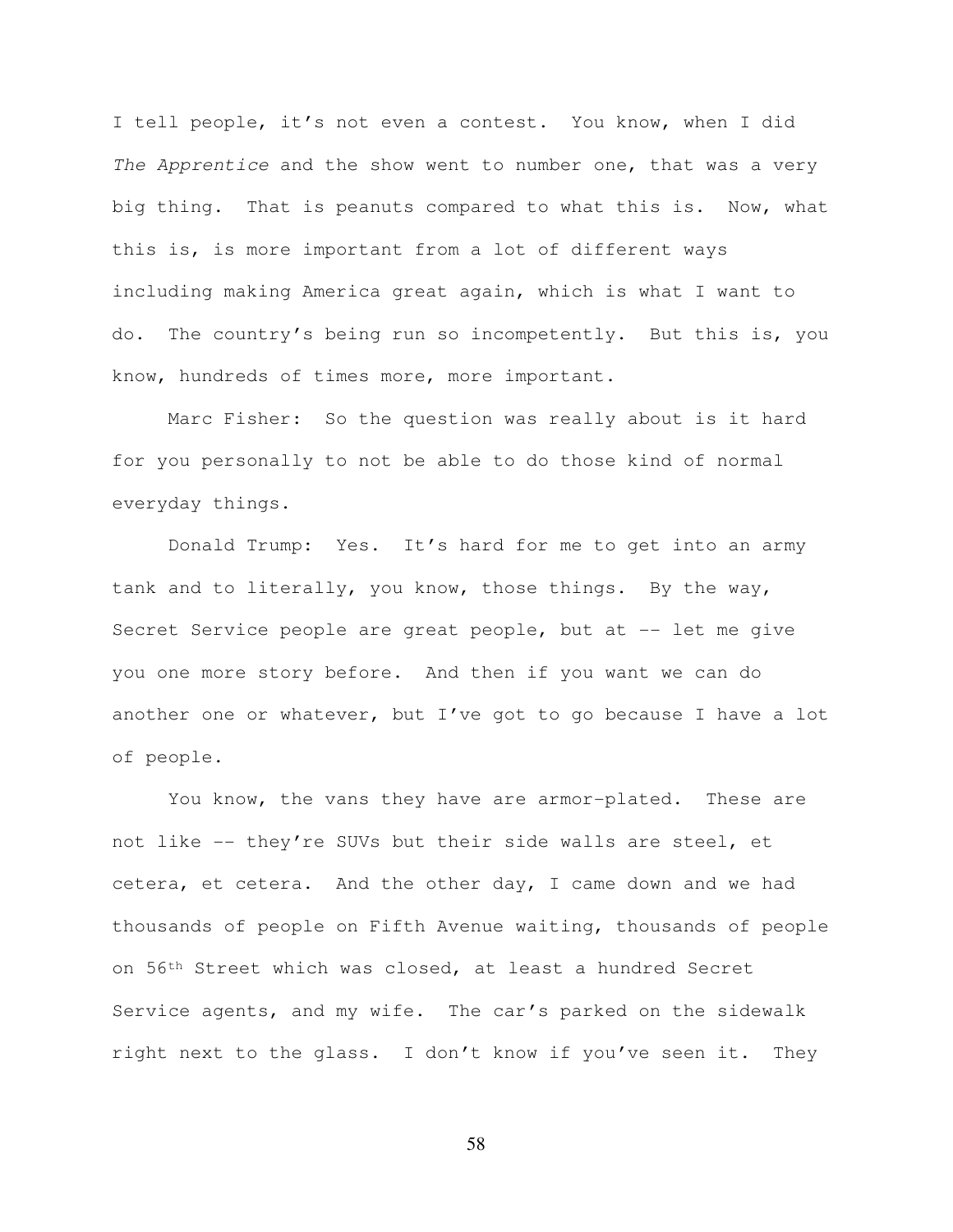park it on the sidewalk. It's pulled on to the sidewalk on 56<sup>th</sup> Street right in front of the building.

Some of the wealthiest people in the world live in Trump Tower, including from India, from all over. They're held back. They can't  $-$  and these guys are worth billions. They're held back like can't move, stand. But they like me so it doesn't matter. They understand.

I get out, I get into the car. Thousands of people. What they do is they close the street and thousands of people form in the corner waving, going crazy and all these Secret Service. And my wife gets in, and I get it in, and she looks at me, and we're in this car with windows that are this thick, with steel walls that are like this. And she says to me, "Are you sure this is what you want for the rest of your life?" Okay, I wanted to tell that because it was funny. It's happened the other day. It's not like a normal situation.

Marc Fisher: And what did you say?

Donald Trump: I am, not because I like that because I don't particularly. What I want to do is help the country. I want to give back. I mean, this country's been so great to me and it's on such a bad track so I want to get back.

Michael Kranish: Can I ask you just one other question? There's a lot of other questions I asked you but this one I want to ask you. In 2012, when Mitt Romney had his speech about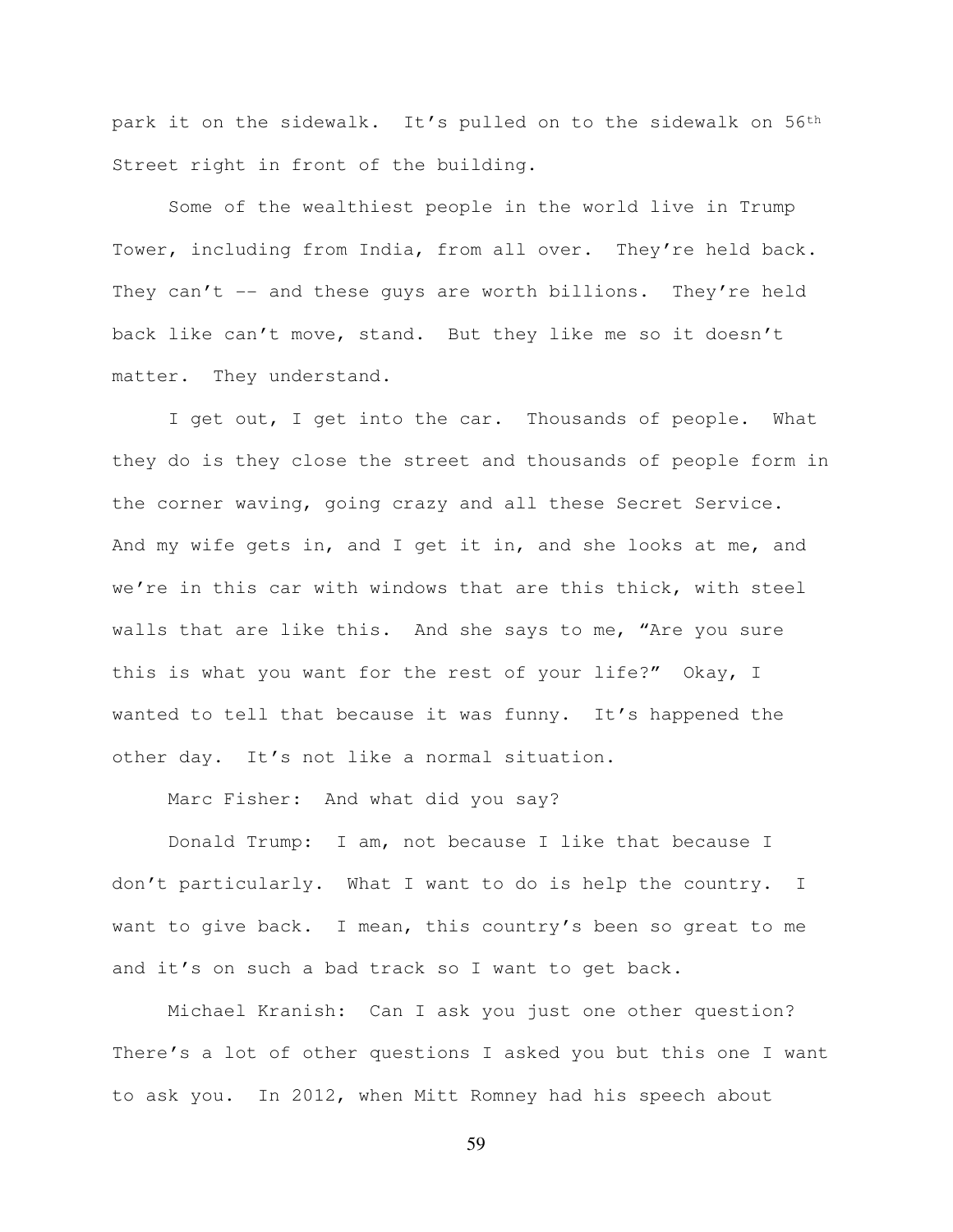self-deporting, this comment was made about that. "He had a crazy policy of self-deportation which was maniacal. It sounded as bad as it was and that he lost all the Latino vote, he lost the Asian vote, he lost everybody who was inspired to come into this country." What do you think about that?

Donald Trump: What I meant is that nobody knew what selfdeporting meant.

Marc Fisher: But you remember saying this comment about --

Donald Trump: I do, but nobody knew what it meant. I didn't know what it meant. Nobody knew -- are you all set? Female Voice: Dan Balz is waiting to talk.

Donald Trump: You know, I think he's fantastic. He's treated me so fair. Would you tell him I'm with these two characters, that I'll call him in two minutes.

Female Voice: I did.

Donald Trump: Because he's doing a story. I think he's great. I may call you back and [indiscernible]. I think he's a great professional. Does that make sense to you? You know, I told you, I respect -- in your profession, there's few people I respect more when they're good and honorable and honest and all of that, but anyway. No, but I didn't know what self -- nobody knew what self-deporting was.

Michael Kranish: You want to go further. You wanted to not self deport but deport. Why is that better?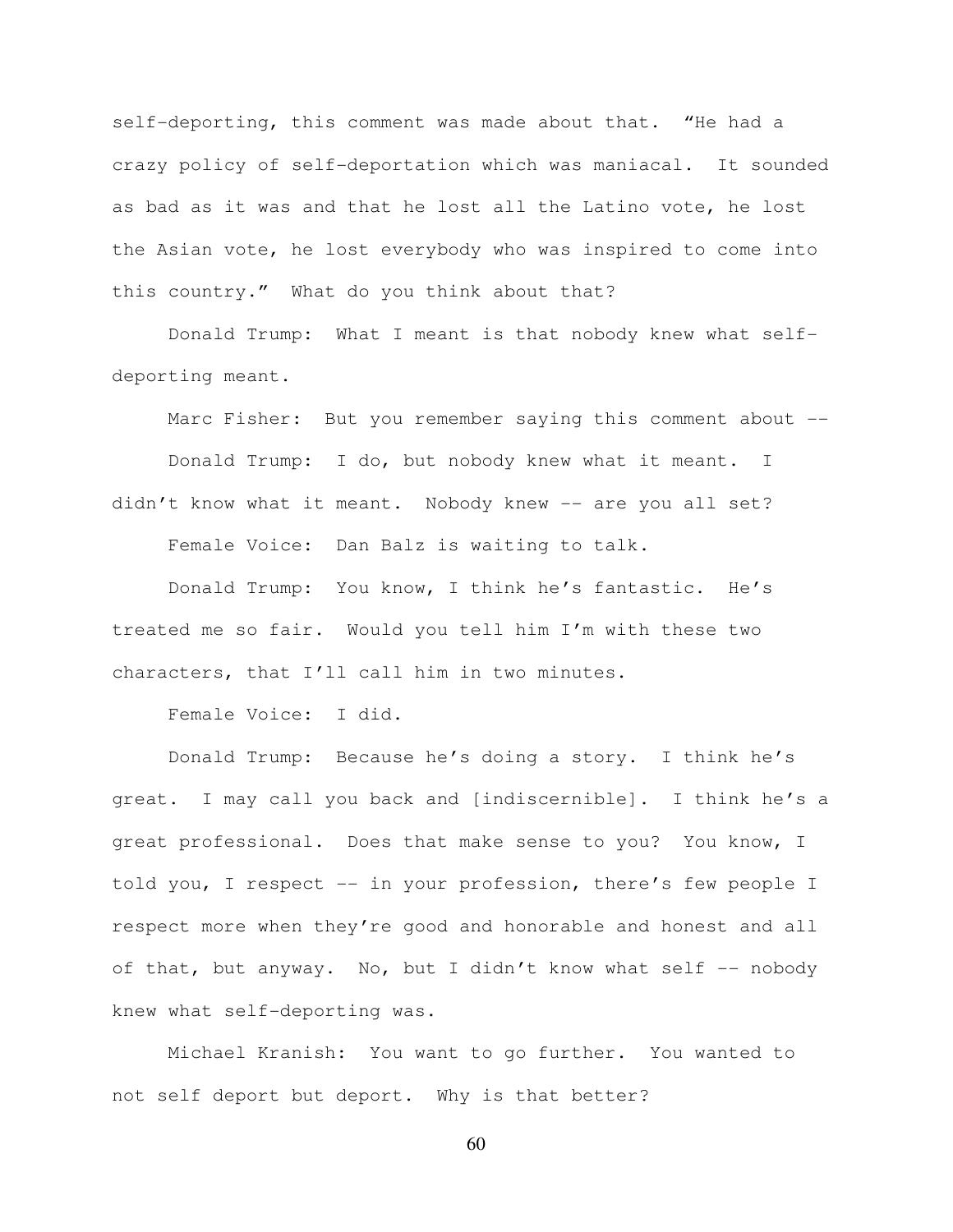Donald Trump: Well, nobody has been able to define what self-deporting meant. Nobody knew what it meant. Nobody knew. Was that a good thing? Was that a bad thing? Was does it represent? What does it mean? Nobody knew.

Michael Kranish: But your point was that telling them they had to leave was bad for the Latino community.

Donald Trump: No, it wasn't necessarily my point at all. But what will happen, what has happened and what you'll see has happened -- you know, when Eisenhower did this, his concept was you'll move some and the rest will leave. That's what happened. When he started deporting people, people started leaving because they didn't want to be deported. Did you know that, when Eisenhower did it from '52 to '53?

Michael Kranish: So you don't see a contradiction between what you said and [cross-talking]

Donald Trump: No, because nobody ever knew what selfdeporting means. Nobody was ever able to define what he meant by self-deportation.

Michael Kranish: So you think it's consistent. He was [indiscernible].

Donald Trump: I do because nobody understood what he meant by self-deportation.

Marc Fisher: All right. So we do have other questions. You said you'd talk to us some more.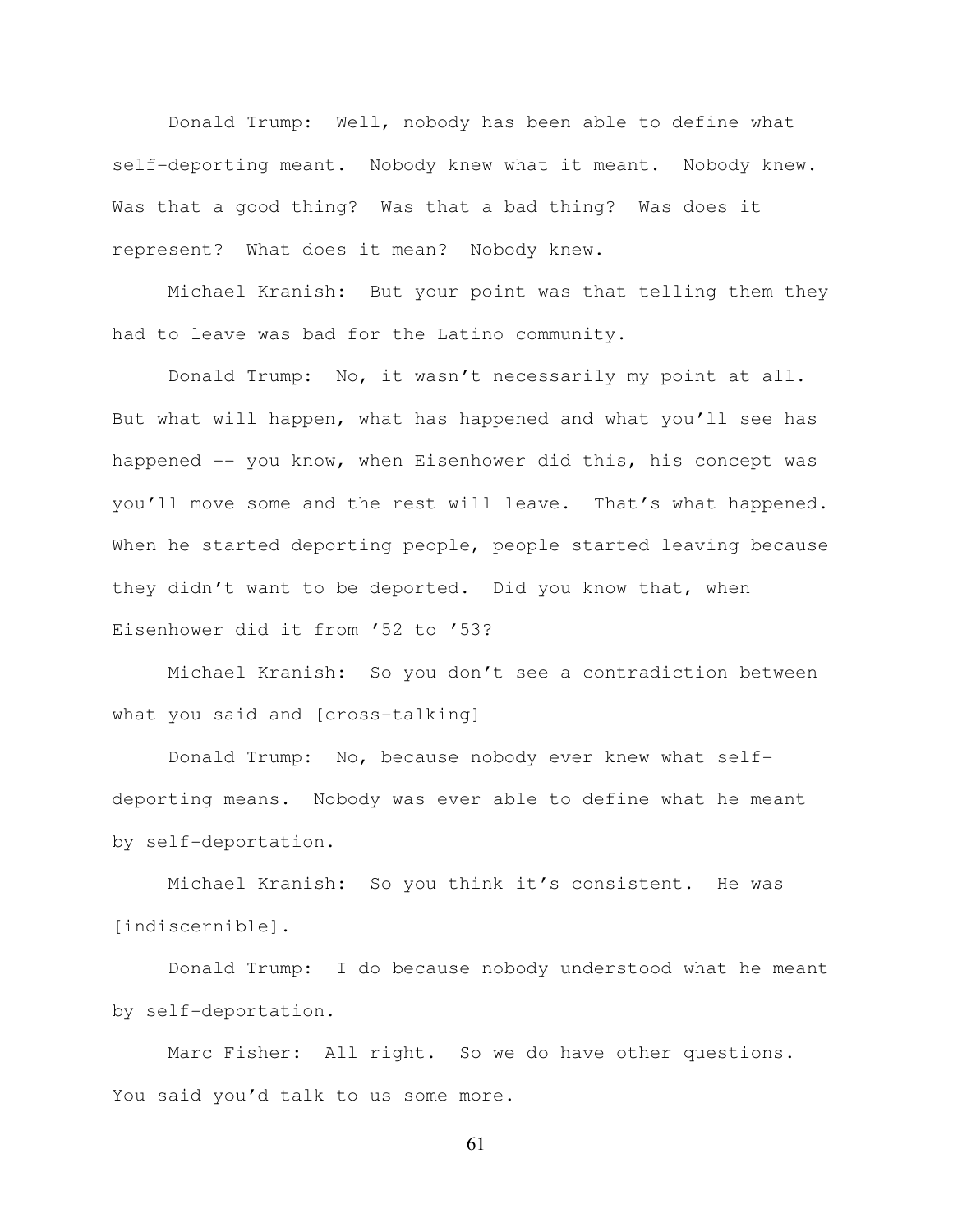Donald Trump: We'll have another time. Marc Fisher: Let me ask you --Donald Trump: I actually enjoyed this. Marc Fisher: We have too. Thank you. Marc Fisher: Who would you say who's the best president of

your lifetime?

Donald Trump: I would say Ronald Reagan but I disagreed with him on the borders. I disagreed with him on trade and the borders. But trade really was -- he got a bum rap. A lot of people thought Reagan was, you know, for some reason everyone thought Reagan was NAFTA. It was Clinton that was NAFTA. Ronald Reagan got a bum rap because NAFTA's been a disaster for our country.

You know, I have gone up and I've toured a lot of this country that I wouldn't have seen except for the fact that I'm running for the office. I will tell you that you go Upstate New York, you go to Pennsylvania, you go to Connecticut, you go to these states that you will see things that you wouldn't believe in terms of people that left. They left because -- you go to New England. The New England states where I went through them in great detail. I've seen things that you wouldn't believe that are far worse when you see them than when you hear about it.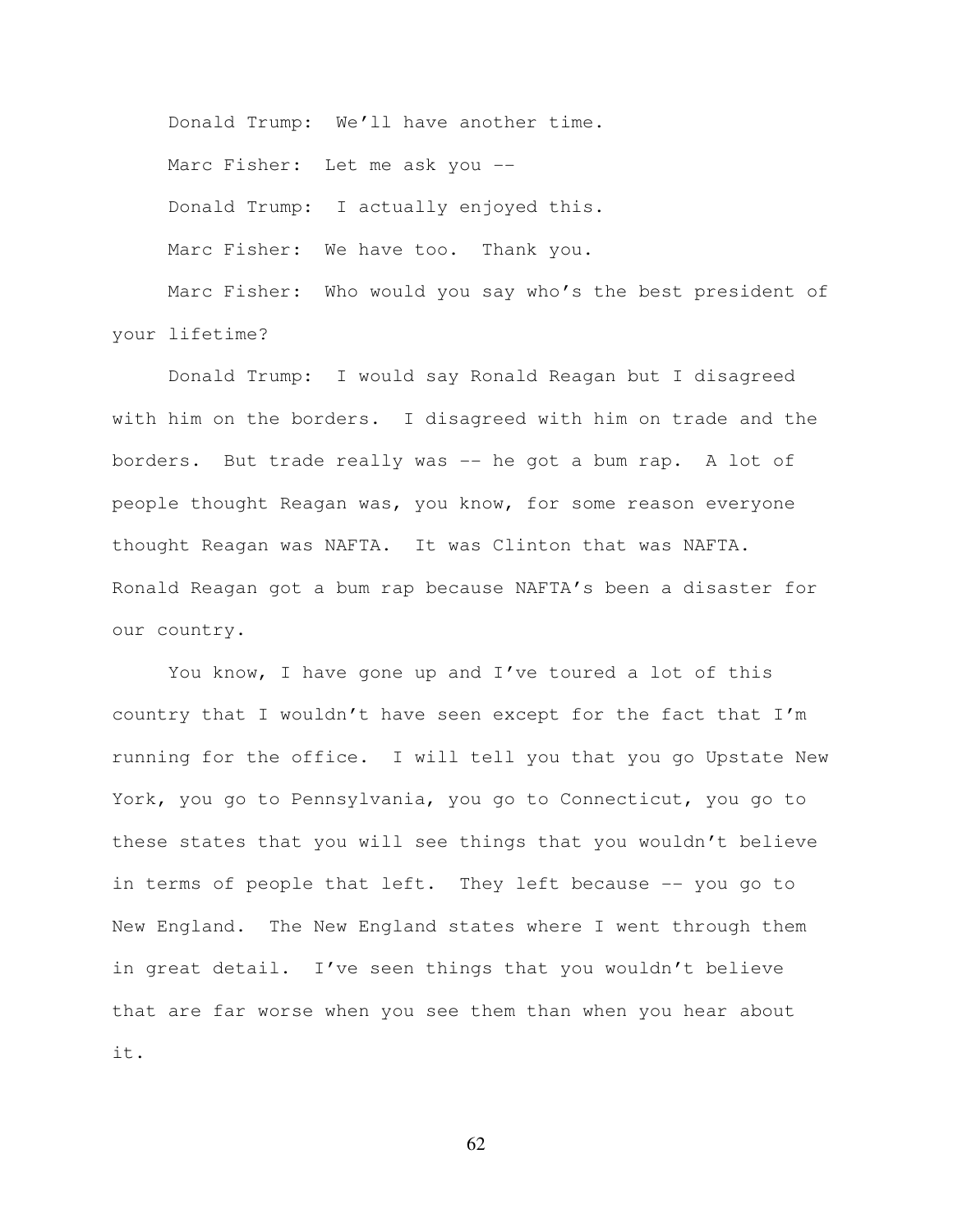Michael Kranish: Eighty-seven, you called Reagan a great performer but you wondered whether there was anything behind that smile. You wrote that. That doesn't sound complimentary.

Donald Trump: Well, I really liked him. I really liked his energy. I liked his heart. I disagreed with him on trade. I thought he was far too weak on trade. And I disagreed with him on the border. He was weak on the border. But in terms of a feeling, I loved his attitude on Iran. He released those prisoners. I loved what happened in Iran and Reagan as opposed to Jimmy Carter where they would've kept those people for a hundred years. But I felt he gave a great tone to the country. I disagreed with him on trade. I totally disagreed with him on trade.

Reagan has been given a bad rap though because Reagan thought, very strongly thought that -- everybody thought that Reagan was NAFTA. And Reagan wasn't NAFTA. It was Bill Clinton that was NAFTA. Bill Clinton signed that bill. And what Bill Clinton did is for the people that followed him, he made life miserable because NAFTA, I mean they cleaned out New England. They cleaned out upstate New York. They cleaned out big manufacturing.

You have to see I have statisticians, and one in particular who very good. And before I'd speak in like Albany, Syracuse, he'd do reports on the various people on various places. I